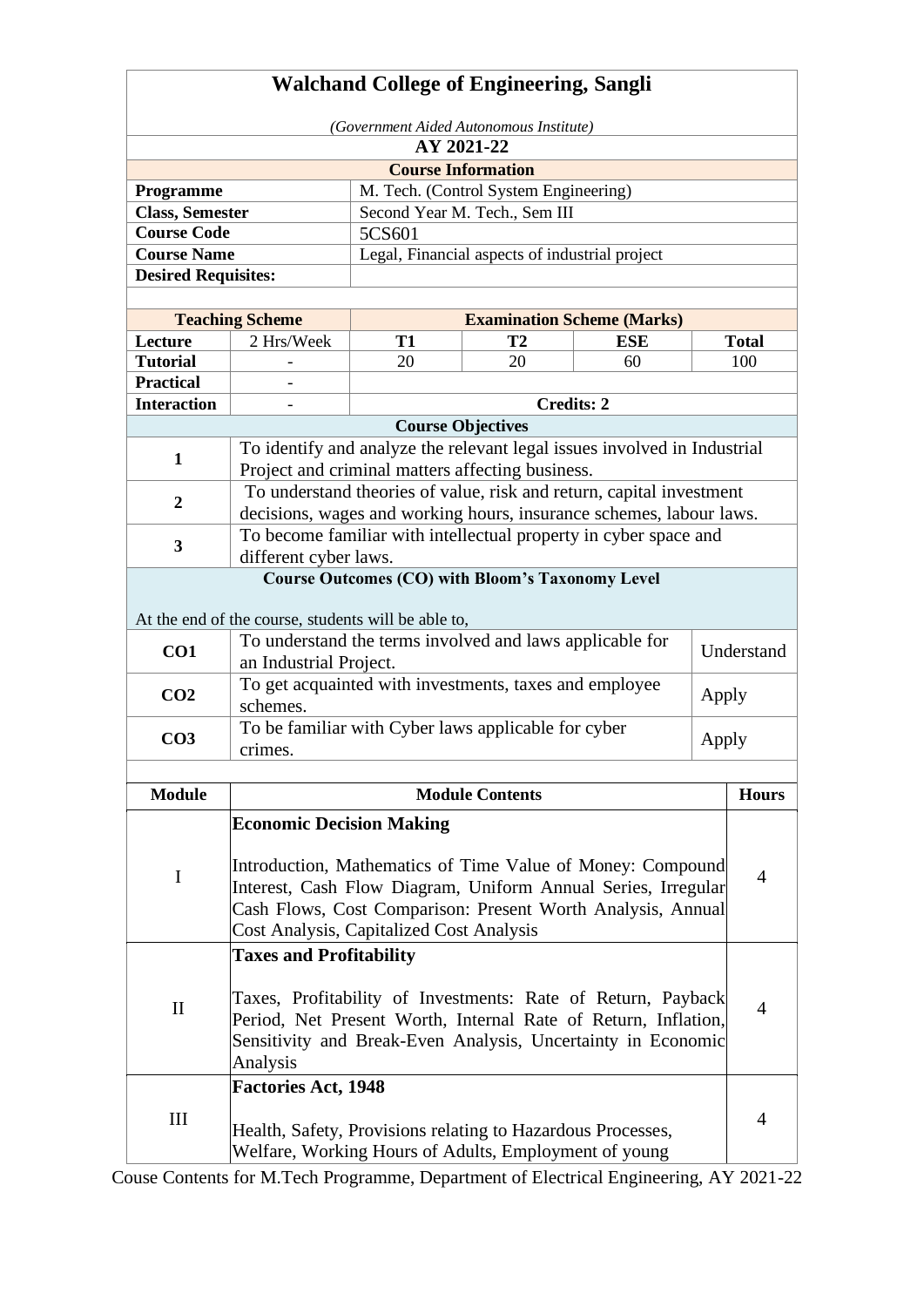|                | persons, Annual Leave with wages. The Employees Provident<br>Fund and Miscellaneous Provisions Act, 1952.                                                                                      |                |  |  |  |
|----------------|------------------------------------------------------------------------------------------------------------------------------------------------------------------------------------------------|----------------|--|--|--|
|                | <b>Constitution and Labour Laws</b>                                                                                                                                                            |                |  |  |  |
| IV             | labour laws, Equality before law and its application in Labour<br>Laws, Equal pay for equal work; and Article-16 and reservation<br>policies, Articles 19, 21, 23 and 24 and its implications. | $\overline{4}$ |  |  |  |
|                | <b>Intellectual Property in Cyber Space</b>                                                                                                                                                    |                |  |  |  |
| V              | Computer Software and Copyright Law, Software Licences,<br>Computer Databases and the law, Domain Names and the law,<br>Trademark issues in cyberspace                                         | $\overline{4}$ |  |  |  |
|                | <b>Cyber Crimes and Cyber Laws</b>                                                                                                                                                             |                |  |  |  |
| VI             | Cyber Crimes, Malware, Computer Source Code, Digital<br>Signature, Information Technology Laws, IT ACT & how to<br>prevent yourself from being a victim of Cyber Crime.                        | 5              |  |  |  |
|                | <b>Text Books</b>                                                                                                                                                                              |                |  |  |  |
| $\mathbf{1}$   | P.L. Mehta, Managerial Economics Analysis, Problems and cases, S.<br>Chand & Co.Ltd., 2001                                                                                                     |                |  |  |  |
| $\overline{2}$ | Dieter G.E., Engineering Design, McGraw-Hill Education 5 th edition,<br>2012.                                                                                                                  |                |  |  |  |
| 3              | N. Godbole, S. Belapure, "Cyber Security Understanding Cyber Crimes,<br>Computer Forensics and Legal Perspectives", Wiley India Pvt. Ltd.                                                      |                |  |  |  |
| $\overline{4}$ | Canter, L. W, Environmental Impact Assessment, McGraw-Hill, 2 nd<br>Edition, 1997.                                                                                                             |                |  |  |  |
| 5              | "Environmental Auditing", Published by CPCB, Govt. of India<br>Publication, New Delhi.                                                                                                         |                |  |  |  |
|                |                                                                                                                                                                                                |                |  |  |  |
|                | <b>References</b>                                                                                                                                                                              |                |  |  |  |
| 1              | Peterson and Lewis: Managerial Economics, 4 th Ed., Prentice Hall,<br>2004                                                                                                                     |                |  |  |  |
| $\overline{2}$ | R. Drefuss, J. Pila; The Oxford Handbook of Intellectual Property Law,<br>Oxford University Press, 2018.                                                                                       |                |  |  |  |
| 3              | Adv. P. Mali, Cyber Law & Cyber Crimes Simplified, Cyber<br>Infomedia, 2017.                                                                                                                   |                |  |  |  |
| $\overline{4}$ | No.29 of 1986, [23/5/1986] - The Environment (Protection) Act, 1986,<br>amended 1991                                                                                                           |                |  |  |  |
| 5              | G.S.R.830(E), [24/11/2011] - The Water (Prevention and Control of<br>Pollution) Amendment Rules, 2011.                                                                                         |                |  |  |  |
| 6              | No.14 of 1981, [29/3/1981] - The Air (Prevention and Control of<br>Pollution) Act 1981, amended 1987                                                                                           |                |  |  |  |
|                |                                                                                                                                                                                                |                |  |  |  |
|                | <b>Useful Links</b>                                                                                                                                                                            |                |  |  |  |
| 1              |                                                                                                                                                                                                |                |  |  |  |
|                | <b>CO-PO Mapping</b>                                                                                                                                                                           |                |  |  |  |
|                | <b>Programme Outcomes (PO)</b>                                                                                                                                                                 |                |  |  |  |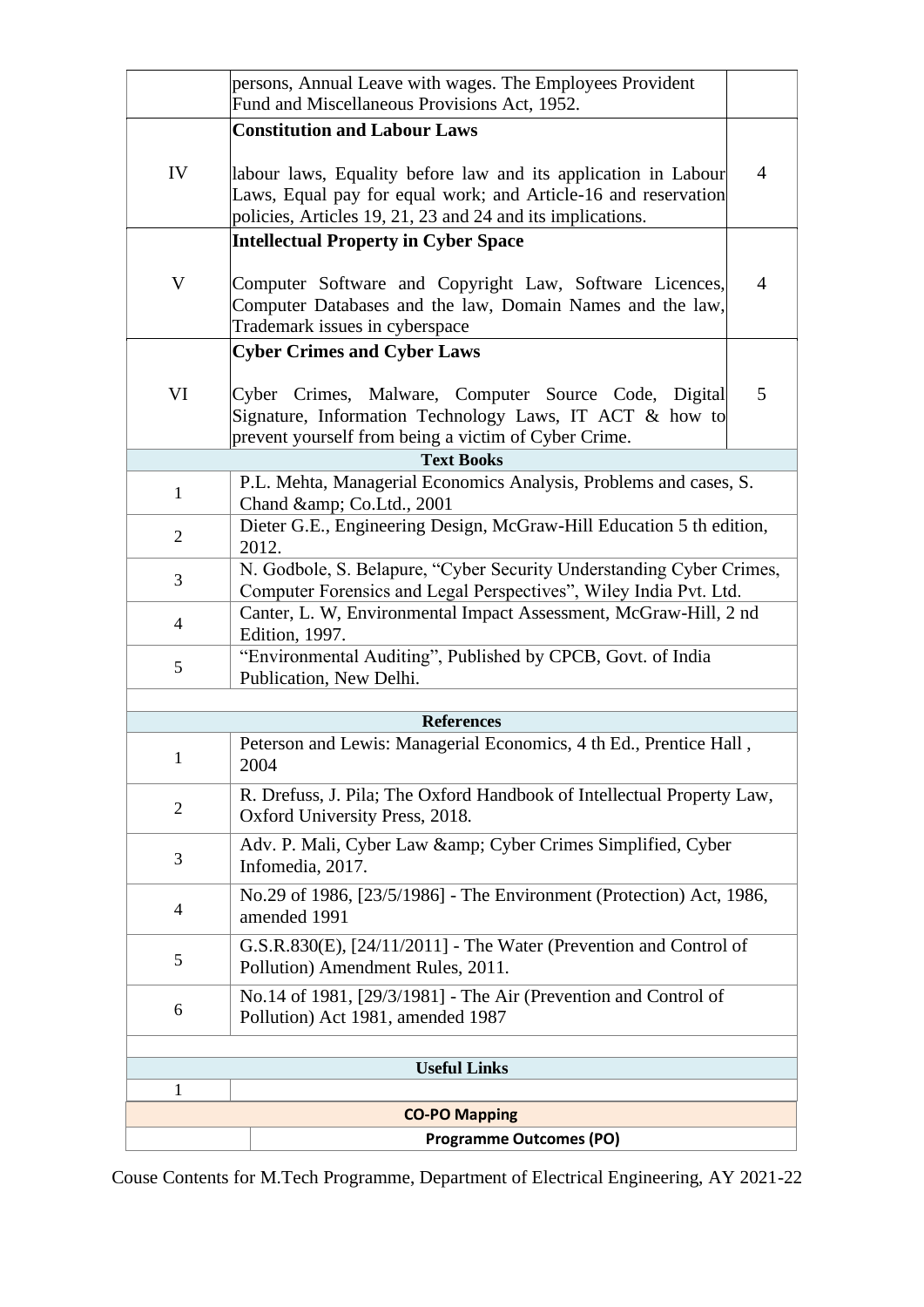|                                                                                   |                                                    | 1                             | $\overline{2}$                                                                                | 3  | 4              | 5            | 6            |  |  |  |
|-----------------------------------------------------------------------------------|----------------------------------------------------|-------------------------------|-----------------------------------------------------------------------------------------------|----|----------------|--------------|--------------|--|--|--|
|                                                                                   | CO <sub>1</sub>                                    |                               |                                                                                               |    | $\overline{2}$ |              |              |  |  |  |
|                                                                                   | CO <sub>2</sub>                                    |                               | 2                                                                                             |    |                | $\mathbf{1}$ |              |  |  |  |
| $\overline{2}$<br>CO <sub>3</sub>                                                 |                                                    |                               |                                                                                               |    |                |              |              |  |  |  |
| The strength of mapping is to be written as 1,2,3; Where, 1:Low, 2:Medium, 3:High |                                                    |                               |                                                                                               |    |                |              |              |  |  |  |
|                                                                                   |                                                    |                               |                                                                                               |    |                |              |              |  |  |  |
|                                                                                   | Each CO of the course must map to at least one PO. |                               |                                                                                               |    |                |              |              |  |  |  |
|                                                                                   |                                                    |                               | <b>Assessment (for Theory Course)</b>                                                         |    |                |              |              |  |  |  |
|                                                                                   |                                                    |                               | The assessment is based on 2 in-semester examinations in the form of T1 (Test-1) and T2       |    |                |              |              |  |  |  |
|                                                                                   |                                                    |                               | (Test-2) of 20 marks each. Also, there shall be 1 End-Sem examination (ESE) of 60 marks. T1   |    |                |              |              |  |  |  |
|                                                                                   |                                                    |                               | shall be typically on modules 1 and 2, T2 based typically on modules 3, 4 and ESE shall be on |    |                |              |              |  |  |  |
|                                                                                   |                                                    |                               | all modules with nearly 50% weightage on modules 1 to 4 and 50% weightage on modules 5,       |    |                |              |              |  |  |  |
| 6.                                                                                |                                                    |                               |                                                                                               |    |                |              |              |  |  |  |
|                                                                                   |                                                    |                               | <b>Assessment Plan based on Bloom's Taxonomy Level (Marks) For Theory Course</b>              |    |                |              |              |  |  |  |
|                                                                                   |                                                    | <b>Bloom's Taxonomy Level</b> | <b>T1</b>                                                                                     | T2 | <b>ESE</b>     |              | <b>Total</b> |  |  |  |
| $\mathbf{1}$                                                                      |                                                    | Remember                      |                                                                                               |    |                |              |              |  |  |  |
| 2                                                                                 |                                                    | Understand                    |                                                                                               |    |                |              |              |  |  |  |
| 3                                                                                 |                                                    | Apply                         | 5                                                                                             | 5  | 20             |              | 30           |  |  |  |
| 4                                                                                 |                                                    | Analyze                       | 5                                                                                             | 5  | 20             |              | 30           |  |  |  |
| 5                                                                                 |                                                    | Evaluate                      | 10                                                                                            | 10 | 20             |              | 40           |  |  |  |
| 6                                                                                 |                                                    | Create                        |                                                                                               |    |                |              |              |  |  |  |
|                                                                                   |                                                    | <b>Total</b>                  | 20                                                                                            | 20 | 60             |              | <b>100</b>   |  |  |  |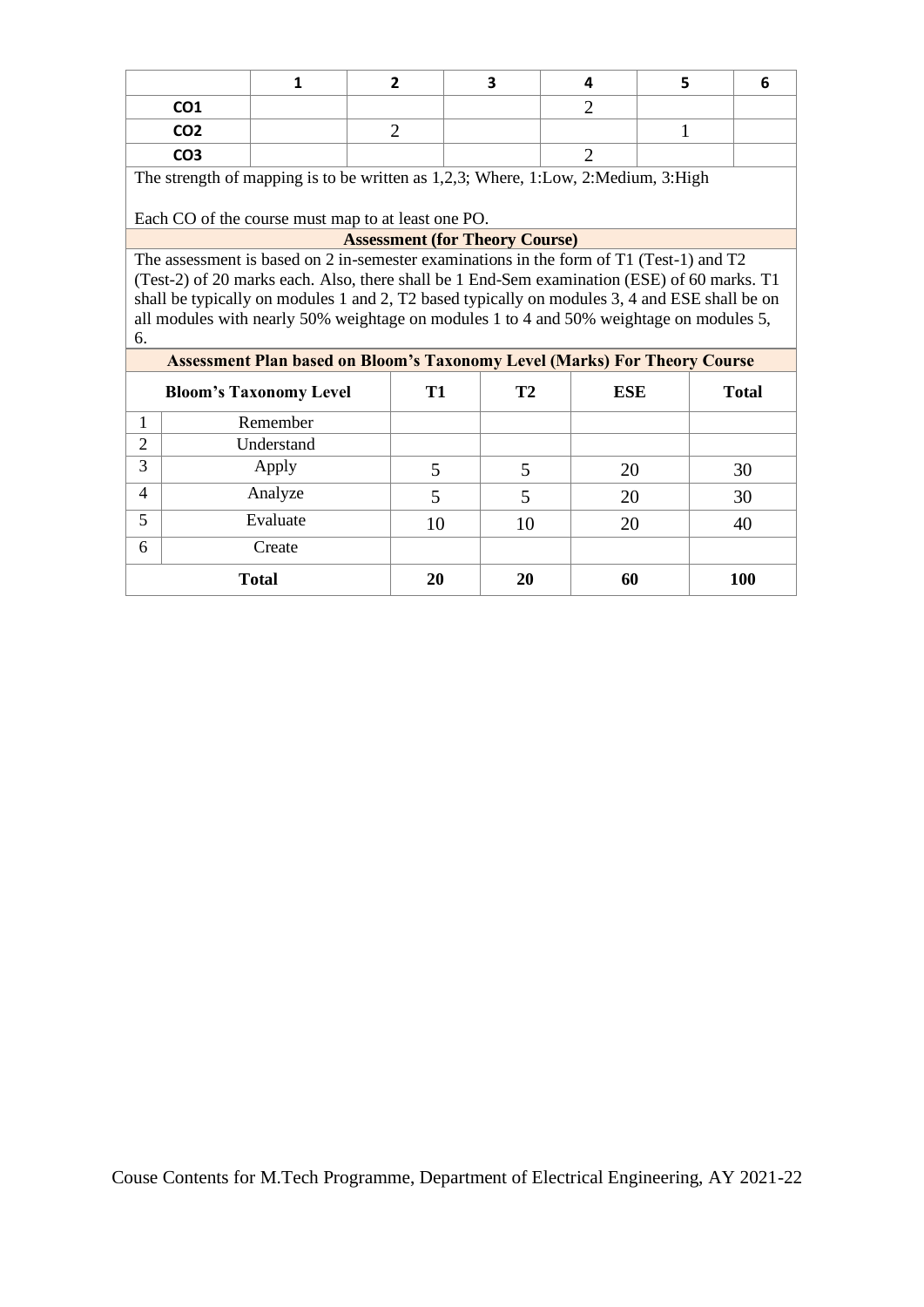| <b>Walchand College of Engineering, Sangli</b>                                                                                |                        |                |                                                                                    |                                       |                                                                                                   |  |              |
|-------------------------------------------------------------------------------------------------------------------------------|------------------------|----------------|------------------------------------------------------------------------------------|---------------------------------------|---------------------------------------------------------------------------------------------------|--|--------------|
| (Government Aided Autonomous Institute)                                                                                       |                        |                |                                                                                    |                                       |                                                                                                   |  |              |
|                                                                                                                               | AY 2021-22             |                |                                                                                    |                                       |                                                                                                   |  |              |
|                                                                                                                               |                        |                |                                                                                    | <b>Course Information</b>             |                                                                                                   |  |              |
|                                                                                                                               | Programme              |                |                                                                                    | M. Tech. (Control System Engineering) |                                                                                                   |  |              |
|                                                                                                                               | <b>Class, Semester</b> |                | Second Year M. Tech., Sem I                                                        |                                       |                                                                                                   |  |              |
|                                                                                                                               | <b>Course Code</b>     |                | 5CS690                                                                             |                                       |                                                                                                   |  |              |
|                                                                                                                               | <b>Course Name</b>     |                | <b>Dissertation Phase I</b>                                                        |                                       |                                                                                                   |  |              |
| <b>Desired Requisites:</b><br>Concept knowledge of research methodology, project management,<br><b>Electrical Engineering</b> |                        |                |                                                                                    |                                       |                                                                                                   |  |              |
|                                                                                                                               |                        |                |                                                                                    |                                       |                                                                                                   |  |              |
|                                                                                                                               |                        |                |                                                                                    |                                       |                                                                                                   |  |              |
| <b>Teaching Scheme (Hrs)</b>                                                                                                  |                        |                | <b>Examination Scheme (Marks)</b>                                                  |                                       |                                                                                                   |  |              |
| Lecture                                                                                                                       |                        |                | LA1                                                                                | LA2                                   | <b>ESE</b>                                                                                        |  | <b>Total</b> |
| <b>Tutorial</b>                                                                                                               |                        |                | 30                                                                                 | 30                                    | 40                                                                                                |  | 100          |
| <b>Practical</b>                                                                                                              |                        | 20             |                                                                                    |                                       |                                                                                                   |  |              |
| <b>Interaction</b>                                                                                                            |                        | $\overline{a}$ |                                                                                    | <b>Credits: 10</b>                    |                                                                                                   |  |              |
|                                                                                                                               |                        |                |                                                                                    | <b>Course Objectives</b>              |                                                                                                   |  |              |
|                                                                                                                               |                        |                |                                                                                    |                                       | To develop the student to apply the knowledge gained to identify problems for research and        |  |              |
| $\mathbf{1}$                                                                                                                  |                        |                | provide the solutions by self-study and interaction with stakeholders.             |                                       |                                                                                                   |  |              |
| $\boldsymbol{2}$                                                                                                              |                        |                | Acquire knowledge to tackle real world problems of societal concerns               |                                       |                                                                                                   |  |              |
| 3                                                                                                                             |                        |                | Impart flexibility to the student to have increased control over his/ her learning |                                       |                                                                                                   |  |              |
| $\overline{\mathbf{4}}$                                                                                                       |                        |                |                                                                                    |                                       | Teachers would serve as mentor/facilitator of inquiry and reflection rather than as an instructor |  |              |
| 5                                                                                                                             |                        |                |                                                                                    |                                       | Enhance a students' learning through increased interaction with peers and colleagues.             |  |              |
|                                                                                                                               |                        |                | <b>Course Outcomes (CO) with Bloom's Taxonomy Level</b>                            |                                       |                                                                                                   |  |              |
|                                                                                                                               |                        |                | At the end of the course, students will be able to,                                |                                       |                                                                                                   |  |              |
| CO1                                                                                                                           |                        |                | Search the existing literature and identification of research problem              |                                       |                                                                                                   |  | Analyze      |
| CO <sub>2</sub>                                                                                                               |                        |                | Design and develop the solution for complex engineering problem                    |                                       |                                                                                                   |  | Evaluate     |
| CO <sub>3</sub>                                                                                                               |                        |                | Create the new knowledge in the specialized field                                  |                                       |                                                                                                   |  | Create       |
|                                                                                                                               |                        |                |                                                                                    |                                       |                                                                                                   |  |              |
|                                                                                                                               |                        |                |                                                                                    | <b>Course Content</b>                 |                                                                                                   |  |              |

In dissertation Phase 1, the student has to complete the partial work of the Dissertation in Electrical

Engineering which will consist of problem statement, literature review from IEEE Transactions and

Journals, design, and scheme of implementation (viz. Block diagram, Mathematical Model, Algorithm, Simulation tool, hardware setup requirements etc.)

The student is expected to complete the dissertation at least up to the design phase. As a part of the

progress report of Dissertation Phase I, the candidate shall deliver a presentation on the advancement in Technology pertaining to the selected dissertation topic.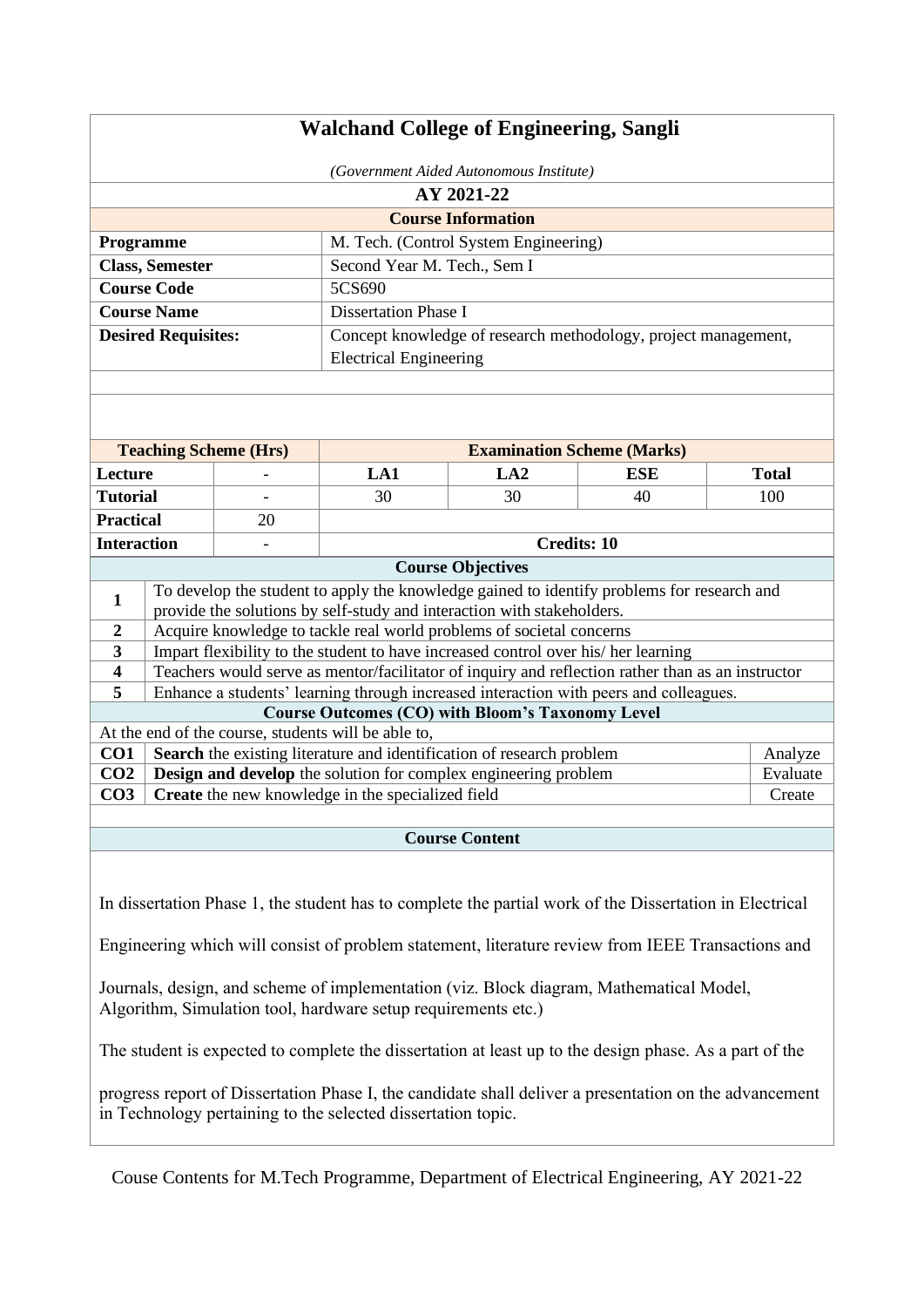The student shall submit the duly approved and certified progress report of Dissertation Phase I in

standard format for satisfactory completion of the work by the concerned guide and head of the Department. The student will be assessed by a panel of examiners in the department for LA. In ESE there will be one external examiner, internal examiner/guide and a chairman for assessment. The assessment will be broadly based on literature study, work undergone, content delivery, presentation skills, documentation and report.

|                                                                                                         | <b>Text Books</b>                                                                                   |                |                     |                      |  |                                                                  |                |  |                |
|---------------------------------------------------------------------------------------------------------|-----------------------------------------------------------------------------------------------------|----------------|---------------------|----------------------|--|------------------------------------------------------------------|----------------|--|----------------|
| 1                                                                                                       | As per the research topic                                                                           |                |                     |                      |  |                                                                  |                |  |                |
|                                                                                                         |                                                                                                     |                |                     |                      |  |                                                                  |                |  |                |
|                                                                                                         | <b>References</b>                                                                                   |                |                     |                      |  |                                                                  |                |  |                |
| $\mathbf{1}$                                                                                            | National and International Journals                                                                 |                |                     |                      |  |                                                                  |                |  |                |
|                                                                                                         |                                                                                                     |                |                     |                      |  |                                                                  |                |  |                |
|                                                                                                         |                                                                                                     |                |                     | <b>Useful Links</b>  |  |                                                                  |                |  |                |
| 1                                                                                                       | https://nptel.ac.in/courses/121/106/121106007/                                                      |                |                     |                      |  |                                                                  |                |  |                |
| $\overline{2}$<br>$\overline{3}$                                                                        |                                                                                                     |                |                     |                      |  | https://www.youtube.com/watch?v=mAVswCbz_jM&feature=emb_imp_woyt |                |  |                |
| $\overline{4}$                                                                                          | https://nptel.ac.in/courses/110/104/110104073/<br>https://nptel.ac.in/courses/110/107/110107081/    |                |                     |                      |  |                                                                  |                |  |                |
|                                                                                                         |                                                                                                     |                |                     | <b>CO-PO Mapping</b> |  |                                                                  |                |  |                |
|                                                                                                         |                                                                                                     |                |                     |                      |  | <b>Programme Outcomes (PO)</b>                                   |                |  |                |
|                                                                                                         | 1                                                                                                   | $\overline{2}$ |                     | 3                    |  | 4                                                                | 5              |  | 6              |
| CO <sub>1</sub>                                                                                         | $\mathbf{1}$                                                                                        |                |                     |                      |  | $\mathbf{1}$                                                     |                |  | $\overline{c}$ |
| CO <sub>2</sub>                                                                                         | $\mathbf{1}$                                                                                        |                |                     | 1                    |  |                                                                  | $\overline{2}$ |  | 1              |
| CO <sub>3</sub>                                                                                         |                                                                                                     | $\overline{2}$ |                     |                      |  |                                                                  |                |  | 1              |
|                                                                                                         | The strength of mapping is to be written as 1,2,3; Where, 1:Low, 2:Medium, 3:High                   |                |                     |                      |  |                                                                  |                |  |                |
|                                                                                                         |                                                                                                     |                |                     |                      |  |                                                                  |                |  |                |
|                                                                                                         | Each CO of the course must map to at least one PO.                                                  |                |                     |                      |  |                                                                  |                |  |                |
|                                                                                                         |                                                                                                     |                |                     | <b>Assessment</b>    |  |                                                                  |                |  |                |
|                                                                                                         | There are three components of lab assessment, LA1, LA2 and Lab ESE.                                 |                |                     |                      |  |                                                                  |                |  |                |
|                                                                                                         |                                                                                                     |                |                     |                      |  |                                                                  |                |  |                |
|                                                                                                         | IMP: Lab ESE is a separate head of passing. LA1, LA2 together is treated as In-Semester Evaluation. |                |                     |                      |  |                                                                  |                |  |                |
| <b>Assessmen</b>                                                                                        | <b>Based on</b>                                                                                     |                | <b>Conducted by</b> |                      |  | <b>Typical Schedule (for 26-week Sem)</b>                        |                |  | <b>Mark</b>    |
| t                                                                                                       |                                                                                                     |                |                     |                      |  |                                                                  |                |  | S              |
|                                                                                                         | Lab activities,                                                                                     |                | Lab Course          |                      |  | During Week 1 to Week 6                                          |                |  |                |
| LA1                                                                                                     | attendance, journal                                                                                 |                | Faculty             |                      |  | Marks Submission at the end of Week 6                            |                |  | 30             |
|                                                                                                         | Lab activities,                                                                                     |                | Lab Course          |                      |  | During Week 7 to Week 12                                         |                |  |                |
| LA <sub>2</sub>                                                                                         | attendance, journal                                                                                 |                | Faculty             |                      |  | Marks Submission at the end of Week 12                           |                |  | 30             |
|                                                                                                         | Lab activities,                                                                                     |                | Lab Course          |                      |  | During Week 15 to Week 18                                        |                |  |                |
| Lab ESE                                                                                                 | attendance, journal                                                                                 |                | Faculty             |                      |  | Marks Submission at the end of Week 18                           |                |  | 40             |
|                                                                                                         | Week 1 indicates starting week of a semester. The typical schedule of lab assessments is shown,     |                |                     |                      |  |                                                                  |                |  |                |
|                                                                                                         | considering a 26-week semester. The actual schedule shall be as per academic calendar. Lab          |                |                     |                      |  |                                                                  |                |  |                |
| activities/Lab performance shall include performing experiments, mini-project, presentations, drawings, |                                                                                                     |                |                     |                      |  |                                                                  |                |  |                |
| programming and other suitable activities, as per the nature and requirement of the lab course.         |                                                                                                     |                |                     |                      |  |                                                                  |                |  |                |
| <b>Assessment Plan based on Bloom's Taxonomy Level (Marks) (For lab Courses)</b>                        |                                                                                                     |                |                     |                      |  |                                                                  |                |  |                |
|                                                                                                         | LA1<br>LA2<br>Lab ESE<br><b>Total</b><br><b>Bloom's Taxonomy Level</b>                              |                |                     |                      |  |                                                                  |                |  |                |
|                                                                                                         | Remember                                                                                            |                |                     |                      |  |                                                                  |                |  |                |
|                                                                                                         | Understand                                                                                          |                |                     |                      |  |                                                                  |                |  |                |
|                                                                                                         | Apply                                                                                               |                |                     |                      |  |                                                                  |                |  |                |
|                                                                                                         |                                                                                                     |                |                     |                      |  |                                                                  |                |  |                |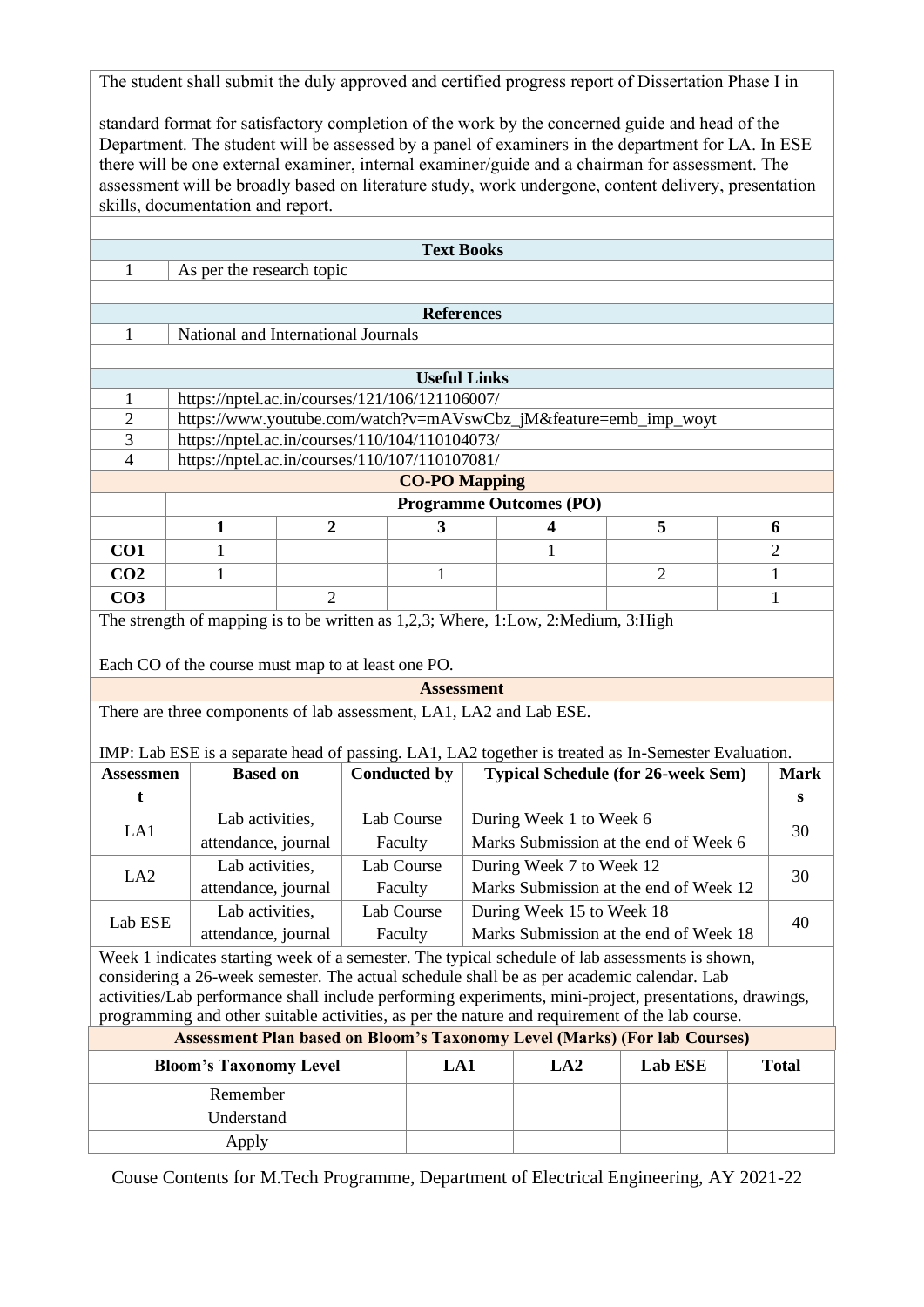| Analyze            |    |                |               | 30  |
|--------------------|----|----------------|---------------|-----|
| Evaluate           |    | 0 <sub>1</sub> |               | 30  |
| Create             |    | 10             | $\Delta$<br>∠ | 40  |
| <b>Total Marks</b> | 30 | 30             | 40            | 100 |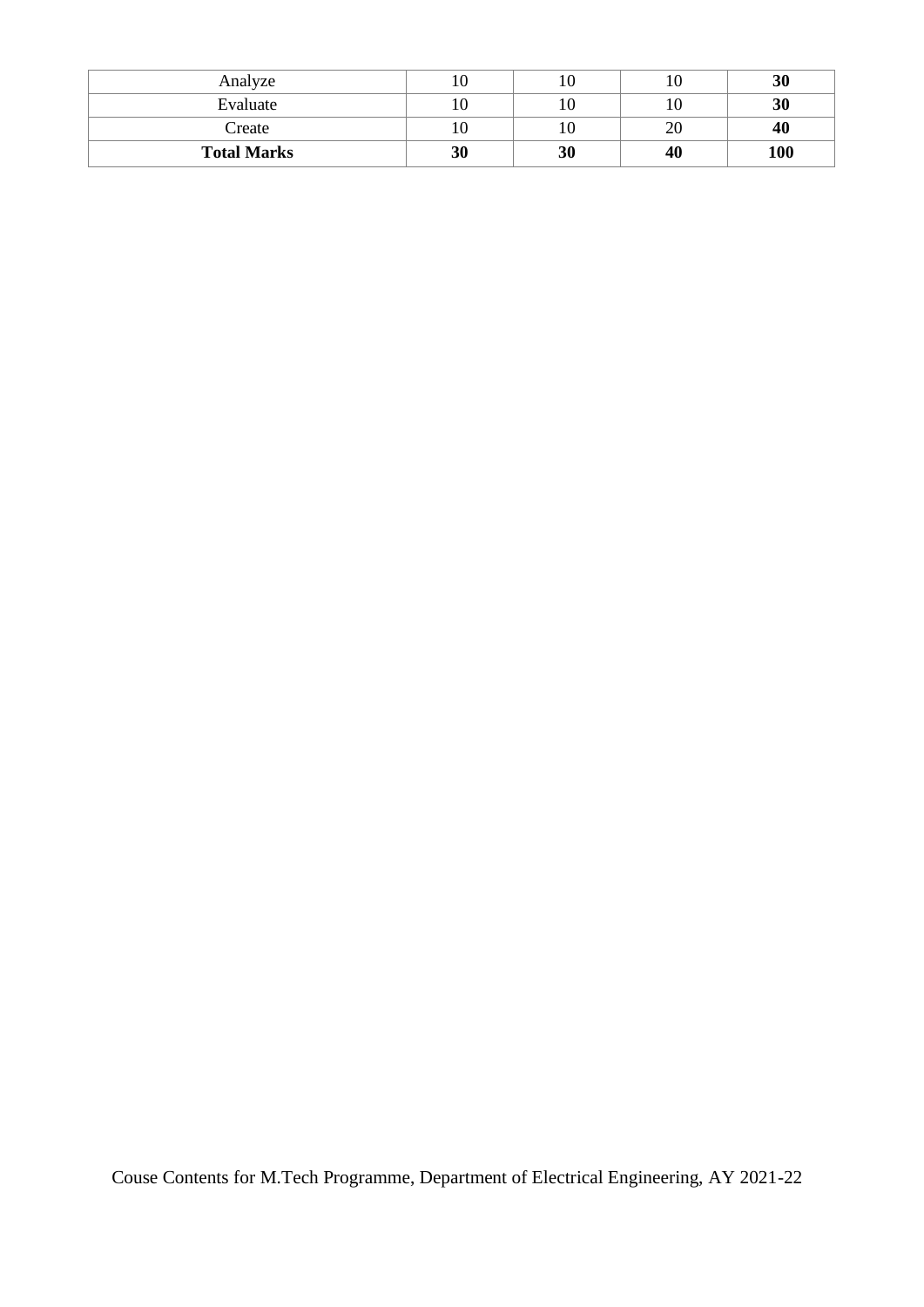|                                                                                                                                                                                                                                                                                                                                                                                                                                                                                                                                                                        | <b>Walchand College of Engineering, Sangli</b>                                                      |                          |                                                            |                                   |                   |              |
|------------------------------------------------------------------------------------------------------------------------------------------------------------------------------------------------------------------------------------------------------------------------------------------------------------------------------------------------------------------------------------------------------------------------------------------------------------------------------------------------------------------------------------------------------------------------|-----------------------------------------------------------------------------------------------------|--------------------------|------------------------------------------------------------|-----------------------------------|-------------------|--------------|
|                                                                                                                                                                                                                                                                                                                                                                                                                                                                                                                                                                        |                                                                                                     |                          | (Government Aided Autonomous Institute)                    |                                   |                   |              |
| AY 2021-22                                                                                                                                                                                                                                                                                                                                                                                                                                                                                                                                                             |                                                                                                     |                          |                                                            |                                   |                   |              |
|                                                                                                                                                                                                                                                                                                                                                                                                                                                                                                                                                                        |                                                                                                     |                          | <b>Course Information</b>                                  |                                   |                   |              |
| Programme                                                                                                                                                                                                                                                                                                                                                                                                                                                                                                                                                              |                                                                                                     |                          | M. Tech. (Control System Engineering)                      |                                   |                   |              |
| <b>Class, Semester</b>                                                                                                                                                                                                                                                                                                                                                                                                                                                                                                                                                 | Second Year M. Tech., Sem I                                                                         |                          |                                                            |                                   |                   |              |
| <b>Course Code</b>                                                                                                                                                                                                                                                                                                                                                                                                                                                                                                                                                     | 5CS602                                                                                              |                          |                                                            |                                   |                   |              |
| <b>Course Name</b>                                                                                                                                                                                                                                                                                                                                                                                                                                                                                                                                                     | <b>Industry Orientation Course</b>                                                                  |                          |                                                            |                                   |                   |              |
| <b>Desired</b><br><b>Requisites:</b>                                                                                                                                                                                                                                                                                                                                                                                                                                                                                                                                   |                                                                                                     |                          |                                                            |                                   |                   |              |
|                                                                                                                                                                                                                                                                                                                                                                                                                                                                                                                                                                        | <b>Teaching Scheme (Hrs)</b>                                                                        |                          |                                                            | <b>Examination Scheme (Marks)</b> |                   |              |
| Lecture                                                                                                                                                                                                                                                                                                                                                                                                                                                                                                                                                                |                                                                                                     | $\overline{\phantom{a}}$ | LA1                                                        | LA2                               | <b>ESE</b>        | <b>Total</b> |
| <b>Tutorial</b>                                                                                                                                                                                                                                                                                                                                                                                                                                                                                                                                                        |                                                                                                     |                          | 30                                                         | 30                                | 40                | 100          |
| <b>Practical</b>                                                                                                                                                                                                                                                                                                                                                                                                                                                                                                                                                       |                                                                                                     |                          |                                                            |                                   |                   |              |
|                                                                                                                                                                                                                                                                                                                                                                                                                                                                                                                                                                        |                                                                                                     |                          |                                                            |                                   |                   |              |
| <b>Interaction</b>                                                                                                                                                                                                                                                                                                                                                                                                                                                                                                                                                     |                                                                                                     | $\mathbf{1}$             |                                                            |                                   | <b>Credits: 1</b> |              |
|                                                                                                                                                                                                                                                                                                                                                                                                                                                                                                                                                                        |                                                                                                     |                          | <b>Course Objectives</b>                                   |                                   |                   |              |
| $\mathbf{1}$                                                                                                                                                                                                                                                                                                                                                                                                                                                                                                                                                           | To provide a hands on experience of software in solving complex<br>electrical engineering problems. |                          |                                                            |                                   |                   |              |
| $\overline{2}$                                                                                                                                                                                                                                                                                                                                                                                                                                                                                                                                                         | To enhance the employability of electrical control engineering student.                             |                          |                                                            |                                   |                   |              |
| <b>Course Outcomes (CO) with Bloom's Taxonomy Level</b>                                                                                                                                                                                                                                                                                                                                                                                                                                                                                                                |                                                                                                     |                          |                                                            |                                   |                   |              |
| At the end of the course, students will be able to,                                                                                                                                                                                                                                                                                                                                                                                                                                                                                                                    |                                                                                                     |                          |                                                            |                                   |                   |              |
| CO1                                                                                                                                                                                                                                                                                                                                                                                                                                                                                                                                                                    | effectively.                                                                                        |                          | Use of the software related to design of electrical system |                                   |                   | Evaluate     |
| CO <sub>2</sub>                                                                                                                                                                                                                                                                                                                                                                                                                                                                                                                                                        | using software.                                                                                     |                          | Develop the solution for electrical engineering problem    |                                   |                   | Create       |
| CO <sub>3</sub>                                                                                                                                                                                                                                                                                                                                                                                                                                                                                                                                                        | department.                                                                                         |                          | Explain the working of research and development            |                                   |                   | Understand   |
|                                                                                                                                                                                                                                                                                                                                                                                                                                                                                                                                                                        |                                                                                                     |                          |                                                            |                                   |                   |              |
|                                                                                                                                                                                                                                                                                                                                                                                                                                                                                                                                                                        |                                                                                                     |                          | <b>Course Content</b>                                      |                                   |                   |              |
| This course is based on computers as a tool to design and analyse the electrical system. In the<br>modern day work environment, Electrical Engineer should be able to simulate and solve complex<br>problems on computers. Electrical Engineer must be highly computer literate. The engineer with<br>strong fundamentals in Control Engineering and computer software proficiency is highly in demand<br>from industry. Employability of the student can be enhanced by providing software training of<br>Analysis and simulation software in electrical engineering. |                                                                                                     |                          |                                                            |                                   |                   |              |
|                                                                                                                                                                                                                                                                                                                                                                                                                                                                                                                                                                        |                                                                                                     |                          |                                                            |                                   |                   |              |
|                                                                                                                                                                                                                                                                                                                                                                                                                                                                                                                                                                        |                                                                                                     |                          | <b>Text Books</b>                                          |                                   |                   |              |
| 1                                                                                                                                                                                                                                                                                                                                                                                                                                                                                                                                                                      |                                                                                                     |                          | Suitable books based on the software selected.             |                                   |                   |              |
|                                                                                                                                                                                                                                                                                                                                                                                                                                                                                                                                                                        |                                                                                                     |                          | <b>References</b>                                          |                                   |                   |              |
| 1                                                                                                                                                                                                                                                                                                                                                                                                                                                                                                                                                                      |                                                                                                     |                          | Suitable books based on the contents of software selected  |                                   |                   |              |
|                                                                                                                                                                                                                                                                                                                                                                                                                                                                                                                                                                        |                                                                                                     |                          |                                                            |                                   |                   |              |
|                                                                                                                                                                                                                                                                                                                                                                                                                                                                                                                                                                        |                                                                                                     |                          | <b>Useful Links</b>                                        |                                   |                   |              |
| 1                                                                                                                                                                                                                                                                                                                                                                                                                                                                                                                                                                      |                                                                                                     |                          | As per the need of the software training                   |                                   |                   |              |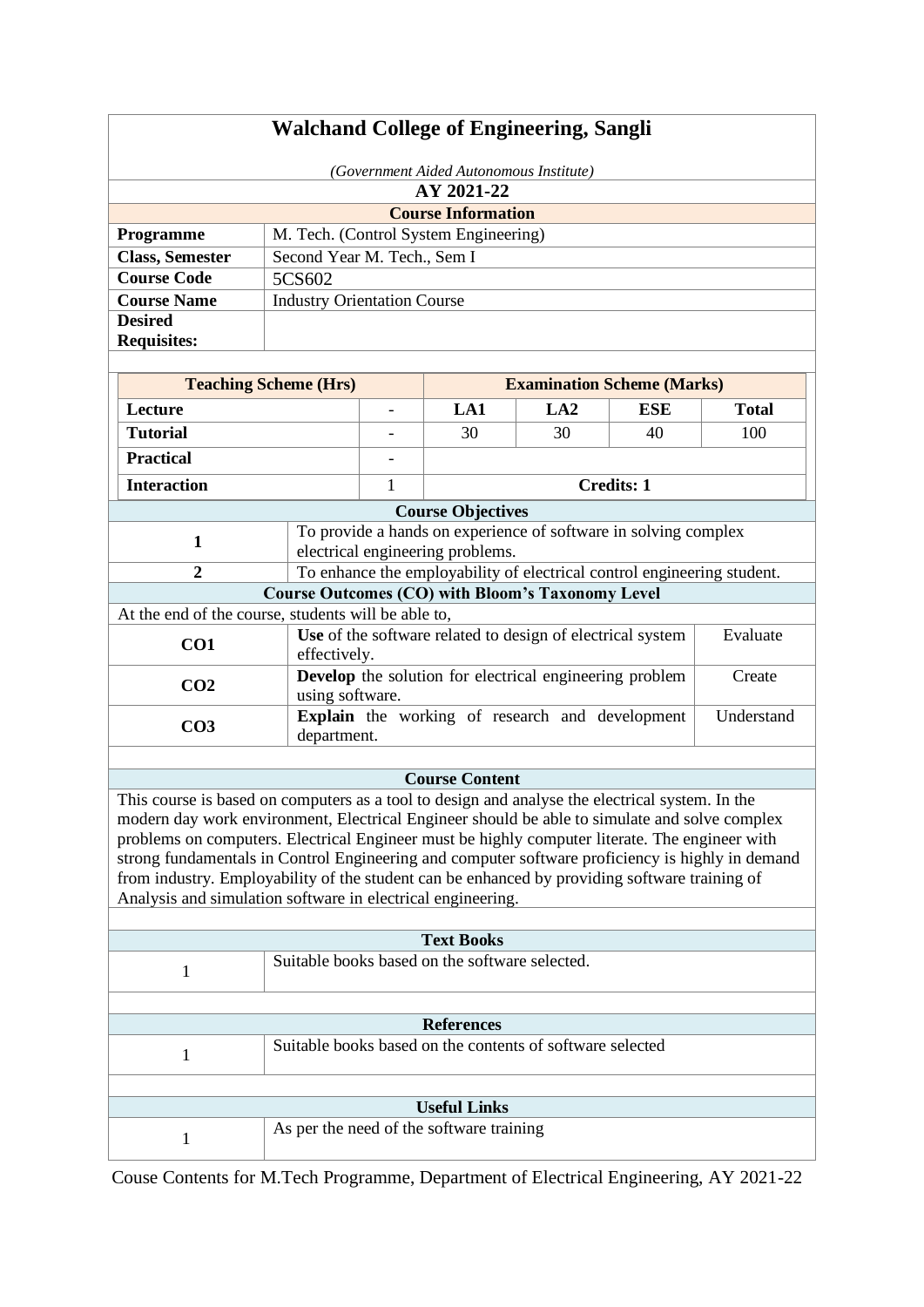|                                                                                   |                                |  | <b>CO-PO Mapping</b> |  |  |  |  |
|-----------------------------------------------------------------------------------|--------------------------------|--|----------------------|--|--|--|--|
|                                                                                   | <b>Programme Outcomes (PO)</b> |  |                      |  |  |  |  |
|                                                                                   |                                |  |                      |  |  |  |  |
| CO <sub>1</sub>                                                                   |                                |  |                      |  |  |  |  |
| CO <sub>2</sub>                                                                   |                                |  |                      |  |  |  |  |
| CO <sub>3</sub>                                                                   |                                |  |                      |  |  |  |  |
| The strength of mapping is to be written as 1,2,3; Where, 1:Low, 2:Medium, 3:High |                                |  |                      |  |  |  |  |
|                                                                                   |                                |  |                      |  |  |  |  |
| Each CO of the course must map to at least one PO.                                |                                |  |                      |  |  |  |  |

| <b>Assessment</b>                                                                                                                                                                           |                                                                     |                     |                                                                                                 |              |  |  |  |  |
|---------------------------------------------------------------------------------------------------------------------------------------------------------------------------------------------|---------------------------------------------------------------------|---------------------|-------------------------------------------------------------------------------------------------|--------------|--|--|--|--|
| There are three components of lab assessment, LA1, LA2 and Lab ESE.                                                                                                                         |                                                                     |                     |                                                                                                 |              |  |  |  |  |
|                                                                                                                                                                                             |                                                                     |                     |                                                                                                 |              |  |  |  |  |
| IMP: Lab ESE is a separate head of passing. LA1, LA2 together is treated as In-Semester Evaluation.                                                                                         |                                                                     |                     |                                                                                                 |              |  |  |  |  |
| <b>Assessment</b>                                                                                                                                                                           | <b>Based on</b>                                                     | <b>Conducted by</b> | <b>Typical Schedule (for</b>                                                                    | <b>Marks</b> |  |  |  |  |
|                                                                                                                                                                                             |                                                                     |                     | 26-week Sem)                                                                                    |              |  |  |  |  |
|                                                                                                                                                                                             |                                                                     |                     | During Week 1 to Week                                                                           |              |  |  |  |  |
|                                                                                                                                                                                             | Lab activities,                                                     | Lab Course          | 6                                                                                               | 30           |  |  |  |  |
| LA1                                                                                                                                                                                         | attendance, journal                                                 | Faculty             | Marks Submission at the                                                                         |              |  |  |  |  |
|                                                                                                                                                                                             |                                                                     |                     | end of Week 6                                                                                   |              |  |  |  |  |
|                                                                                                                                                                                             |                                                                     |                     | During Week 7 to Week                                                                           |              |  |  |  |  |
|                                                                                                                                                                                             | Lab activities,                                                     | Lab Course          | 12                                                                                              |              |  |  |  |  |
| LA2                                                                                                                                                                                         | attendance, journal                                                 | Faculty             | Marks Submission at the                                                                         | 30           |  |  |  |  |
|                                                                                                                                                                                             |                                                                     |                     | end of Week 12                                                                                  |              |  |  |  |  |
|                                                                                                                                                                                             |                                                                     |                     | During Week 15 to Week                                                                          |              |  |  |  |  |
|                                                                                                                                                                                             | Lab activities,                                                     | Lab Course          | 18                                                                                              |              |  |  |  |  |
| Lab ESE                                                                                                                                                                                     | attendance, journal                                                 | Faculty             | Marks Submission at the                                                                         | 40           |  |  |  |  |
|                                                                                                                                                                                             |                                                                     |                     | end of Week 18                                                                                  |              |  |  |  |  |
|                                                                                                                                                                                             |                                                                     |                     | Week 1 indicates starting week of a semester. The typical schedule of lab assessments is shown, |              |  |  |  |  |
|                                                                                                                                                                                             |                                                                     |                     |                                                                                                 |              |  |  |  |  |
| considering a 26-week semester. The actual schedule shall be as per academic calendar. Lab<br>activities/Lab performance shall include performing experiments, mini-project, presentations, |                                                                     |                     |                                                                                                 |              |  |  |  |  |
| drawings, programming and other suitable activities, as per the nature and requirement of the lab                                                                                           |                                                                     |                     |                                                                                                 |              |  |  |  |  |
|                                                                                                                                                                                             | course. The experimental lab shall have typically 8-10 experiments. |                     |                                                                                                 |              |  |  |  |  |
|                                                                                                                                                                                             |                                                                     |                     |                                                                                                 |              |  |  |  |  |

| <b>Assessment Plan based on Bloom's Taxonomy Level (Marks) (For lab Courses)</b> |     |     |                |              |  |  |  |
|----------------------------------------------------------------------------------|-----|-----|----------------|--------------|--|--|--|
| <b>Bloom's Taxonomy Level</b>                                                    | LA1 | LA2 | <b>Lab ESE</b> | <b>Total</b> |  |  |  |
| Remember                                                                         |     |     |                |              |  |  |  |
| Understand                                                                       | 10  | 10  | 10             | 30           |  |  |  |
| Apply                                                                            |     |     |                |              |  |  |  |
| Analyze                                                                          |     |     |                |              |  |  |  |
| Evaluate                                                                         | 10  | 10  | 15             | 35           |  |  |  |
| Create                                                                           | 10  | 10  | 15             | 35           |  |  |  |
| <b>Total Marks</b>                                                               | 30  | 30  | 40             | 100          |  |  |  |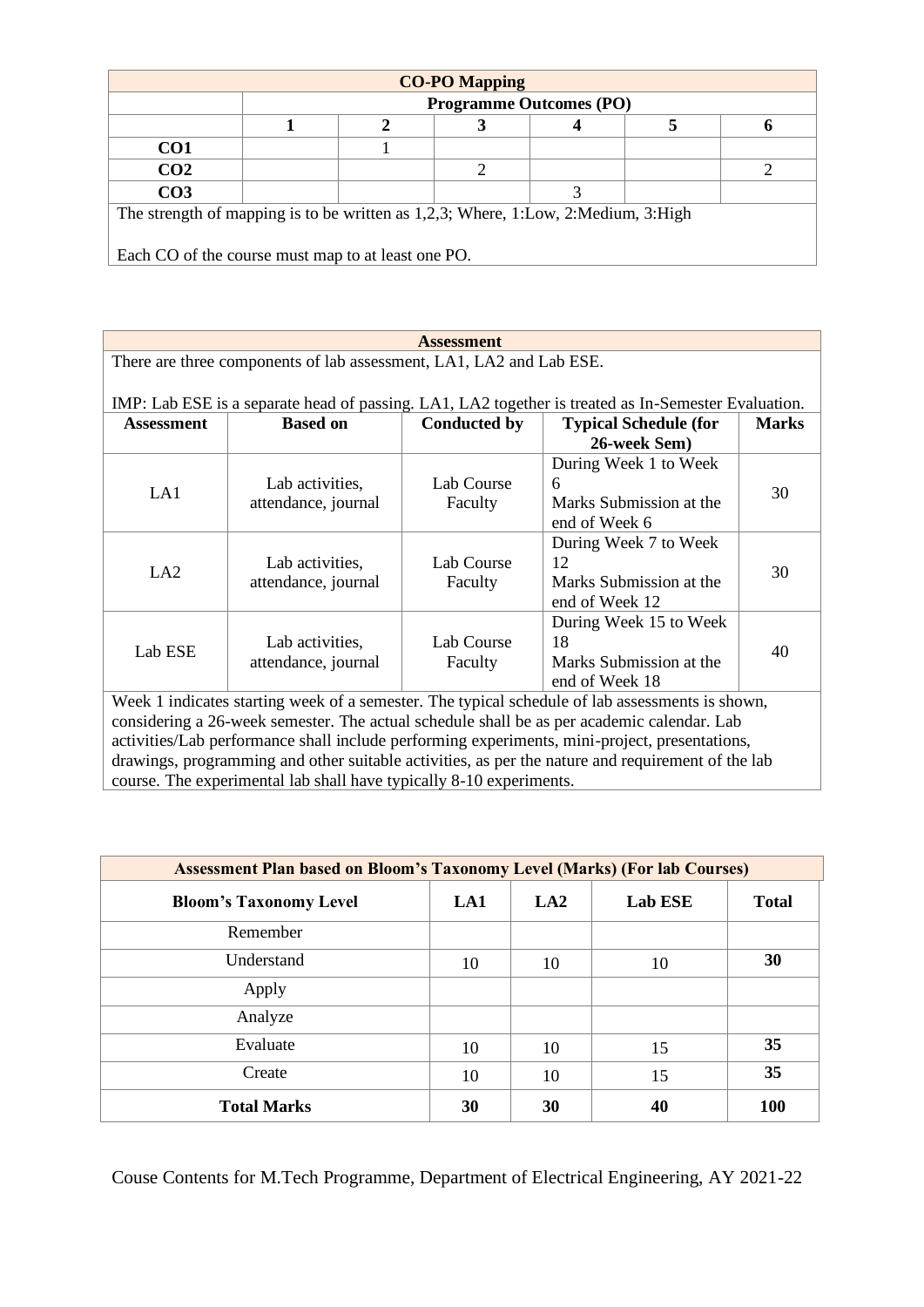|                                                                                                                                                                                                                                                                                                                                                                                                         |                                                                                                                                   |                                 |                                                         |                                                          | <b>Walchand College of Engineering, Sangli</b>                                                                                                                                                                           |     |              |  |  |
|---------------------------------------------------------------------------------------------------------------------------------------------------------------------------------------------------------------------------------------------------------------------------------------------------------------------------------------------------------------------------------------------------------|-----------------------------------------------------------------------------------------------------------------------------------|---------------------------------|---------------------------------------------------------|----------------------------------------------------------|--------------------------------------------------------------------------------------------------------------------------------------------------------------------------------------------------------------------------|-----|--------------|--|--|
| (Government Aided Autonomous Institute)                                                                                                                                                                                                                                                                                                                                                                 |                                                                                                                                   |                                 |                                                         |                                                          |                                                                                                                                                                                                                          |     |              |  |  |
|                                                                                                                                                                                                                                                                                                                                                                                                         |                                                                                                                                   |                                 |                                                         | AY 2021-22                                               |                                                                                                                                                                                                                          |     |              |  |  |
|                                                                                                                                                                                                                                                                                                                                                                                                         |                                                                                                                                   |                                 |                                                         | <b>Course Information</b>                                |                                                                                                                                                                                                                          |     |              |  |  |
| Programme                                                                                                                                                                                                                                                                                                                                                                                               |                                                                                                                                   |                                 |                                                         | M. Tech. (Control System Engineering)                    |                                                                                                                                                                                                                          |     |              |  |  |
| <b>Class, Semester</b>                                                                                                                                                                                                                                                                                                                                                                                  |                                                                                                                                   |                                 |                                                         | Second Year M. Tech., Sem I                              |                                                                                                                                                                                                                          |     |              |  |  |
| <b>Course Code</b>                                                                                                                                                                                                                                                                                                                                                                                      |                                                                                                                                   |                                 | 5CS611                                                  |                                                          |                                                                                                                                                                                                                          |     |              |  |  |
| <b>Course Name</b>                                                                                                                                                                                                                                                                                                                                                                                      |                                                                                                                                   |                                 |                                                         |                                                          | Professional Elective 5: Modern Power Electronics                                                                                                                                                                        |     |              |  |  |
|                                                                                                                                                                                                                                                                                                                                                                                                         |                                                                                                                                   | <b>Desired Requisites:</b>      | <b>Power Electronics</b>                                |                                                          |                                                                                                                                                                                                                          |     |              |  |  |
|                                                                                                                                                                                                                                                                                                                                                                                                         |                                                                                                                                   |                                 |                                                         |                                                          |                                                                                                                                                                                                                          |     |              |  |  |
|                                                                                                                                                                                                                                                                                                                                                                                                         |                                                                                                                                   | <b>Teaching Scheme</b>          |                                                         |                                                          | <b>Examination Scheme (Marks)</b><br><b>ESE</b><br><b>Total</b>                                                                                                                                                          |     |              |  |  |
| Lecture                                                                                                                                                                                                                                                                                                                                                                                                 |                                                                                                                                   | 2 Hrs/week                      | <b>T1</b>                                               | T2                                                       |                                                                                                                                                                                                                          |     |              |  |  |
| <b>Tutorial</b>                                                                                                                                                                                                                                                                                                                                                                                         |                                                                                                                                   |                                 | 20                                                      | 20                                                       | 60                                                                                                                                                                                                                       | 100 |              |  |  |
| <b>Practical</b>                                                                                                                                                                                                                                                                                                                                                                                        |                                                                                                                                   |                                 |                                                         |                                                          |                                                                                                                                                                                                                          |     |              |  |  |
| <b>Interaction</b>                                                                                                                                                                                                                                                                                                                                                                                      |                                                                                                                                   |                                 |                                                         |                                                          | <b>Credits: 2</b>                                                                                                                                                                                                        |     |              |  |  |
|                                                                                                                                                                                                                                                                                                                                                                                                         |                                                                                                                                   |                                 |                                                         | <b>Course Objectives</b>                                 |                                                                                                                                                                                                                          |     |              |  |  |
|                                                                                                                                                                                                                                                                                                                                                                                                         |                                                                                                                                   |                                 |                                                         |                                                          | It is aimed to impart skills of analysis for different types of advanced converters and shunt                                                                                                                            |     |              |  |  |
| $\mathbf{1}$                                                                                                                                                                                                                                                                                                                                                                                            |                                                                                                                                   | active power filters.           |                                                         |                                                          |                                                                                                                                                                                                                          |     |              |  |  |
| $\overline{2}$                                                                                                                                                                                                                                                                                                                                                                                          | Make the students acquainted with control strategies of different types of advanced<br>converters and shunt active power filters. |                                 |                                                         |                                                          |                                                                                                                                                                                                                          |     |              |  |  |
| $\overline{3}$                                                                                                                                                                                                                                                                                                                                                                                          |                                                                                                                                   |                                 |                                                         |                                                          | To make aware of research avenues in the field of power electronics.                                                                                                                                                     |     |              |  |  |
|                                                                                                                                                                                                                                                                                                                                                                                                         |                                                                                                                                   |                                 |                                                         |                                                          | <b>Course Outcomes (CO) with Bloom's Taxonomy Level</b>                                                                                                                                                                  |     |              |  |  |
|                                                                                                                                                                                                                                                                                                                                                                                                         |                                                                                                                                   |                                 | At the end of the course, the students will be able to, |                                                          |                                                                                                                                                                                                                          |     |              |  |  |
| CO <sub>1</sub>                                                                                                                                                                                                                                                                                                                                                                                         |                                                                                                                                   |                                 |                                                         |                                                          | Interpret configuration and working of various Power Electronic converters.                                                                                                                                              |     | Apply        |  |  |
| CO <sub>2</sub>                                                                                                                                                                                                                                                                                                                                                                                         |                                                                                                                                   |                                 |                                                         | Analyze various Power Electronic converters and systems. |                                                                                                                                                                                                                          |     | Analyze      |  |  |
| CO <sub>3</sub>                                                                                                                                                                                                                                                                                                                                                                                         |                                                                                                                                   |                                 |                                                         |                                                          | Evaluate various power electronic systems using power electronic converters.                                                                                                                                             |     | Evaluat      |  |  |
|                                                                                                                                                                                                                                                                                                                                                                                                         |                                                                                                                                   |                                 |                                                         |                                                          |                                                                                                                                                                                                                          |     | $\mathbf{e}$ |  |  |
| <b>Module</b>                                                                                                                                                                                                                                                                                                                                                                                           |                                                                                                                                   |                                 |                                                         | <b>Module Contents</b>                                   |                                                                                                                                                                                                                          |     | <b>Hours</b> |  |  |
|                                                                                                                                                                                                                                                                                                                                                                                                         |                                                                                                                                   | <b>PWM</b> rectifiers           |                                                         |                                                          |                                                                                                                                                                                                                          |     |              |  |  |
| $\bf I$                                                                                                                                                                                                                                                                                                                                                                                                 |                                                                                                                                   | control and applications.       |                                                         |                                                          | Advantages & disadvantages of three phase thyristor converter, Single<br>phase and three phase VSI PWM converters working, types, Control of<br>PWM rectifiers, analysis and application. Three phase CSI PWM converter, |     | 5            |  |  |
| <b>Multilevel inverters</b><br>Three phase two level Voltage source inverter, various PWM methods,<br>$\mathbf{I}$<br>source inverter, Types: Diode clamp multilevel<br>Multilevel Voltage<br>inverter, flying capacitor multilevel inverter, cascaded multilevel inverter,<br>applications of multilevel inverters, comparison of multilevel inverter.<br>Control method: Multiple carrier PWM for MLI |                                                                                                                                   |                                 |                                                         |                                                          | 5                                                                                                                                                                                                                        |     |              |  |  |
| III                                                                                                                                                                                                                                                                                                                                                                                                     |                                                                                                                                   | <b>Resonant pulse inverters</b> |                                                         |                                                          | Series resonant inverter with unidirectional and bi-directional switches,                                                                                                                                                |     | 5            |  |  |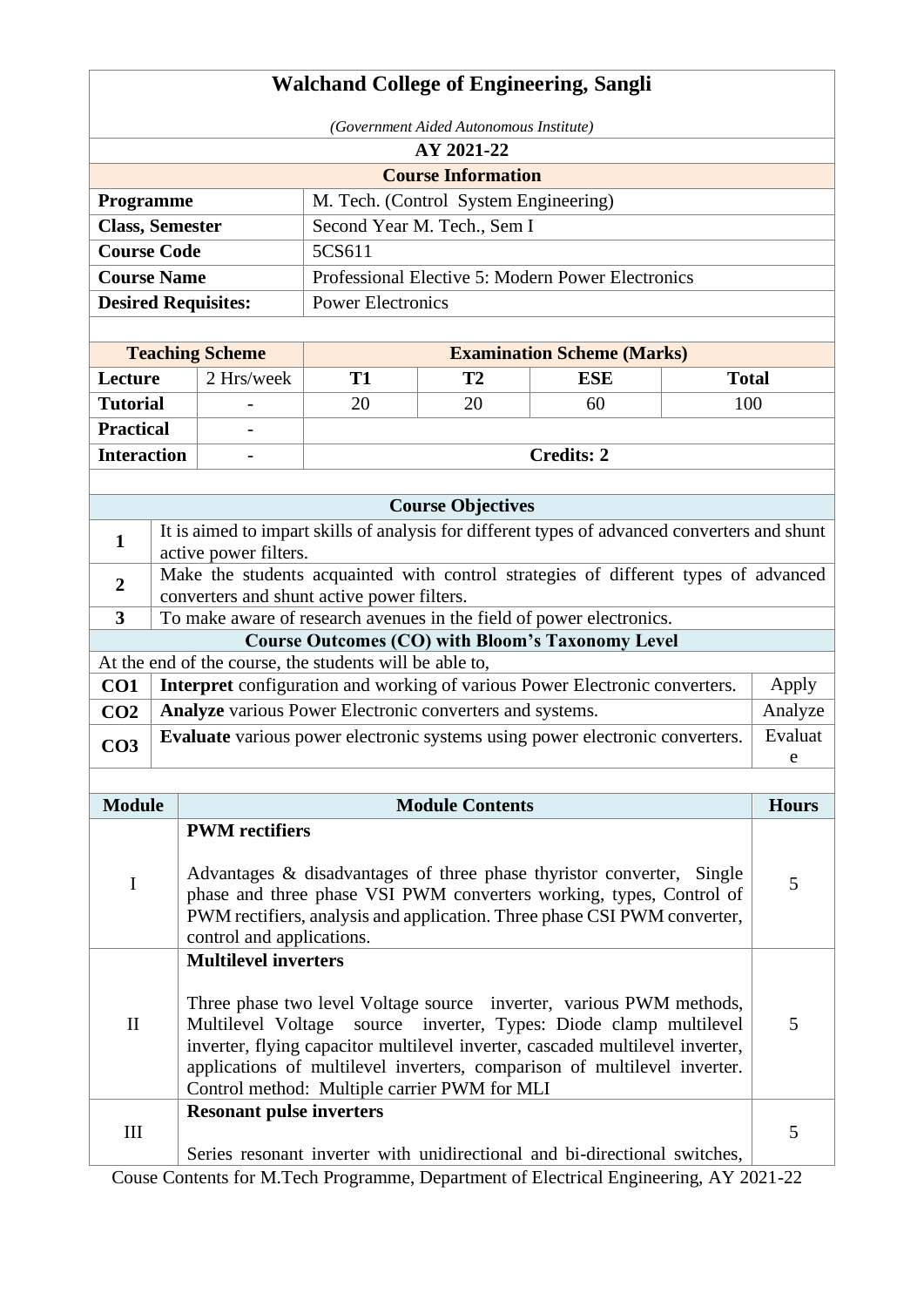|                                                                                                                            |            | parallel resonant inverters, voltage control of resonant inverters, zero<br>current and zero voltage switching resonant converters, two-quadrant ZVS                                                                                                                                                                                                        |                                                    |                                |                                                                                                                                                     |  |                |  |  |
|----------------------------------------------------------------------------------------------------------------------------|------------|-------------------------------------------------------------------------------------------------------------------------------------------------------------------------------------------------------------------------------------------------------------------------------------------------------------------------------------------------------------|----------------------------------------------------|--------------------------------|-----------------------------------------------------------------------------------------------------------------------------------------------------|--|----------------|--|--|
|                                                                                                                            |            |                                                                                                                                                                                                                                                                                                                                                             |                                                    |                                | resonant converters, resonant DC link inverters and control technique.                                                                              |  |                |  |  |
|                                                                                                                            |            | <b>Photovoltaic Inverters</b>                                                                                                                                                                                                                                                                                                                               |                                                    |                                |                                                                                                                                                     |  |                |  |  |
| IV                                                                                                                         |            | Photovoltaic Inverters structures derived from H bridge topology such as<br>H5 inverter, Heric inverter, REFU inverter, full bridge inverter with DC<br>bypass, inverter structures derived from NPC topology such as neutral point<br>clamped half bridge inverter, conergy NPC inverter, three phase PV<br>inverter.                                      |                                                    |                                |                                                                                                                                                     |  |                |  |  |
|                                                                                                                            |            |                                                                                                                                                                                                                                                                                                                                                             | <b>Matrix Converters and Z source inverters</b>    |                                |                                                                                                                                                     |  |                |  |  |
| $\mathbf V$                                                                                                                |            | in induction motor control.                                                                                                                                                                                                                                                                                                                                 |                                                    |                                | Topology, working and control methods of Matrix converters, Various<br>circuit topologies and control of Z source inverter, Application of Z source |  | $\overline{4}$ |  |  |
|                                                                                                                            |            | <b>Active power filters</b>                                                                                                                                                                                                                                                                                                                                 |                                                    |                                |                                                                                                                                                     |  |                |  |  |
| VI                                                                                                                         |            | Power Quality Issues due to power Electronics, Introduction to active<br>power filter, types of active power filters overall control of shunt active<br>power filter, control of shunt active filter based on SRF theory. Control of<br>shunt active filter based on instantaneous power theory.<br>harmonic<br>compensation & reactive power compensation. |                                                    |                                |                                                                                                                                                     |  |                |  |  |
| <b>Text Books</b>                                                                                                          |            |                                                                                                                                                                                                                                                                                                                                                             |                                                    |                                |                                                                                                                                                     |  |                |  |  |
| M. H. Rashid, "Power Electronics: circuits devices and applications", Pearson Education,<br>$\mathbf{1}$<br>Third edition. |            |                                                                                                                                                                                                                                                                                                                                                             |                                                    |                                |                                                                                                                                                     |  |                |  |  |
|                                                                                                                            |            |                                                                                                                                                                                                                                                                                                                                                             |                                                    | <b>References</b>              |                                                                                                                                                     |  |                |  |  |
| $\mathbf{1}$                                                                                                               |            |                                                                                                                                                                                                                                                                                                                                                             |                                                    |                                | B. K. Bose, "Modern Power Electronics and AC drives", PHIPL, New Delhi.                                                                             |  |                |  |  |
| $\overline{2}$                                                                                                             |            | circuits", Narosa publication.                                                                                                                                                                                                                                                                                                                              |                                                    |                                | M. B. Patil, V. Ramayanan and V. T. Ranganathan, "Simulation of Power Electronics                                                                   |  |                |  |  |
| 3                                                                                                                          |            |                                                                                                                                                                                                                                                                                                                                                             |                                                    |                                | Remus Teodorescu, Marco Liserre and Pedro Rodrigues, "Grid- Converters for                                                                          |  |                |  |  |
|                                                                                                                            |            |                                                                                                                                                                                                                                                                                                                                                             |                                                    |                                | Photovoltaic and Wind Power Converters", A john Wiley and sons Ltd., first edition 2011.                                                            |  |                |  |  |
| $\overline{4}$                                                                                                             |            | <b>IEEE</b> Transaction papers.                                                                                                                                                                                                                                                                                                                             |                                                    |                                |                                                                                                                                                     |  |                |  |  |
| 1                                                                                                                          |            |                                                                                                                                                                                                                                                                                                                                                             | NPTEL lectures on Advanced Power Electronics       | <b>Useful Links</b>            |                                                                                                                                                     |  |                |  |  |
|                                                                                                                            |            |                                                                                                                                                                                                                                                                                                                                                             |                                                    | <b>CO-PO Mapping</b>           |                                                                                                                                                     |  |                |  |  |
|                                                                                                                            |            |                                                                                                                                                                                                                                                                                                                                                             |                                                    | <b>Programme Outcomes (PO)</b> |                                                                                                                                                     |  |                |  |  |
|                                                                                                                            | <b>PO1</b> | PO <sub>2</sub>                                                                                                                                                                                                                                                                                                                                             | PO <sub>3</sub>                                    | <b>PO4</b>                     | PO <sub>5</sub>                                                                                                                                     |  | <b>PO6</b>     |  |  |
| CO1                                                                                                                        |            |                                                                                                                                                                                                                                                                                                                                                             | $\mathbf{1}$                                       |                                |                                                                                                                                                     |  |                |  |  |
| CO <sub>2</sub>                                                                                                            |            |                                                                                                                                                                                                                                                                                                                                                             |                                                    | 1                              |                                                                                                                                                     |  |                |  |  |
| CO <sub>3</sub>                                                                                                            |            |                                                                                                                                                                                                                                                                                                                                                             |                                                    | $\overline{2}$                 |                                                                                                                                                     |  | 1              |  |  |
|                                                                                                                            |            |                                                                                                                                                                                                                                                                                                                                                             |                                                    |                                | The strength of mapping is to be written as 1,2,3; Where, 1:Low, 2:Medium, 3:High                                                                   |  |                |  |  |
|                                                                                                                            |            |                                                                                                                                                                                                                                                                                                                                                             | Each CO of the course must map to at least one PO. |                                |                                                                                                                                                     |  |                |  |  |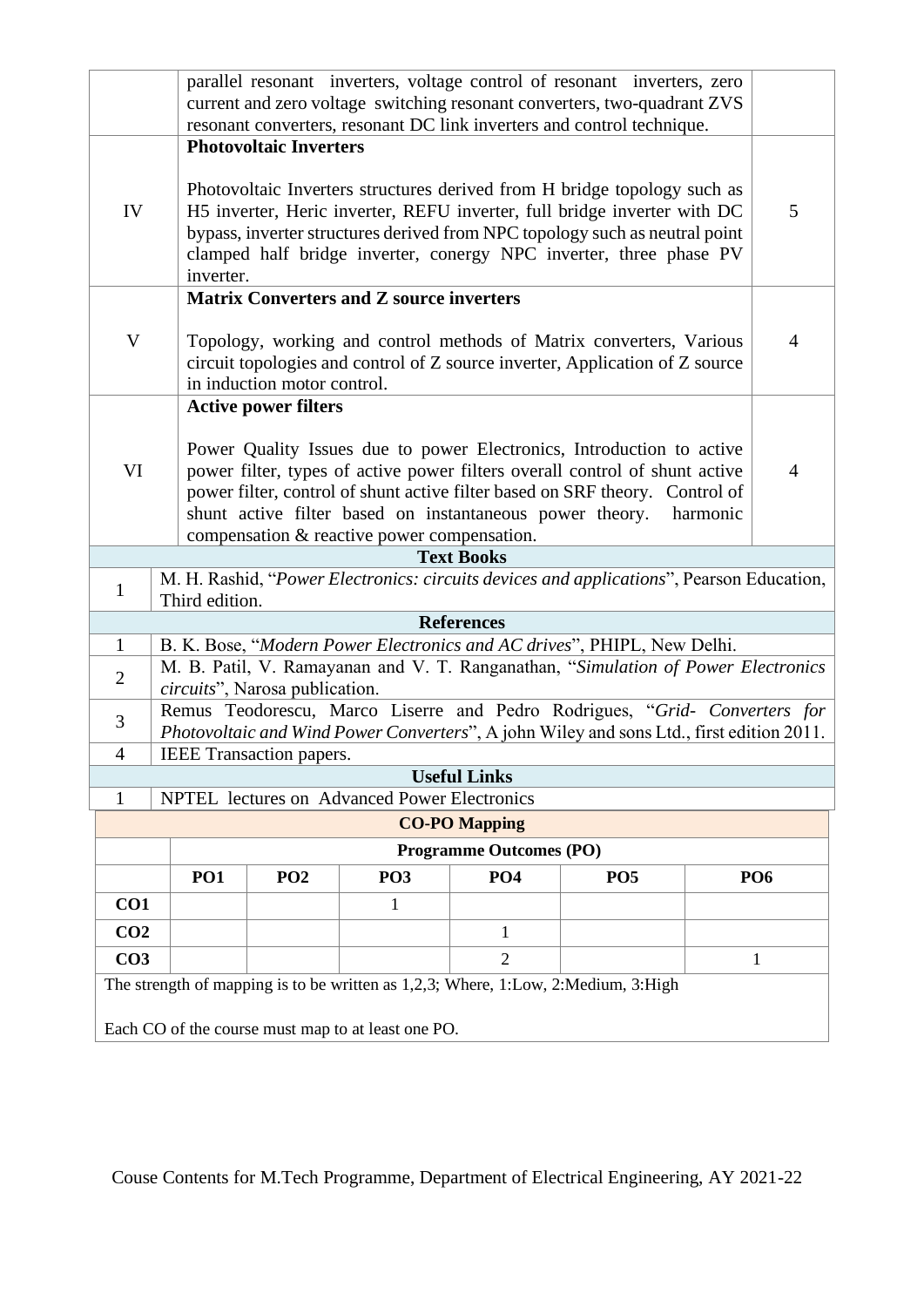## **Assessment (for Theory Course)**

The assessment is based on 2 in-semester examinations in the form of T1 (Test-1) and T2 (Test-2) of 20 marks each. Also there shall be 1 End-Sem examination (ESE) of 60 marks. T1 shall be typically on modules 1 and 2, T2 based typically on modules 3, 4 and ESE shall be on all modules with nearly 50% weightage on modules 1 to 4 and 50% weightage on modules 5, 6.

|                | <b>Assessment Plan based on Bloom's Taxonomy Level (Marks) For Theory Course</b> |    |    |            |              |  |  |
|----------------|----------------------------------------------------------------------------------|----|----|------------|--------------|--|--|
|                | <b>Bloom's Taxonomy Level</b>                                                    | T1 | Т2 | <b>ESE</b> | <b>Total</b> |  |  |
|                | Remember                                                                         |    |    |            |              |  |  |
| 2              | Understand                                                                       |    |    |            |              |  |  |
| 3              | Apply                                                                            |    | 10 | 20         | 30           |  |  |
| $\overline{4}$ | Analyze                                                                          | 10 |    | 20         | 30           |  |  |
| 5              | Evaluate                                                                         | 10 | 10 | 20         | 40           |  |  |
| 6              | Create                                                                           |    |    |            |              |  |  |
|                | <b>Total</b><br>20<br>20<br>60<br><b>100</b>                                     |    |    |            |              |  |  |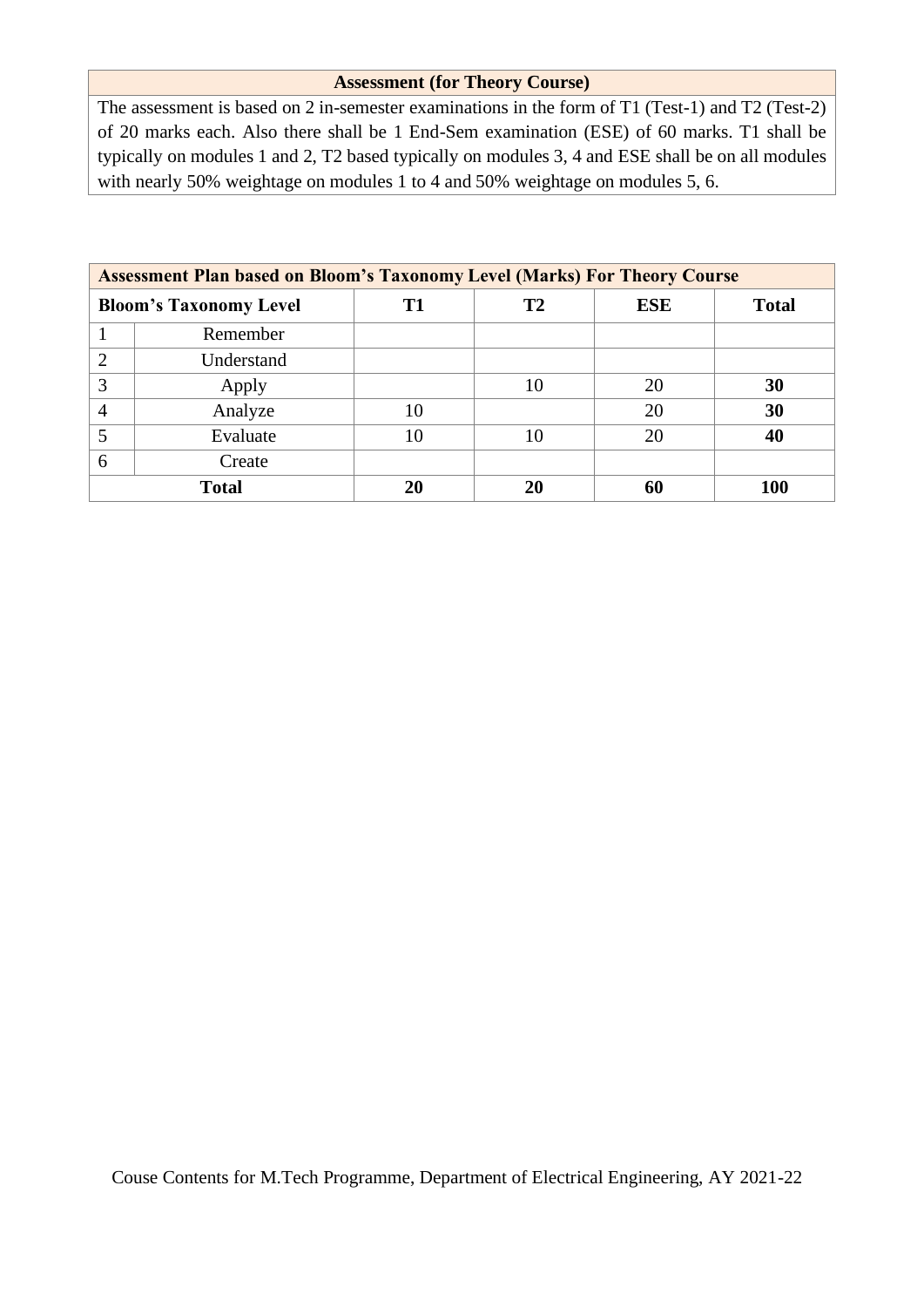|                                                                | <b>Walchand College of Engineering, Sangli</b> |                                                                                                                                                                                                           |                                                                                                             |                                                            |                                                                                            |   |                |  |
|----------------------------------------------------------------|------------------------------------------------|-----------------------------------------------------------------------------------------------------------------------------------------------------------------------------------------------------------|-------------------------------------------------------------------------------------------------------------|------------------------------------------------------------|--------------------------------------------------------------------------------------------|---|----------------|--|
|                                                                | (Government Aided Autonomous Institute)        |                                                                                                                                                                                                           |                                                                                                             |                                                            |                                                                                            |   |                |  |
|                                                                |                                                |                                                                                                                                                                                                           |                                                                                                             | AY 2021-22                                                 |                                                                                            |   |                |  |
|                                                                |                                                |                                                                                                                                                                                                           |                                                                                                             | <b>Course Information</b>                                  |                                                                                            |   |                |  |
| Programme                                                      |                                                |                                                                                                                                                                                                           |                                                                                                             | M.Tech. (Control System Engineering)                       |                                                                                            |   |                |  |
| <b>Class, Semester</b>                                         |                                                |                                                                                                                                                                                                           |                                                                                                             | Second Year M. Tech., Sem I                                |                                                                                            |   |                |  |
| <b>Course Code</b>                                             |                                                |                                                                                                                                                                                                           | 5CS612                                                                                                      |                                                            |                                                                                            |   |                |  |
| <b>Course Name</b>                                             |                                                |                                                                                                                                                                                                           |                                                                                                             | Professional Elective 5: Robust Control                    |                                                                                            |   |                |  |
| <b>Desired Requisites:</b>                                     |                                                |                                                                                                                                                                                                           | <b>Engineering Mathematics</b>                                                                              |                                                            |                                                                                            |   |                |  |
|                                                                |                                                |                                                                                                                                                                                                           |                                                                                                             |                                                            |                                                                                            |   |                |  |
|                                                                |                                                | <b>Teaching Scheme</b>                                                                                                                                                                                    |                                                                                                             |                                                            | <b>Examination Scheme (Marks)</b>                                                          |   |                |  |
| Lecture                                                        |                                                | $\overline{2}$                                                                                                                                                                                            | <b>T1</b>                                                                                                   | T2                                                         | <b>ESE</b>                                                                                 |   | <b>Total</b>   |  |
|                                                                |                                                | Hrs/week                                                                                                                                                                                                  |                                                                                                             |                                                            |                                                                                            |   |                |  |
| <b>Tutorial</b>                                                |                                                |                                                                                                                                                                                                           | 20                                                                                                          | 20                                                         | 60                                                                                         |   | 100            |  |
| <b>Practical</b>                                               |                                                |                                                                                                                                                                                                           |                                                                                                             |                                                            |                                                                                            |   |                |  |
| <b>Interaction</b>                                             |                                                |                                                                                                                                                                                                           |                                                                                                             |                                                            | <b>Credits: 2</b>                                                                          |   |                |  |
|                                                                |                                                |                                                                                                                                                                                                           |                                                                                                             |                                                            |                                                                                            |   |                |  |
|                                                                |                                                |                                                                                                                                                                                                           |                                                                                                             | <b>Course Objectives</b>                                   |                                                                                            |   |                |  |
| $\mathbf{1}$                                                   |                                                |                                                                                                                                                                                                           |                                                                                                             | This course provides the basic concepts of robust control. |                                                                                            |   |                |  |
| $\overline{2}$                                                 |                                                |                                                                                                                                                                                                           |                                                                                                             | It provides the methodology of design of robust control.   |                                                                                            |   |                |  |
| $\overline{\mathbf{3}}$                                        |                                                |                                                                                                                                                                                                           | It gives the overview of h-infinity design                                                                  |                                                            |                                                                                            |   |                |  |
|                                                                |                                                |                                                                                                                                                                                                           |                                                                                                             |                                                            | <b>Course Outcomes (CO) with Bloom's Taxonomy Level</b>                                    |   |                |  |
|                                                                |                                                |                                                                                                                                                                                                           | At the end of the course, the students will be able to,<br><b>Explain</b> basic concepts of robust control. |                                                            |                                                                                            |   | Understandi    |  |
| CO1                                                            |                                                |                                                                                                                                                                                                           |                                                                                                             |                                                            |                                                                                            |   | ng             |  |
| CO <sub>2</sub>                                                |                                                |                                                                                                                                                                                                           |                                                                                                             | Apply robust control design and stability analysis         |                                                                                            |   | Applying       |  |
| CO <sub>3</sub>                                                |                                                |                                                                                                                                                                                                           | Analyze the $H^{\infty}-Control$ .                                                                          |                                                            |                                                                                            |   | Analyzing      |  |
|                                                                |                                                |                                                                                                                                                                                                           |                                                                                                             |                                                            |                                                                                            |   |                |  |
| <b>Module</b>                                                  |                                                |                                                                                                                                                                                                           |                                                                                                             | <b>Module Contents</b>                                     |                                                                                            |   | <b>Hours</b>   |  |
|                                                                |                                                | <b>Robust Control</b>                                                                                                                                                                                     |                                                                                                             |                                                            |                                                                                            |   |                |  |
| I                                                              |                                                | 5<br>Introduction to Basic Concepts, Systems and Signals, Stability of LTI<br>Systems, Controller design, Loop shaping, Closed loop Transfer<br>function loop shaping, Linear Fractional transformations. |                                                                                                             |                                                            |                                                                                            |   |                |  |
|                                                                |                                                | <b>Stabilizing Controllers</b>                                                                                                                                                                            |                                                                                                             |                                                            |                                                                                            |   |                |  |
| $\mathbf{I}$                                                   |                                                | Internal stability, stabilizing controllers, Stabilizing Controllers - State-<br>Space Descriptions, stability analysis in frequency domain, system<br>norms                                              |                                                                                                             |                                                            |                                                                                            |   | 5              |  |
|                                                                |                                                |                                                                                                                                                                                                           | <b>Limitations on Performance</b>                                                                           |                                                            |                                                                                            |   |                |  |
| $\mathop{\mathrm{III}}\nolimits$<br>disturbances and commands. |                                                | Limitations on performance SISO and MIMO systems, sensitivity, time<br>lags, uncertainties, phase lag, performance requirements imposed by                                                                |                                                                                                             |                                                            |                                                                                            | 5 |                |  |
|                                                                |                                                |                                                                                                                                                                                                           | <b>Uncertainty and Robustness</b>                                                                           |                                                            |                                                                                            |   |                |  |
| IV                                                             |                                                | Introduction                                                                                                                                                                                              | robustness,<br>to<br>Robust performance and Stability.                                                      | Uncertainties                                              | and<br>representation,<br>Configuration, Types of Uncertainties of System Components, SISO |   | $\overline{4}$ |  |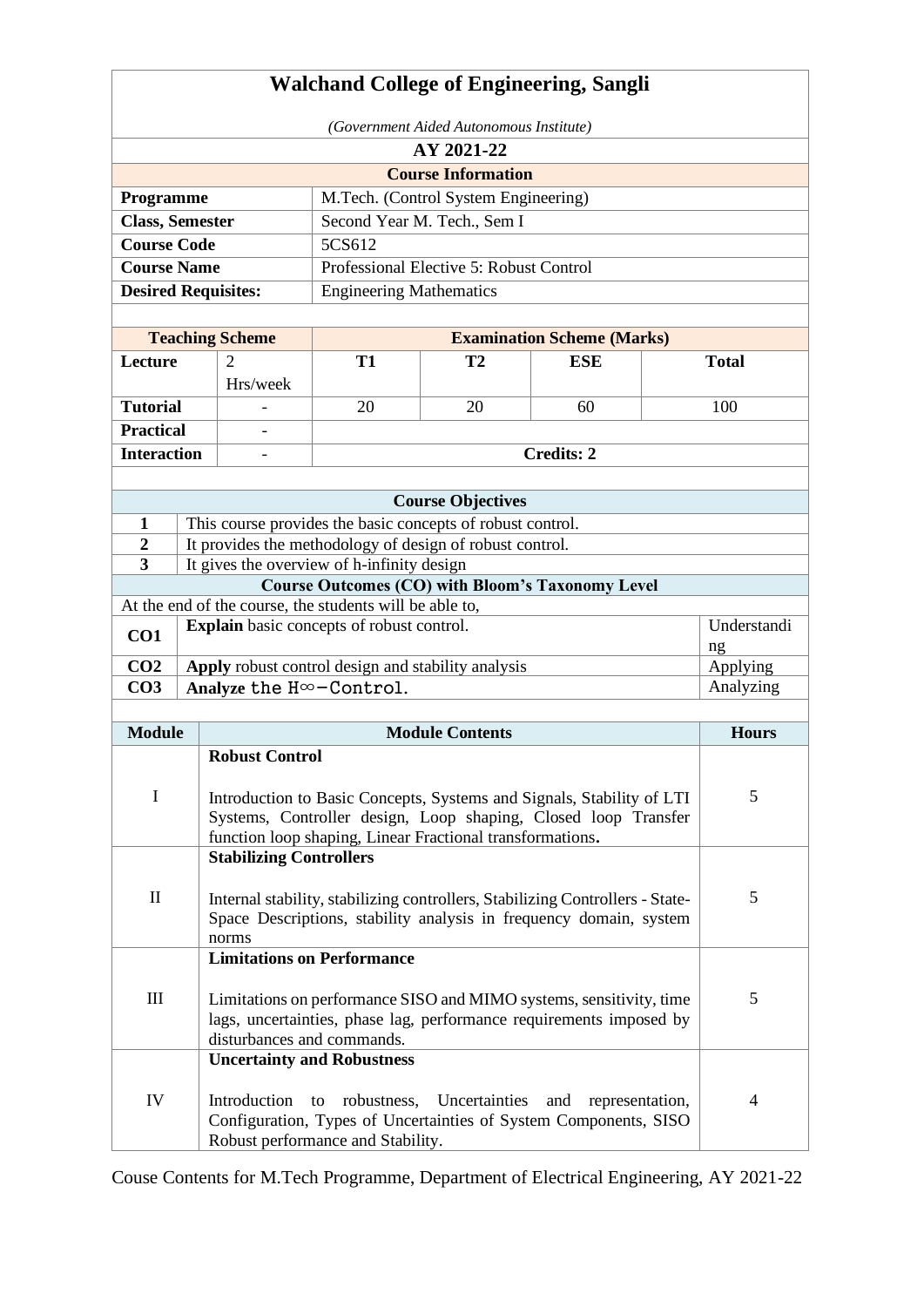|                                                                                         |                                                                                                                                                                                                                                               |                                                                                                                                                | <b>Robust Stability and Performance</b>            |                                |                                                                                       |                 |  |  |
|-----------------------------------------------------------------------------------------|-----------------------------------------------------------------------------------------------------------------------------------------------------------------------------------------------------------------------------------------------|------------------------------------------------------------------------------------------------------------------------------------------------|----------------------------------------------------|--------------------------------|---------------------------------------------------------------------------------------|-----------------|--|--|
| V                                                                                       | uncertainty, SSV ,mu-synthesis and DK iteration.                                                                                                                                                                                              | General control configuration, representing uncertainty, Introduction to<br>Stability and Robust Performance Test, structured and unstructured | $\overline{4}$                                     |                                |                                                                                       |                 |  |  |
|                                                                                         | <b>Controller Design</b>                                                                                                                                                                                                                      |                                                                                                                                                |                                                    |                                |                                                                                       |                 |  |  |
| VI                                                                                      | LQG control, H2 and $H^{\infty}$ -Control, $H^{\infty}$ loop shaping,,<br>$H\infty$ loop shaping design, introduction to model<br>reduction techniques, balanced realizations,<br>hankel norm approximation, reduction of unstable<br>models. | 5                                                                                                                                              |                                                    |                                |                                                                                       |                 |  |  |
|                                                                                         |                                                                                                                                                                                                                                               |                                                                                                                                                |                                                    |                                |                                                                                       |                 |  |  |
|                                                                                         |                                                                                                                                                                                                                                               |                                                                                                                                                | <b>Text Books</b>                                  |                                |                                                                                       |                 |  |  |
| $\mathbf{1}$                                                                            |                                                                                                                                                                                                                                               |                                                                                                                                                |                                                    |                                | Kemin Zhou, "Essentials of Robust Control", Prentice Hall Publications, 1997.         |                 |  |  |
| $\overline{2}$                                                                          | Publications, 1995.                                                                                                                                                                                                                           |                                                                                                                                                |                                                    |                                | Kemin Zhou, John Doyle, "Robust and Optimal Control", Feher-Prentice Hall             |                 |  |  |
|                                                                                         |                                                                                                                                                                                                                                               |                                                                                                                                                |                                                    |                                |                                                                                       |                 |  |  |
|                                                                                         |                                                                                                                                                                                                                                               |                                                                                                                                                | <b>References</b>                                  |                                |                                                                                       |                 |  |  |
| 1                                                                                       | P. H. Petkov, M.M. Konstantinov, "Robust Control Systems", Springer Publications,<br>2005.                                                                                                                                                    |                                                                                                                                                |                                                    |                                |                                                                                       |                 |  |  |
| 2                                                                                       | Publications, 2005.                                                                                                                                                                                                                           |                                                                                                                                                |                                                    |                                | Sigurd Skogestad, Ian Postlethwaite, "Multivariable Feedback Control", Wiley          |                 |  |  |
|                                                                                         |                                                                                                                                                                                                                                               |                                                                                                                                                | <b>Useful Links</b>                                |                                |                                                                                       |                 |  |  |
| 1                                                                                       |                                                                                                                                                                                                                                               |                                                                                                                                                |                                                    |                                |                                                                                       |                 |  |  |
|                                                                                         |                                                                                                                                                                                                                                               |                                                                                                                                                |                                                    | <b>CO-PO Mapping</b>           |                                                                                       |                 |  |  |
|                                                                                         |                                                                                                                                                                                                                                               |                                                                                                                                                |                                                    | <b>Programme Outcomes (PO)</b> |                                                                                       |                 |  |  |
|                                                                                         |                                                                                                                                                                                                                                               |                                                                                                                                                |                                                    | <b>PO4</b>                     |                                                                                       |                 |  |  |
|                                                                                         | <b>PO1</b>                                                                                                                                                                                                                                    | PO <sub>2</sub>                                                                                                                                | PO <sub>3</sub>                                    |                                | <b>PO5</b>                                                                            | PO <sub>6</sub> |  |  |
| CO <sub>1</sub>                                                                         |                                                                                                                                                                                                                                               |                                                                                                                                                | $\mathbf{1}$                                       |                                |                                                                                       |                 |  |  |
| CO <sub>2</sub>                                                                         |                                                                                                                                                                                                                                               |                                                                                                                                                |                                                    | $\mathbf 1$                    |                                                                                       |                 |  |  |
| CO <sub>3</sub><br>$\overline{2}$<br>1                                                  |                                                                                                                                                                                                                                               |                                                                                                                                                |                                                    |                                |                                                                                       |                 |  |  |
| The strength of mapping is to be written as 1,2,3; Where, 1:Low, 2:Medium, 3:High       |                                                                                                                                                                                                                                               |                                                                                                                                                |                                                    |                                |                                                                                       |                 |  |  |
|                                                                                         |                                                                                                                                                                                                                                               |                                                                                                                                                | Each CO of the course must map to at least one PO. |                                |                                                                                       |                 |  |  |
| <b>Assessment (for Theory Course)</b>                                                   |                                                                                                                                                                                                                                               |                                                                                                                                                |                                                    |                                |                                                                                       |                 |  |  |
| The assessment is based on 2 in-semester examinations in the form of T1 (Test-1) and T2 |                                                                                                                                                                                                                                               |                                                                                                                                                |                                                    |                                |                                                                                       |                 |  |  |
| (Test-2) of 20 marks each. Also there shall be 1 End-Sem examination (ESE) of 60 marks. |                                                                                                                                                                                                                                               |                                                                                                                                                |                                                    |                                |                                                                                       |                 |  |  |
|                                                                                         |                                                                                                                                                                                                                                               |                                                                                                                                                |                                                    |                                | T1 shall be typically on modules 1 and 2, T2 based typically on modules 3, 4 and ESE  |                 |  |  |
|                                                                                         |                                                                                                                                                                                                                                               |                                                                                                                                                |                                                    |                                | shall be on all modules with nearly 50% weightage on modules 1 to 4 and 50% weightage |                 |  |  |
|                                                                                         |                                                                                                                                                                                                                                               |                                                                                                                                                |                                                    |                                |                                                                                       |                 |  |  |
|                                                                                         | on modules 5, 6.                                                                                                                                                                                                                              |                                                                                                                                                |                                                    |                                |                                                                                       |                 |  |  |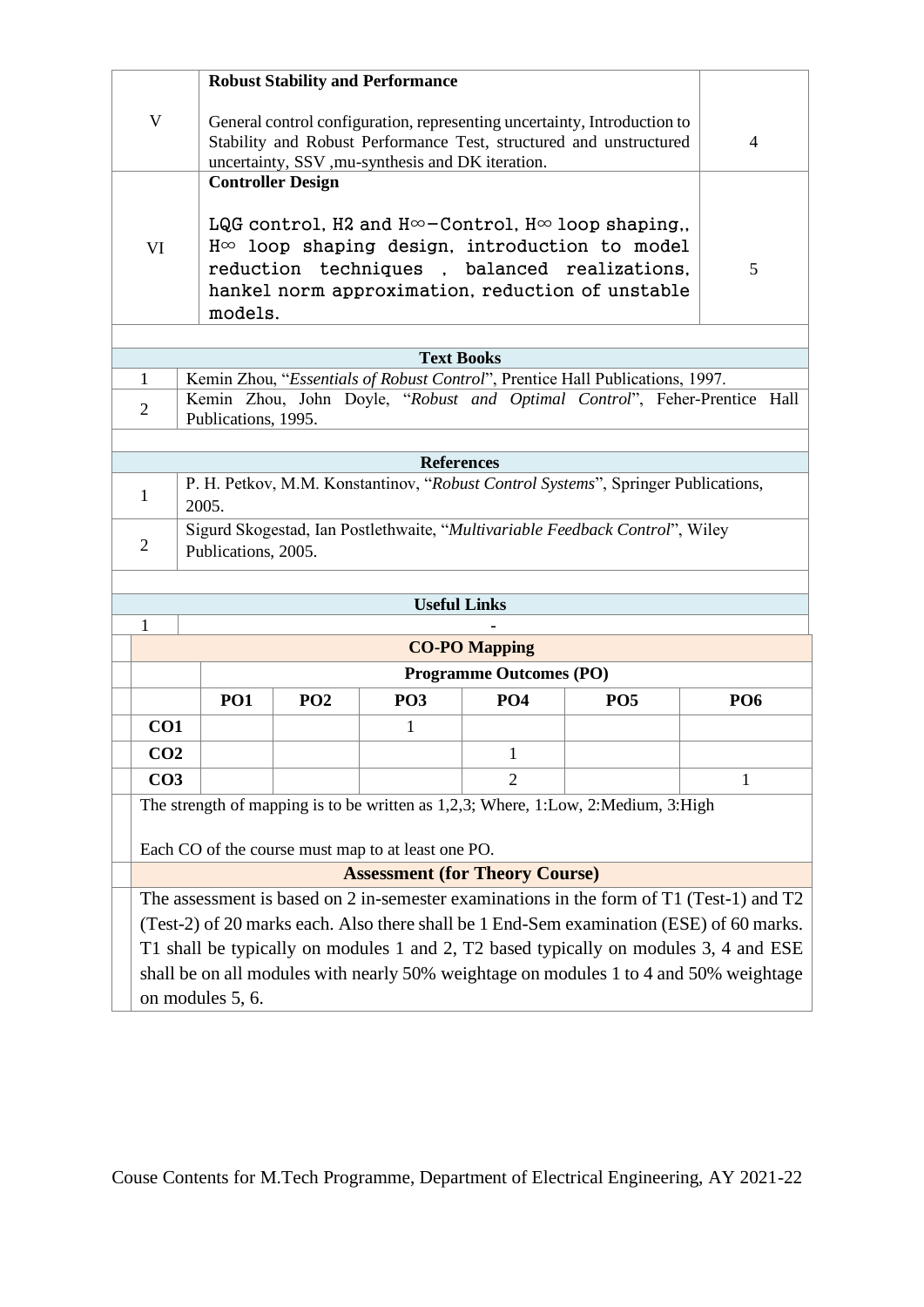|                | <b>Assessment Plan based on Bloom's Taxonomy Level (Marks) For Theory Course</b> |                |    |            |              |  |  |
|----------------|----------------------------------------------------------------------------------|----------------|----|------------|--------------|--|--|
|                | <b>Bloom's Taxonomy Level</b>                                                    | T <sub>1</sub> | T2 | <b>ESE</b> | <b>Total</b> |  |  |
|                | Remember                                                                         |                |    |            |              |  |  |
| $\overline{2}$ | Understand                                                                       | 10             |    | 20         | 30           |  |  |
| 3              | Apply                                                                            | 10             | 10 | 20         | 40           |  |  |
| $\overline{4}$ | Analyze                                                                          |                | 10 | 20         | 30           |  |  |
| 5              | Evaluate                                                                         |                |    |            |              |  |  |
| 6              | Create                                                                           |                |    |            |              |  |  |
| <b>Total</b>   |                                                                                  | 20             | 20 | 60         | <b>100</b>   |  |  |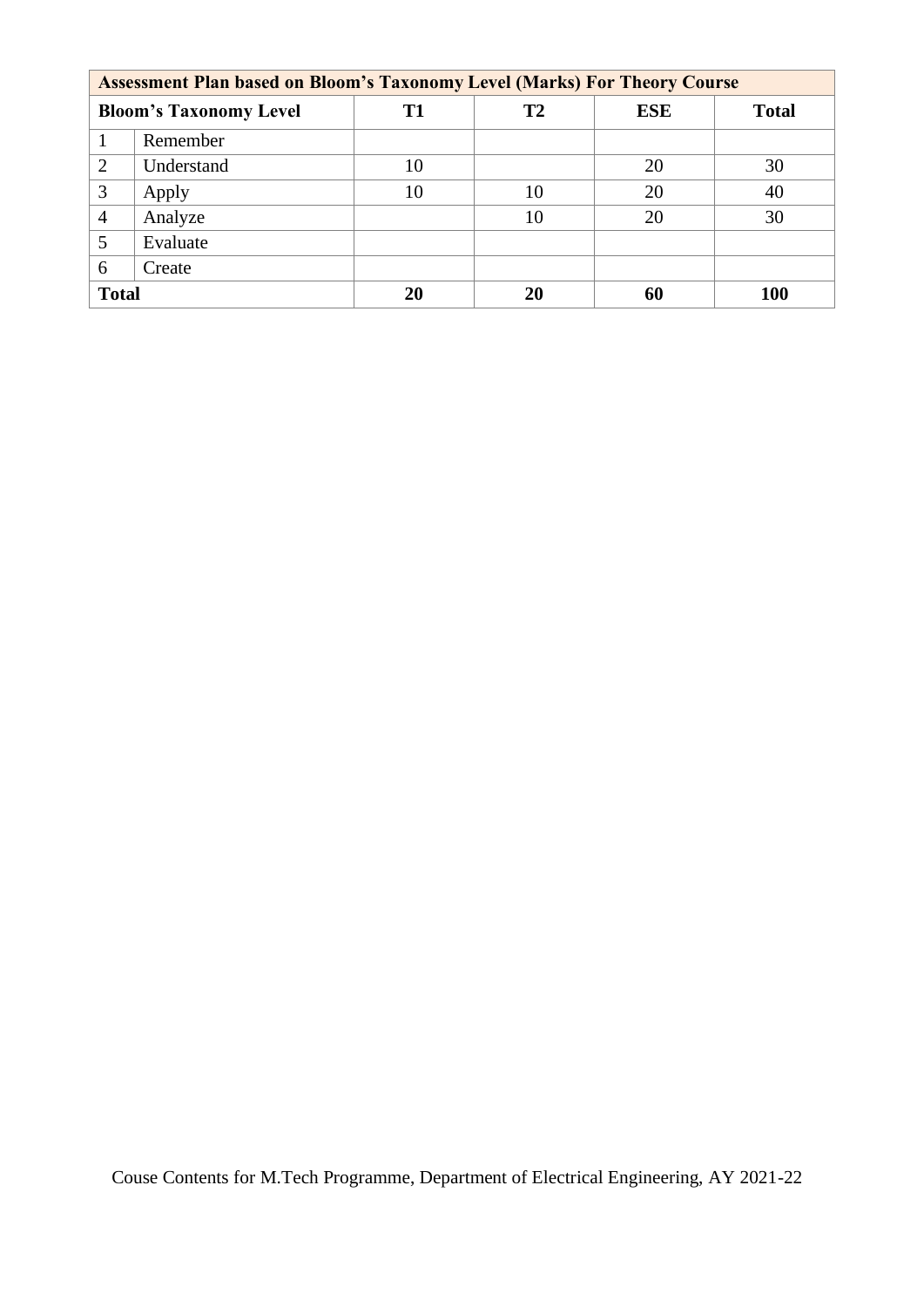# **Walchand College of Engineering, Sangli**

|                            | (Government Aided Autonomous Institute)                 |  |  |  |  |  |
|----------------------------|---------------------------------------------------------|--|--|--|--|--|
|                            | AY 2021-22                                              |  |  |  |  |  |
| <b>Course Information</b>  |                                                         |  |  |  |  |  |
| <b>Programme</b>           | M. Tech. (Control System Engineering)                   |  |  |  |  |  |
| <b>Class, Semester</b>     | Second Year M. Tech., Sem I                             |  |  |  |  |  |
| <b>Course Code</b>         | 5CS651                                                  |  |  |  |  |  |
| <b>Course Name</b>         | Activity based elective lab 2: Modern Power Electronics |  |  |  |  |  |
| <b>Desired Requisites:</b> | <b>Power Electronics</b>                                |  |  |  |  |  |

| <b>Teaching Scheme</b> |                          |            |     | <b>Examination Scheme (Marks)</b> |       |
|------------------------|--------------------------|------------|-----|-----------------------------------|-------|
| Lecture                | $\overline{\phantom{0}}$ | LA 1       | LA2 | ESE                               | Total |
| <b>Tutorial</b>        | $\overline{\phantom{0}}$ | 30         | 30  | 40                                | 100   |
| <b>Practical</b>       | 2 Hrs/week               |            |     |                                   |       |
| <b>Interaction</b>     | -                        | Credits: 1 |     |                                   |       |

|                                             | <b>Course Objectives</b>                                                                                                          |          |  |  |  |  |  |
|---------------------------------------------|-----------------------------------------------------------------------------------------------------------------------------------|----------|--|--|--|--|--|
| 1                                           | It is aimed to impart skills of analysis for different types of advanced converters and shunt active<br>power filters.            |          |  |  |  |  |  |
| $\overline{2}$                              | Make the students acquainted with control strategies of different types of advanced converters and<br>shunt active power filters. |          |  |  |  |  |  |
| 3                                           | To make aware of research avenues in the field of power electronics.                                                              |          |  |  |  |  |  |
|                                             | Course Outcomes (CO) with Bloom's Taxonomy Level                                                                                  |          |  |  |  |  |  |
|                                             | At the end of the course, the students will be able to,                                                                           |          |  |  |  |  |  |
| CO <sub>1</sub>                             | Interpret configuration and working of various Power Electronic converters.                                                       | Apply    |  |  |  |  |  |
| CO <sub>2</sub>                             | <b>Analyze</b> various Power Electronic converters and systems.                                                                   | Analyze  |  |  |  |  |  |
| CO <sub>3</sub>                             | <b>Evaluate</b> various power electronic systems using power electronic converters.                                               | Evaluate |  |  |  |  |  |
| <b>List of Experiments / Lab Activities</b> |                                                                                                                                   |          |  |  |  |  |  |

Lab activities/performance shall include mini project, presentations, drawings, case study, report writing, site visit, lab experiment, tutorials, assignments, group discussion, programming, and other suitable activities as per nature and requirement of lab course.

|                | <b>Text Books</b>                                                                                          |  |  |  |  |  |
|----------------|------------------------------------------------------------------------------------------------------------|--|--|--|--|--|
|                | M. H. Rashid, "Power Electronics: circuits devices and applications", Pearson Education, Third<br>edition. |  |  |  |  |  |
|                | <b>References</b>                                                                                          |  |  |  |  |  |
|                | B. K. Bose, "Modern Power Electronics and AC drives", PHIPL, New Delhi.                                    |  |  |  |  |  |
| $\overline{2}$ | M. B. Patil, V. Ramayanan and V. T. Ranganathan, "Simulation of Power Electronics circuits",               |  |  |  |  |  |
|                | Narosa publication.                                                                                        |  |  |  |  |  |
| 3              | Remus Teodorescu, Marco Liserre and Pedro Rodrigues, "Grid-Converters for Photovoltaic and                 |  |  |  |  |  |
|                | Wind Power Converters", A john wiley and sons Ltd., first edition 2011.                                    |  |  |  |  |  |
| $\overline{4}$ | IEEE Transaction papers.                                                                                   |  |  |  |  |  |
|                | <b>Useful Links</b>                                                                                        |  |  |  |  |  |
|                | NPTEL lectures on Advanced Power Electronics                                                               |  |  |  |  |  |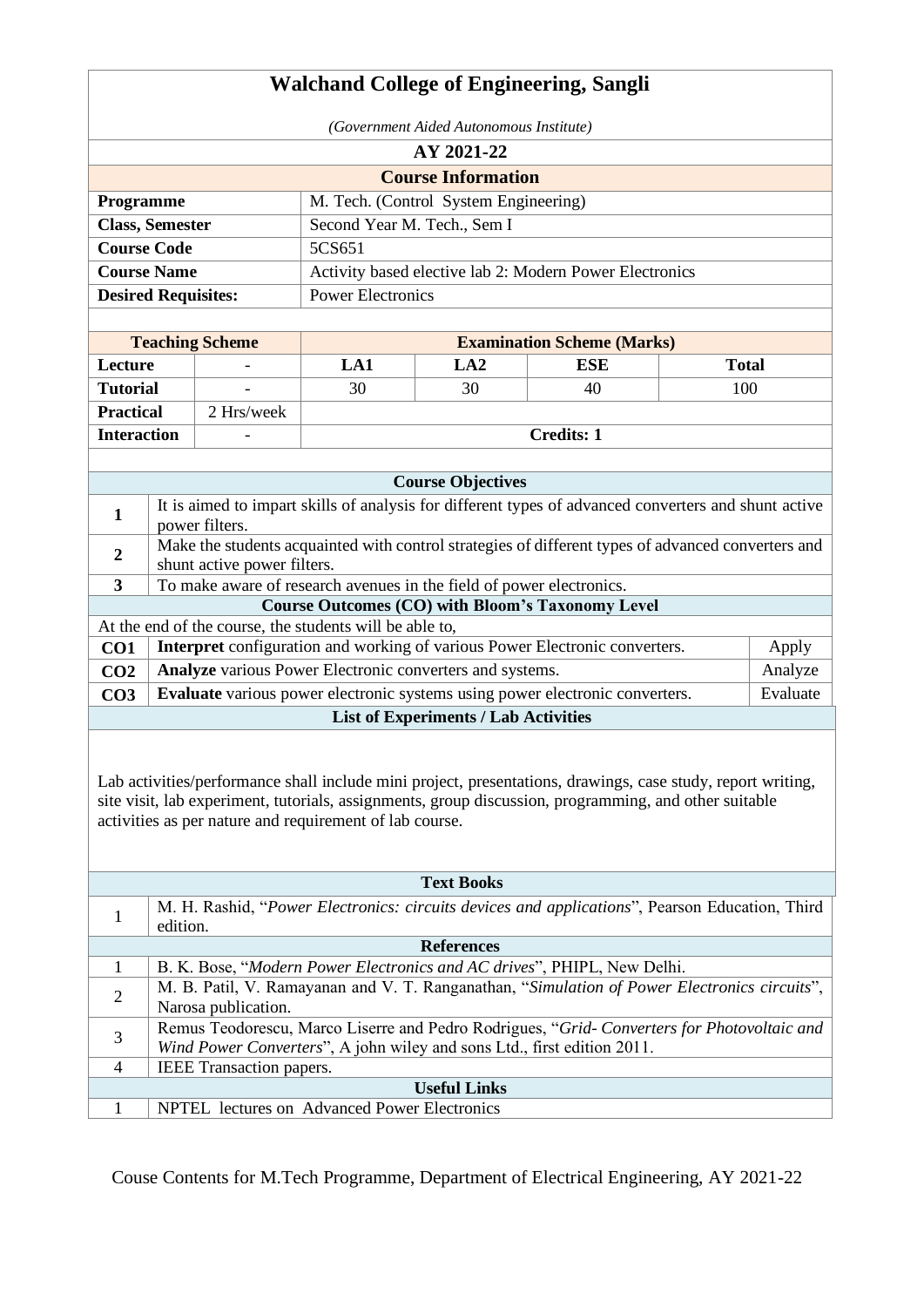|                                                                                   | <b>CO-PO Mapping</b> |                 |                                                    |                                |                 |                 |  |
|-----------------------------------------------------------------------------------|----------------------|-----------------|----------------------------------------------------|--------------------------------|-----------------|-----------------|--|
|                                                                                   |                      |                 |                                                    | <b>Programme Outcomes (PO)</b> |                 |                 |  |
|                                                                                   | PO <sub>1</sub>      | PO <sub>2</sub> | PO <sub>3</sub>                                    | PO4                            | PO <sub>5</sub> | PO <sub>6</sub> |  |
| CO <sub>1</sub>                                                                   |                      |                 |                                                    |                                |                 |                 |  |
| CO <sub>2</sub>                                                                   |                      |                 |                                                    |                                |                 |                 |  |
| CO <sub>3</sub>                                                                   |                      |                 |                                                    | $\overline{2}$                 |                 |                 |  |
| The strength of mapping is to be written as 1,2,3; Where, 1:Low, 2:Medium, 3:High |                      |                 |                                                    |                                |                 |                 |  |
|                                                                                   |                      |                 |                                                    |                                |                 |                 |  |
|                                                                                   |                      |                 | Each CO of the course must map to at least one PO. |                                |                 |                 |  |

There are three components of lab assessment, LA1, LA2 and Lab ESE.

| IMP: Lab ESE is a separate head of passing. LA1, LA2 together is treated as In-Semester Evaluation. |
|-----------------------------------------------------------------------------------------------------|
|-----------------------------------------------------------------------------------------------------|

| <b>Assessmen</b> | <b>Based on</b> | <b>Conducted by</b> | <b>Typical Schedule (for 26-week Sem)</b> | <b>Mark</b> |  |
|------------------|-----------------|---------------------|-------------------------------------------|-------------|--|
|                  |                 |                     |                                           | s           |  |
| LA1              | Lab activities, | Lab Course          | During Week 1 to Week 6                   | 30          |  |
|                  | attendance      | Faculty             | Marks Submission at the end of Week 6     |             |  |
| LA2              | Lab activities, | Lab Course          | During Week 7 to Week 12                  |             |  |
|                  | attendance      | Faculty             | Marks Submission at the end of Week 12    | 30          |  |
| Lab ESE          | Lab activities, | Lab Course          | During Week 15 to Week 18                 | 40          |  |
|                  | attendance      | Faculty             | Marks Submission at the end of Week 18    |             |  |

Week 1 indicates starting week of a semester. The typical schedule of lab assessments is shown, considering a 26-week semester. The actual schedule shall be as per academic calendar. Lab activities/Lab performance shall include performing experiments, mini-project, presentations, drawings, programming and other suitable activities, as per the nature and requirement of the lab course.

| <b>Assessment Plan based on Bloom's Taxonomy Level (Marks) (For lab Courses)</b> |     |                 |                |              |  |  |  |
|----------------------------------------------------------------------------------|-----|-----------------|----------------|--------------|--|--|--|
| <b>Bloom's Taxonomy Level</b>                                                    | LA1 | LA <sub>2</sub> | <b>Lab ESE</b> | <b>Total</b> |  |  |  |
| Remember                                                                         |     |                 |                |              |  |  |  |
| Understand                                                                       |     |                 |                |              |  |  |  |
| Apply                                                                            | 10  | 10              | 10             | 30           |  |  |  |
| Analyze                                                                          | 10  | 10              | 20             | 40           |  |  |  |
| Evaluate                                                                         | 10  | 10              | 10             | 30           |  |  |  |
| Create                                                                           |     |                 |                |              |  |  |  |
| <b>Total Marks</b>                                                               | 30  | 30              | 40             | 100          |  |  |  |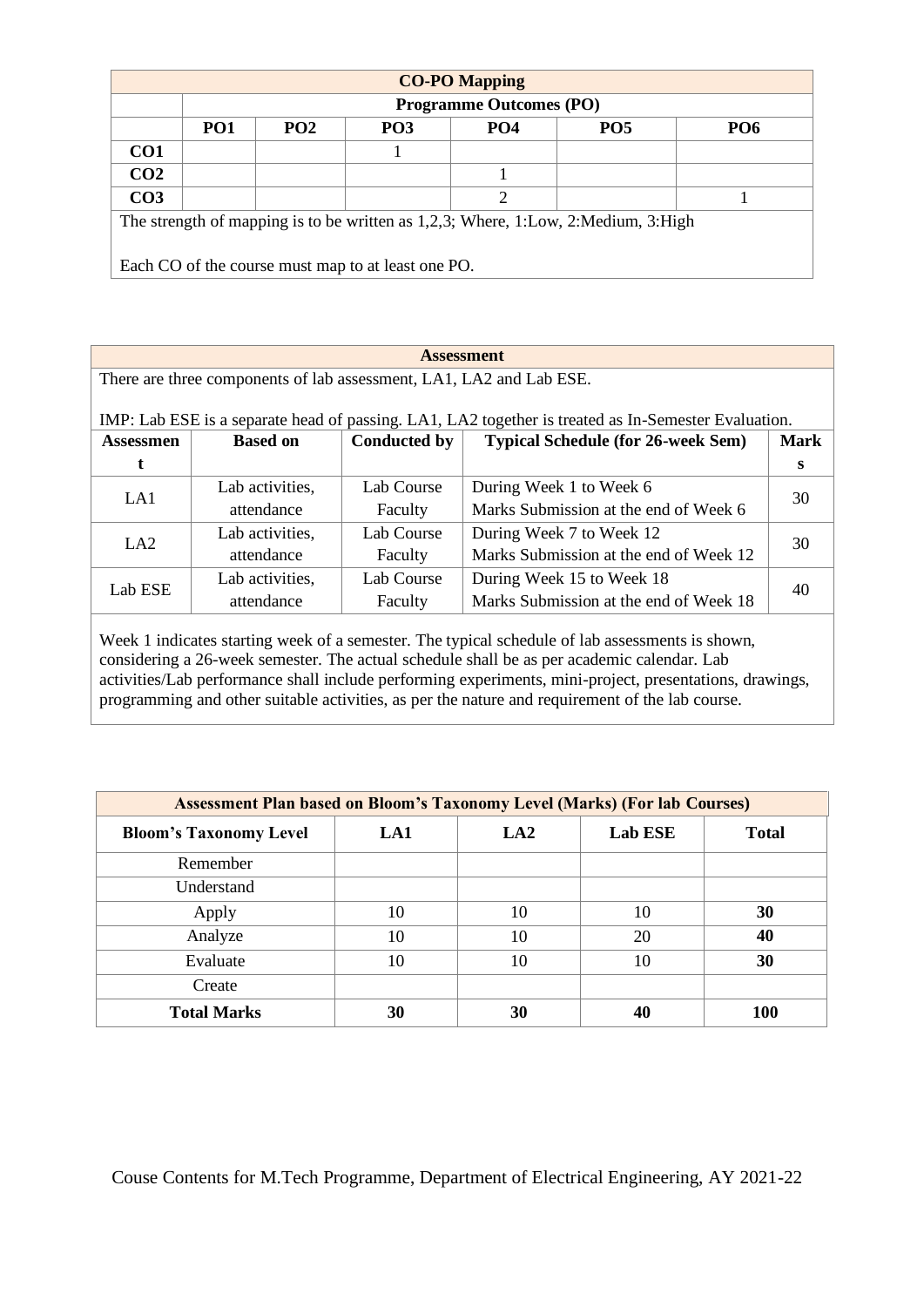| <b>Walchand College of Engineering, Sangli</b>                                                                                                                                                                                                                                  |       |                          |                                                         |                                                                                                                        |                                   |                                                                                   |  |
|---------------------------------------------------------------------------------------------------------------------------------------------------------------------------------------------------------------------------------------------------------------------------------|-------|--------------------------|---------------------------------------------------------|------------------------------------------------------------------------------------------------------------------------|-----------------------------------|-----------------------------------------------------------------------------------|--|
| (Government Aided Autonomous Institute)                                                                                                                                                                                                                                         |       |                          |                                                         |                                                                                                                        |                                   |                                                                                   |  |
| AY 2021-22                                                                                                                                                                                                                                                                      |       |                          |                                                         |                                                                                                                        |                                   |                                                                                   |  |
|                                                                                                                                                                                                                                                                                 |       |                          |                                                         | <b>Course Information</b>                                                                                              |                                   |                                                                                   |  |
| Programme                                                                                                                                                                                                                                                                       |       |                          |                                                         | M.Tech. (Control System Engineering)                                                                                   |                                   |                                                                                   |  |
| <b>Class, Semester</b>                                                                                                                                                                                                                                                          |       |                          |                                                         | Second Year M. Tech., Sem I                                                                                            |                                   |                                                                                   |  |
| <b>Course Code</b>                                                                                                                                                                                                                                                              |       |                          | 5CS652                                                  |                                                                                                                        |                                   |                                                                                   |  |
| <b>Course Name</b><br>Activity based elective lab 2: Robust Control                                                                                                                                                                                                             |       |                          |                                                         |                                                                                                                        |                                   |                                                                                   |  |
| <b>Desired Requisites:</b>                                                                                                                                                                                                                                                      |       |                          | <b>Engineering Mathematics</b>                          |                                                                                                                        |                                   |                                                                                   |  |
|                                                                                                                                                                                                                                                                                 |       |                          |                                                         |                                                                                                                        |                                   |                                                                                   |  |
|                                                                                                                                                                                                                                                                                 |       | <b>Teaching Scheme</b>   |                                                         |                                                                                                                        | <b>Examination Scheme (Marks)</b> |                                                                                   |  |
| Lecture                                                                                                                                                                                                                                                                         |       |                          | LA1                                                     | LA2                                                                                                                    | <b>ESE</b>                        | <b>Total</b>                                                                      |  |
| <b>Tutorial</b>                                                                                                                                                                                                                                                                 |       | $\overline{\phantom{a}}$ | 30                                                      | 30                                                                                                                     | 40                                | 100                                                                               |  |
| <b>Practical</b>                                                                                                                                                                                                                                                                |       | $\overline{2}$           |                                                         |                                                                                                                        |                                   |                                                                                   |  |
|                                                                                                                                                                                                                                                                                 |       | Hrs/week                 |                                                         |                                                                                                                        |                                   |                                                                                   |  |
| <b>Interaction</b>                                                                                                                                                                                                                                                              |       |                          |                                                         |                                                                                                                        | <b>Credits: 1</b>                 |                                                                                   |  |
|                                                                                                                                                                                                                                                                                 |       |                          |                                                         |                                                                                                                        |                                   |                                                                                   |  |
|                                                                                                                                                                                                                                                                                 |       |                          |                                                         | <b>Course Objectives</b>                                                                                               |                                   |                                                                                   |  |
| 1                                                                                                                                                                                                                                                                               |       |                          |                                                         | This course provides the basic concepts of robust control.<br>It provides the methodology of design of robust control. |                                   |                                                                                   |  |
| $\boldsymbol{2}$<br>3                                                                                                                                                                                                                                                           |       |                          | It gives the overview of h-infinity design              |                                                                                                                        |                                   |                                                                                   |  |
|                                                                                                                                                                                                                                                                                 |       |                          |                                                         | <b>Course Outcomes (CO) with Bloom's Taxonomy Level</b>                                                                |                                   |                                                                                   |  |
|                                                                                                                                                                                                                                                                                 |       |                          | At the end of the course, the students will be able to, |                                                                                                                        |                                   |                                                                                   |  |
| CO1                                                                                                                                                                                                                                                                             |       |                          | <b>Explain</b> basic concepts of robust control.        |                                                                                                                        |                                   | Understandi<br>ng                                                                 |  |
| CO <sub>2</sub>                                                                                                                                                                                                                                                                 |       |                          | Apply robust control design and stability analysis      |                                                                                                                        |                                   | Applying                                                                          |  |
| CO <sub>3</sub>                                                                                                                                                                                                                                                                 |       |                          | Analyze the $H^{\infty}-Control$ .                      |                                                                                                                        |                                   | Analyzing                                                                         |  |
|                                                                                                                                                                                                                                                                                 |       |                          |                                                         |                                                                                                                        |                                   |                                                                                   |  |
|                                                                                                                                                                                                                                                                                 |       |                          |                                                         | <b>List of Experiments / Lab Activities</b>                                                                            |                                   |                                                                                   |  |
| Lab activities/performance shall include mini project, presentations, drawings, case study, report<br>writing, site visit, lab experiment, tutorials, assignments, group discussion, programming, and other<br>suitable activities as per nature and requirement of lab course. |       |                          |                                                         |                                                                                                                        |                                   |                                                                                   |  |
|                                                                                                                                                                                                                                                                                 |       |                          |                                                         | <b>Text Books</b>                                                                                                      |                                   |                                                                                   |  |
| 1                                                                                                                                                                                                                                                                               |       |                          |                                                         | Kemin Zhou, "Essentials of Robust Control", Prentice Hall Publications, 1997.                                          |                                   | Kemin Zhou, John Doyle, "Robust and Optimal Control", Feher-Prentice Hall         |  |
| $\mathfrak{2}$                                                                                                                                                                                                                                                                  |       | Publications, 1995.      |                                                         |                                                                                                                        |                                   |                                                                                   |  |
|                                                                                                                                                                                                                                                                                 |       |                          |                                                         |                                                                                                                        |                                   |                                                                                   |  |
|                                                                                                                                                                                                                                                                                 |       |                          |                                                         | <b>References</b>                                                                                                      |                                   | P. H. Petkov, M.M. Konstantinov, "Robust Control Systems", Springer Publications, |  |
| 1                                                                                                                                                                                                                                                                               | 2005. |                          |                                                         |                                                                                                                        |                                   |                                                                                   |  |
| $\overline{2}$                                                                                                                                                                                                                                                                  |       | Publications, 2005.      |                                                         | Sigurd Skogestad, Ian Postlethwaite, "Multivariable Feedback Control", Wiley                                           |                                   |                                                                                   |  |
|                                                                                                                                                                                                                                                                                 |       |                          |                                                         |                                                                                                                        |                                   |                                                                                   |  |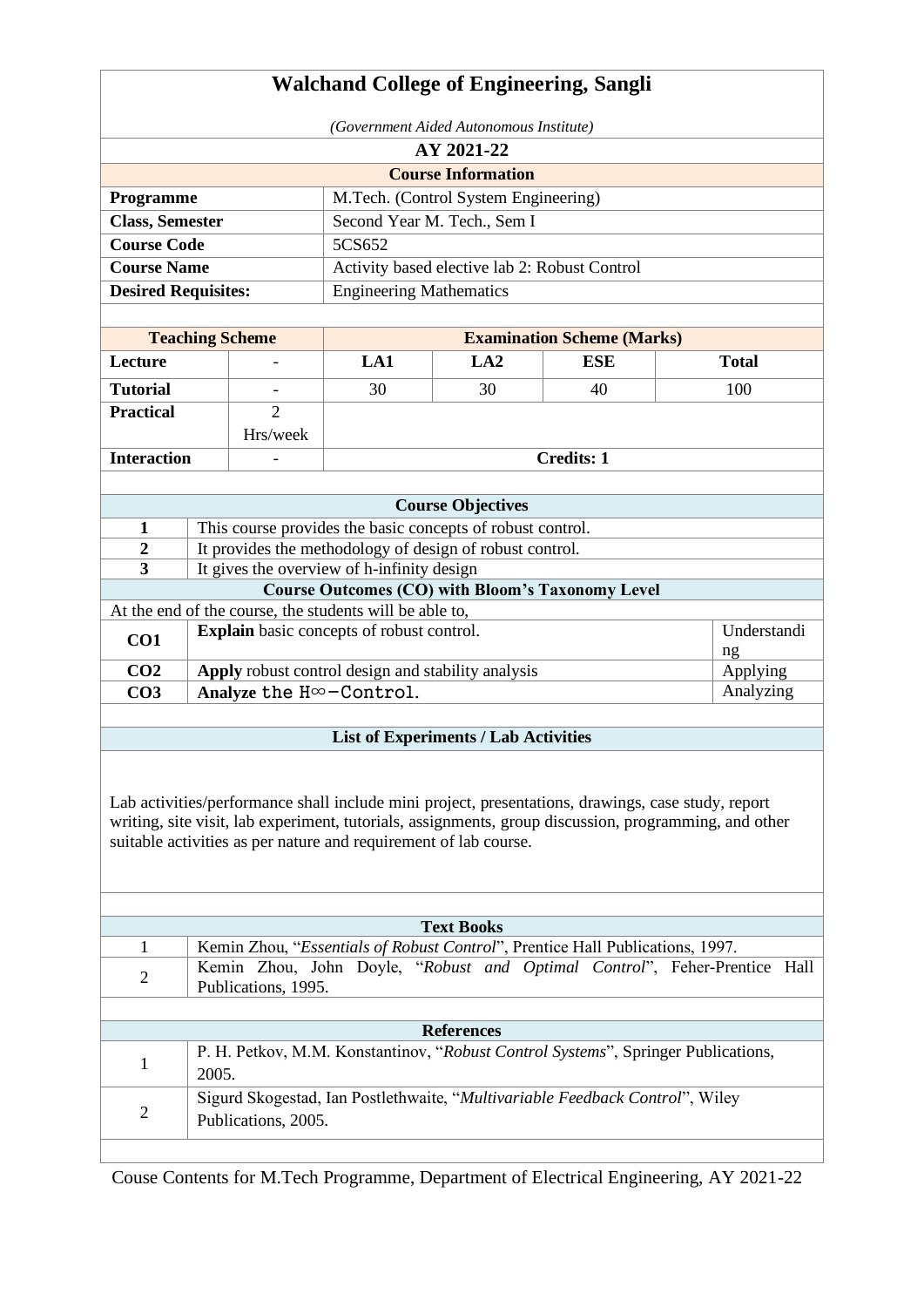| <b>Useful Links</b>                                                               |                                                                                            |  |                                                    |   |  |  |  |  |
|-----------------------------------------------------------------------------------|--------------------------------------------------------------------------------------------|--|----------------------------------------------------|---|--|--|--|--|
|                                                                                   |                                                                                            |  |                                                    |   |  |  |  |  |
|                                                                                   | <b>CO-PO Mapping</b>                                                                       |  |                                                    |   |  |  |  |  |
|                                                                                   | <b>Programme Outcomes (PO)</b>                                                             |  |                                                    |   |  |  |  |  |
|                                                                                   | <b>PO1</b><br>PO <sub>2</sub><br>PO <sub>4</sub><br><b>PO5</b><br><b>PO6</b><br><b>PO3</b> |  |                                                    |   |  |  |  |  |
| CO <sub>1</sub>                                                                   |                                                                                            |  |                                                    |   |  |  |  |  |
| CO <sub>2</sub>                                                                   |                                                                                            |  |                                                    |   |  |  |  |  |
| CO <sub>3</sub>                                                                   |                                                                                            |  |                                                    | 2 |  |  |  |  |
| The strength of mapping is to be written as 1,2,3; Where, 1:Low, 2:Medium, 3:High |                                                                                            |  |                                                    |   |  |  |  |  |
|                                                                                   |                                                                                            |  | Each CO of the course must map to at least one PO. |   |  |  |  |  |

#### **Assessment**

There are three components of lab assessment, LA1, LA2 and Lab ESE.

## IMP: Lab ESE is a separate head of passing. LA1, LA2 together is treated as In-Semester Evaluation.

| Assessmen | <b>Based on</b>               | <b>Conducted by</b> | <b>Typical Schedule (for 26-week Sem)</b> | <b>Mark</b> |  |
|-----------|-------------------------------|---------------------|-------------------------------------------|-------------|--|
|           |                               |                     |                                           | S           |  |
| LA1       | Lab activities,<br>Lab Course |                     | During Week 1 to Week 6                   | 30          |  |
|           | attendance                    | Faculty             | Marks Submission at the end of Week 6     |             |  |
| LA2       | Lab activities,               | Lab Course          | During Week 7 to Week 12                  | 30          |  |
|           | attendance                    | Faculty             | Marks Submission at the end of Week 12    |             |  |
| Lab ESE   | Lab activities,               | Lab Course          | During Week 15 to Week 18                 |             |  |
|           | attendance                    | Faculty             | Marks Submission at the end of Week 18    | 40          |  |

Week 1 indicates starting week of a semester. The typical schedule of lab assessments is shown, considering a 26-week semester. The actual schedule shall be as per academic calendar. Lab activities/Lab performance shall include performing experiments, mini-project, presentations, drawings, programming and other suitable activities, as per the nature and requirement of the lab course.

| <b>Assessment Plan based on Bloom's Taxonomy Level (Marks) (For lab Courses)</b> |     |                 |                |              |  |  |  |
|----------------------------------------------------------------------------------|-----|-----------------|----------------|--------------|--|--|--|
| <b>Bloom's Taxonomy Level</b>                                                    | LA1 | LA <sub>2</sub> | <b>Lab ESE</b> | <b>Total</b> |  |  |  |
| Remember                                                                         |     |                 |                |              |  |  |  |
| Understand                                                                       | 10  | 10              | 10             | 30           |  |  |  |
| Apply                                                                            | 10  | 10              | 20             | 40           |  |  |  |
| Analyze                                                                          | 10  | 10              | 10             | 30           |  |  |  |
| Evaluate                                                                         |     |                 |                |              |  |  |  |
| Create                                                                           |     |                 |                |              |  |  |  |
| <b>Total Marks</b>                                                               | 30  | 30              |                | 100          |  |  |  |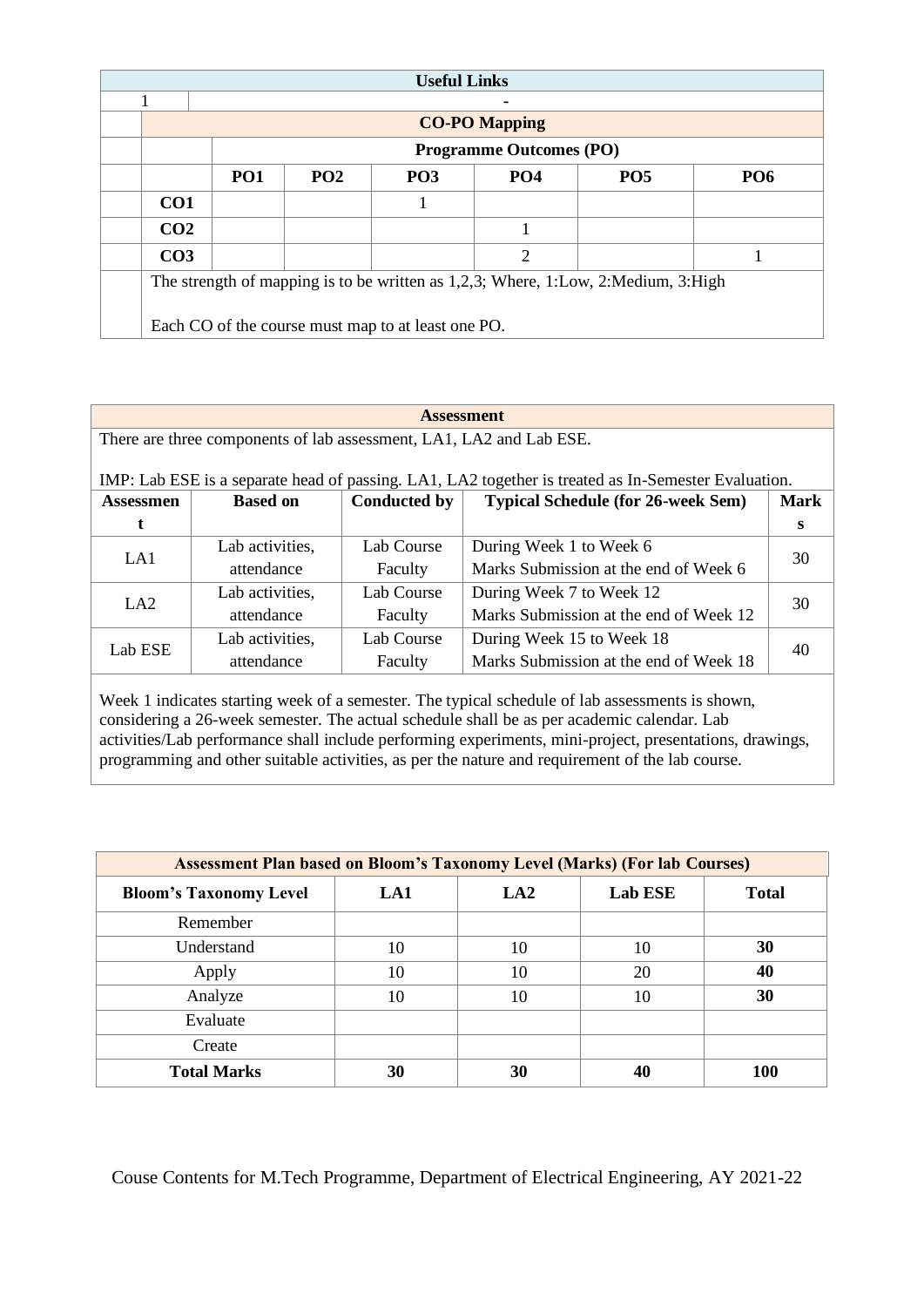| <i>(Government Aided Autonomous Institute)</i>            |  |  |  |  |  |
|-----------------------------------------------------------|--|--|--|--|--|
| AY 2021-22                                                |  |  |  |  |  |
| <b>Course Information</b>                                 |  |  |  |  |  |
| M. Tech. (Control System Engineering)                     |  |  |  |  |  |
| Second Year M. Tech., Sem II                              |  |  |  |  |  |
| 5CS691                                                    |  |  |  |  |  |
| <b>Course Name</b><br><b>Dissertation Phase 2</b>         |  |  |  |  |  |
| <b>Desired Requisites:</b><br><b>Dissertation Phase 1</b> |  |  |  |  |  |
|                                                           |  |  |  |  |  |

| <b>Teaching Scheme</b> |                          | <b>Examination Scheme (Marks)</b> |            |            |              |  |  |  |
|------------------------|--------------------------|-----------------------------------|------------|------------|--------------|--|--|--|
| Lecture                | $\overline{\phantom{0}}$ | LA1                               | <b>LA2</b> | <b>ESE</b> | <b>Total</b> |  |  |  |
| <b>Tutorial</b>        | $\overline{\phantom{0}}$ | 30                                | 30         | 40         | 100          |  |  |  |
| <b>Practical</b>       | 24                       |                                   |            |            |              |  |  |  |
|                        | Hrs/week                 |                                   |            |            |              |  |  |  |
| <b>Interaction</b>     | $\overline{\phantom{0}}$ | <b>Credits: 12</b>                |            |            |              |  |  |  |

## **Course Objectives 1** The M. Tech. Dissertation is aimed at training the students to analyze independently any problem in the field of Electrical Control Systems Engineering and applications of control theory. The Dissertation may be analytical, computational, experimental or a combination of three. The Dissertation report is expected to show clarity of thoughts and expression, critical appreciation of the existing literature and analytical, experimental, computational aptitude. The student progress of the dissertation work shall be evaluated in stage I and II in semester I and II respectively

|                               | <b>Course Outcomes (CO) with Bloom's Taxonomy Level</b>                                                                                     |                              |  |  |  |  |  |
|-------------------------------|---------------------------------------------------------------------------------------------------------------------------------------------|------------------------------|--|--|--|--|--|
| CO                            | Defend the objectives of the dissertation by grasping and analysing through<br>an extensive literature review in the area of study.         | Understan<br>d Analyse       |  |  |  |  |  |
| 1                             |                                                                                                                                             | Evaluate                     |  |  |  |  |  |
| CO<br>$\overline{2}$          | <b>Formulate</b> the methodology and <b>Execute</b> the study through conduct of<br>Analytical/Experimental work to achieve the objectives. | Apply<br>Create              |  |  |  |  |  |
| CO<br>$\overline{\mathbf{3}}$ | <b>Analyse, interpret</b> and <b>critique</b> the findings of the study.                                                                    | Apply<br>Analyse<br>Evaluate |  |  |  |  |  |
| CO                            | <b>Defend</b> the outcomes of the dissertation through self-learning and justify the                                                        | Evaluate                     |  |  |  |  |  |
| 4                             | project work as per appropriate standards of documentation and presentation.                                                                |                              |  |  |  |  |  |

# **Lab Activities / Course Contents**

The third semester is completely devoted to dissertation work which is defined based on the interest of the students to specialize in a particular area. Student is expected to carry out independent research work on the chosen topic. In this semester it is expected that the student has carried out substantial research work including exhaustive literature survey, formulation of the research problem, development/fabrication of experimental set-up (if any/required) and testing, and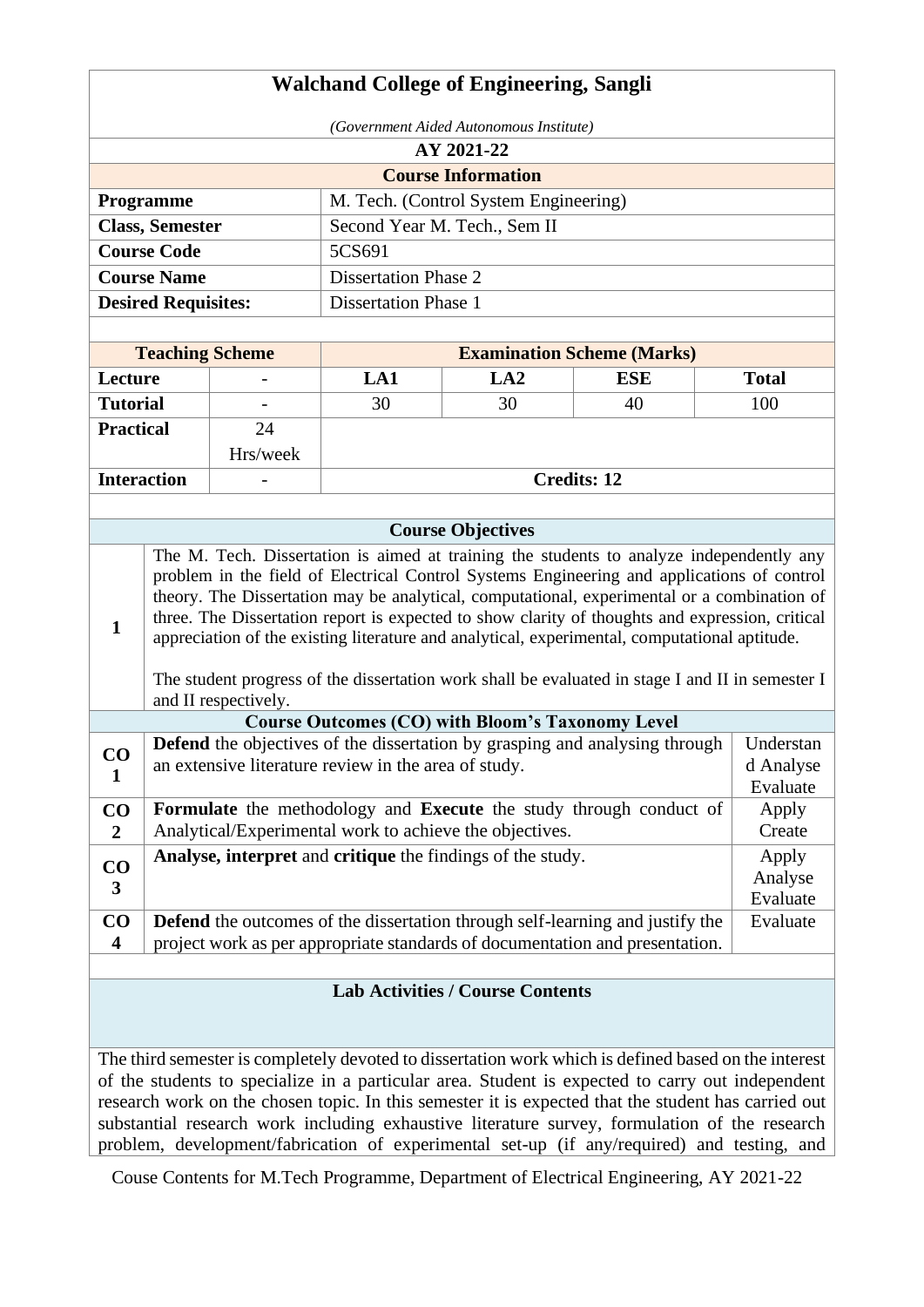analysis of initial results thus obtained. In fourth semester, the student continues his/her dissertation work. It is expected that the student has completed most of the experimental/computation works and analyzed the results so obtained as proposed in the synopsis. The work should be completed in all respects in this semester. The student is required to submit the dissertation work in the form of report as per the institute rule.

| <b>Text Books</b> |                                                                                                                                                                                                                                                                                                                                                                                                                                                                                                                                                                                                                                                                                                                                                                                                                                                                                                                                                                                                                                                                                                                                                                                                                                                                                                                                 |  |  |  |  |  |
|-------------------|---------------------------------------------------------------------------------------------------------------------------------------------------------------------------------------------------------------------------------------------------------------------------------------------------------------------------------------------------------------------------------------------------------------------------------------------------------------------------------------------------------------------------------------------------------------------------------------------------------------------------------------------------------------------------------------------------------------------------------------------------------------------------------------------------------------------------------------------------------------------------------------------------------------------------------------------------------------------------------------------------------------------------------------------------------------------------------------------------------------------------------------------------------------------------------------------------------------------------------------------------------------------------------------------------------------------------------|--|--|--|--|--|
|                   |                                                                                                                                                                                                                                                                                                                                                                                                                                                                                                                                                                                                                                                                                                                                                                                                                                                                                                                                                                                                                                                                                                                                                                                                                                                                                                                                 |  |  |  |  |  |
|                   |                                                                                                                                                                                                                                                                                                                                                                                                                                                                                                                                                                                                                                                                                                                                                                                                                                                                                                                                                                                                                                                                                                                                                                                                                                                                                                                                 |  |  |  |  |  |
|                   | <b>References</b>                                                                                                                                                                                                                                                                                                                                                                                                                                                                                                                                                                                                                                                                                                                                                                                                                                                                                                                                                                                                                                                                                                                                                                                                                                                                                                               |  |  |  |  |  |
|                   | Proceedings of Reputed National and International journals in Control Systems<br>(Electrical Engineering)[a. IEEE Transactions on – Automatic control systems, Power<br>Electronics, Circuits and systems, Control systems technology, Automatic Control etc.<br>b. IEEE magazines/newsletters/proceedings on- Control systems, Industrial electronics<br>magazine, etc. c. IET Proceedings/ journals/ magazines on - Control Theory and<br>Control Systems etc. d. Elsevier journals and magazines on- Electrical and Electronics<br>Engineering, Circuits and systems, Advance process control, Dynamics and control etc.<br>e. Journal of Institution of Engineers India-Electrical Engineering f. The Journal of the<br>Institute of Electrical Engineers of Japan, g. Circuits, Systems & Signal Processing –<br>Springer, h. Energy Efficiency - Springer i. Mathematics of Control, Signals, and<br>Systems - Springer j. Soft Computing- Springer k. An International Journal for<br>Simulation-Based Engineering – Springer I. Journal of Control Theory and Applications<br>-Springer m. Journal of Dynamical and Control Systems - Springer Proceedings of<br>Reputed International Conferences organized by IFAC, IEEE in association with IITs<br>and NITs, Elsevier and Springer conferences and IET conferences. |  |  |  |  |  |
|                   |                                                                                                                                                                                                                                                                                                                                                                                                                                                                                                                                                                                                                                                                                                                                                                                                                                                                                                                                                                                                                                                                                                                                                                                                                                                                                                                                 |  |  |  |  |  |
|                   | <b>Useful Links</b>                                                                                                                                                                                                                                                                                                                                                                                                                                                                                                                                                                                                                                                                                                                                                                                                                                                                                                                                                                                                                                                                                                                                                                                                                                                                                                             |  |  |  |  |  |
|                   |                                                                                                                                                                                                                                                                                                                                                                                                                                                                                                                                                                                                                                                                                                                                                                                                                                                                                                                                                                                                                                                                                                                                                                                                                                                                                                                                 |  |  |  |  |  |

| <b>CO-PO Mapping</b> |                                |  |  |  |  |  |  |  |
|----------------------|--------------------------------|--|--|--|--|--|--|--|
|                      | <b>Programme Outcomes (PO)</b> |  |  |  |  |  |  |  |
|                      |                                |  |  |  |  |  |  |  |
| CO <sub>1</sub>      |                                |  |  |  |  |  |  |  |
| CO <sub>2</sub>      |                                |  |  |  |  |  |  |  |
| CO <sub>3</sub>      |                                |  |  |  |  |  |  |  |
| CO4                  |                                |  |  |  |  |  |  |  |

The strength of mapping is to be written as 1,2,3; Where, 1:Low, 2:Medium, 3:HighEach CO of the course must map to at least one PO.

#### **Assessment**

| <b>Assessment</b> | <b>Marks</b> |
|-------------------|--------------|
| LA1               | 30           |
| L A               | 30           |
| Lab ESE           |              |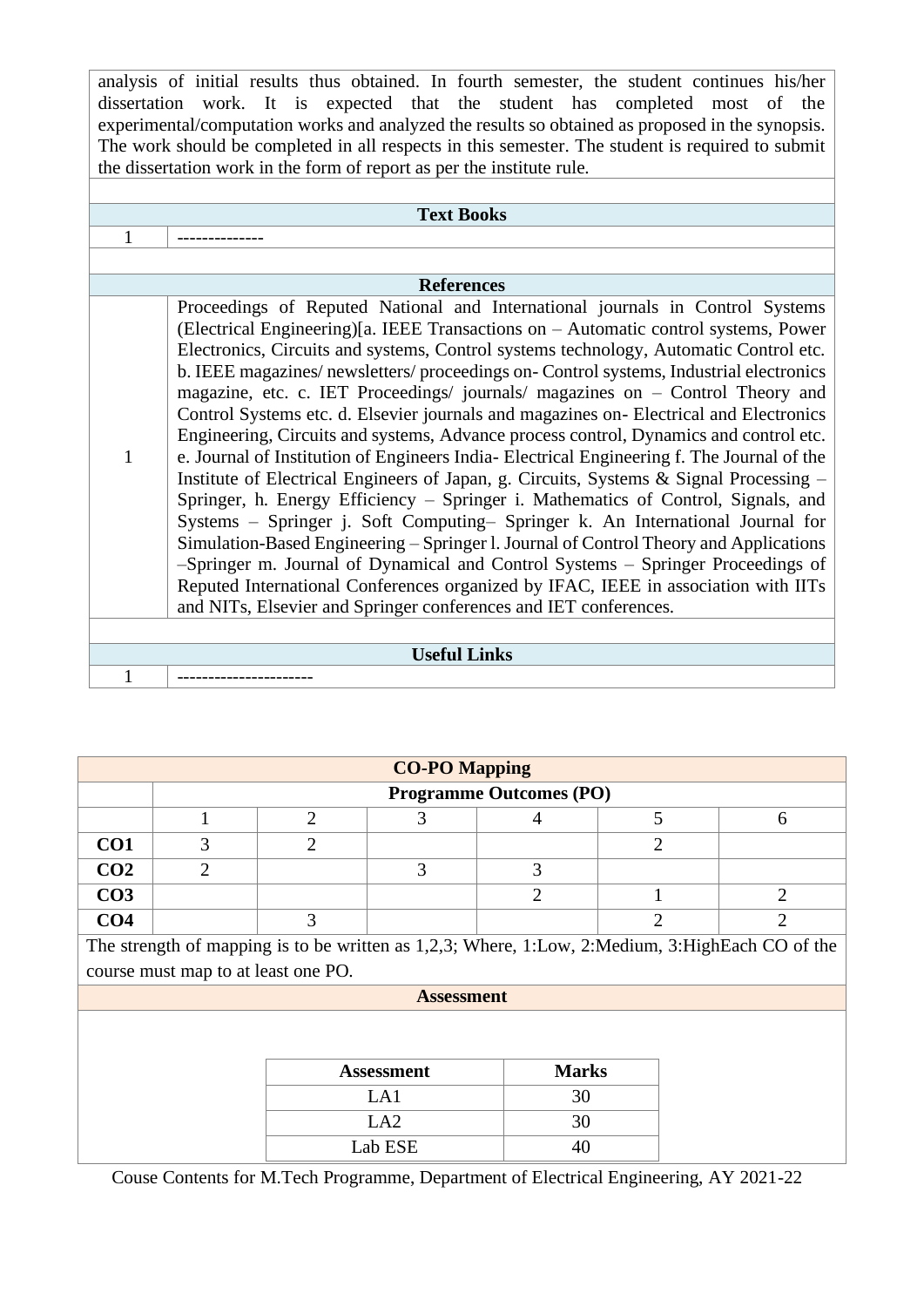LA1,LA2 for dissertation phase II is based on the progress made during the semester for the objectives defined in the synopsis and the report submitted by the students. It shall be evaluated through progress seminar(s) at the end of the semester. The parameters for evaluation include extent of work done, results and discussion/publication efforts, quality of presentation, quality of report, interaction during presentation and interaction with guide.

LA1,LA2 shall be conducted by Departmental Post-Graduate Committee (DPGC).

ESE for dissertation phase II shall be conducted at the end of semester by a duly constituted examination panel composed of Chairman, internal examiner (guide) and external examiner.

| <b>Assessment Plan based on Bloom's Taxonomy Level</b> |     |     |            |              |  |  |
|--------------------------------------------------------|-----|-----|------------|--------------|--|--|
| <b>Bloom's Taxonomy Level</b>                          | LA1 | LA2 | <b>ESE</b> | <b>Total</b> |  |  |
| Remember                                               |     |     |            |              |  |  |
| Understand                                             | 10  |     |            | 10           |  |  |
| Apply                                                  | 10  | 10  |            | 20           |  |  |
| Analyze                                                | 10  | 10  | 20         | 40           |  |  |
| Evaluate                                               |     | 10  | 10         | 20           |  |  |
| Create                                                 |     |     | 10         | 10           |  |  |
| <b>Total</b>                                           | 30  | 30  | 40         | <b>100</b>   |  |  |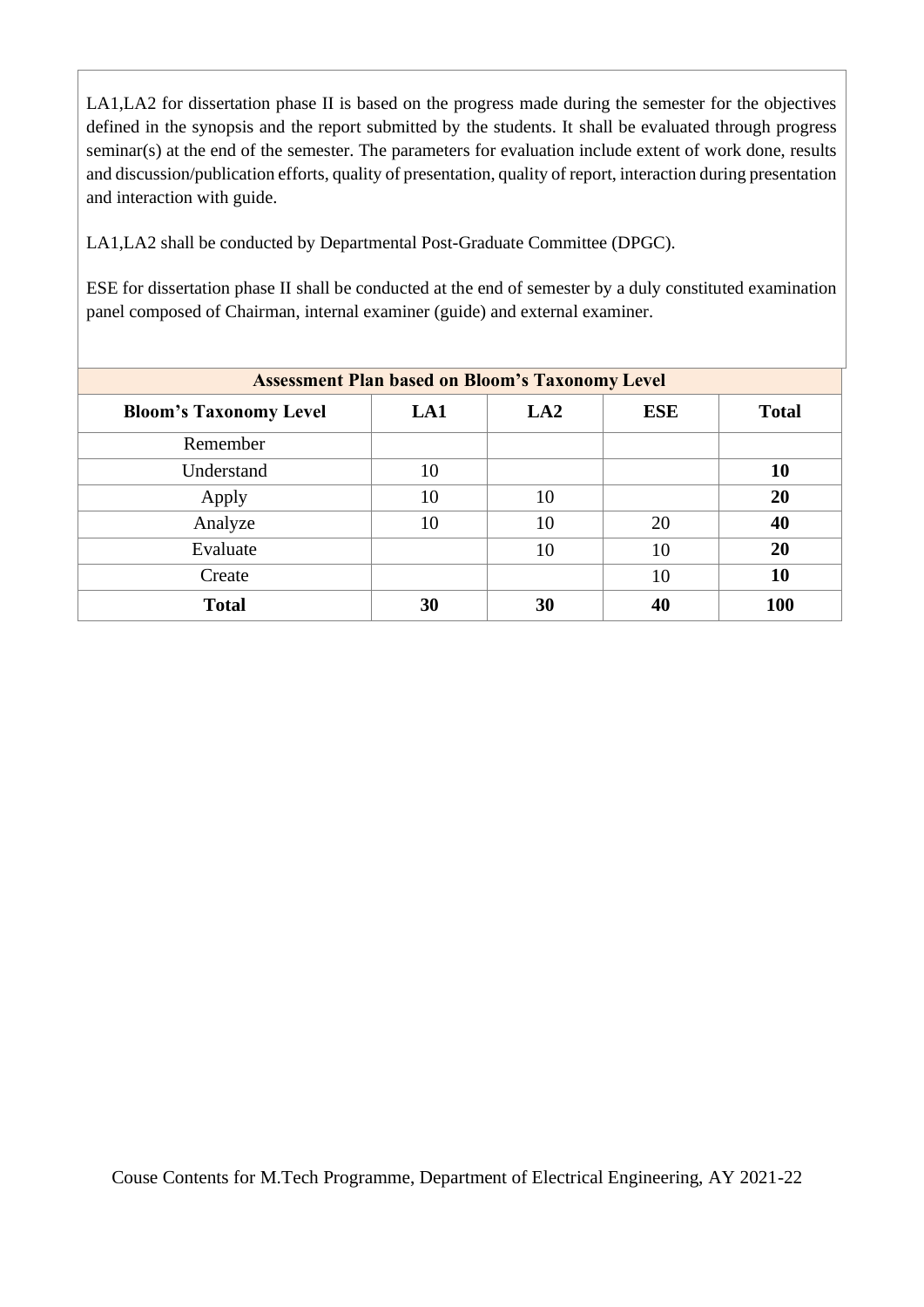# **Walchand College of Engineering, Sangli**

| (Government Aided Autonomous Institute) |                                       |  |  |  |  |
|-----------------------------------------|---------------------------------------|--|--|--|--|
|                                         | AY 2021-22                            |  |  |  |  |
|                                         | <b>Course Information</b>             |  |  |  |  |
| <b>Programme</b>                        | M. Tech. (Control System Engineering) |  |  |  |  |
| <b>Class, Semester</b>                  | Second Year M. Tech., Sem IV          |  |  |  |  |
| <b>Course Code</b>                      | 5CS671                                |  |  |  |  |
| <b>Course Name</b>                      | Techno-Socio Activity                 |  |  |  |  |
| <b>Desired Requisites:</b>              |                                       |  |  |  |  |

| <b>Teaching Scheme</b><br>(Hrs) | <b>Examination Scheme (Marks)</b> |     |     |              |  |  |
|---------------------------------|-----------------------------------|-----|-----|--------------|--|--|
| Lecture                         | LA1                               | LA2 | ESE | <b>Total</b> |  |  |
| <b>Tutorial</b>                 | 30                                | 30  | 40  | 100          |  |  |
| <b>Practical</b>                |                                   |     |     |              |  |  |
| <b>Interaction</b>              | <b>Credits: 1</b>                 |     |     |              |  |  |

| <b>Course Objectives</b> |                                                                                                                                                                                                         |  |  |  |  |  |
|--------------------------|---------------------------------------------------------------------------------------------------------------------------------------------------------------------------------------------------------|--|--|--|--|--|
|                          | To record student performance in co-curricular and extra-curricular activities over<br>two years will be considered.                                                                                    |  |  |  |  |  |
| 2                        | To encourage the students to participate in activities that help develop leadership<br>skills, team integrity, coordination skills, Time management, Communications<br>skills, Interviewing skills etc. |  |  |  |  |  |
|                          | To highlight importance of social responsibility.                                                                                                                                                       |  |  |  |  |  |
|                          | $\alpha$ $(\alpha \alpha)$ $\alpha$ $\alpha$<br>$\blacksquare$                                                                                                                                          |  |  |  |  |  |

# **Course Outcomes (CO) with Bloom's Taxonomy Level**

At the end of the course, students will be able to,

| CO <sub>1</sub> | Notice an improvement in his/her understanding and<br>presentation skills.                    | Apply    |
|-----------------|-----------------------------------------------------------------------------------------------|----------|
| CO <sub>2</sub> | <b>Understand</b> and value the importance of working in a<br>diversified team.               | Analyze  |
| CO <sub>3</sub> | <b>Demonstrate</b> the soft skills like presentation skills,<br>technical report writing etc. | Evaluate |

## **Course Contents**

The guide will be mentoring a given student batch for the duration of two years. The students shall submit proof of their achievements in various extra and co-curricular activities related to technical, cultural and social causes from first year to second year. The faculty will evaluate the students' performance at the end of 4<sup>th</sup>semester, based on the rubrics provided by the department from time to time.

| <b>Text Books</b> |                |  |  |  |  |  |
|-------------------|----------------|--|--|--|--|--|
|                   | Not applicable |  |  |  |  |  |
|                   |                |  |  |  |  |  |
| <b>References</b> |                |  |  |  |  |  |
|                   | Not applicable |  |  |  |  |  |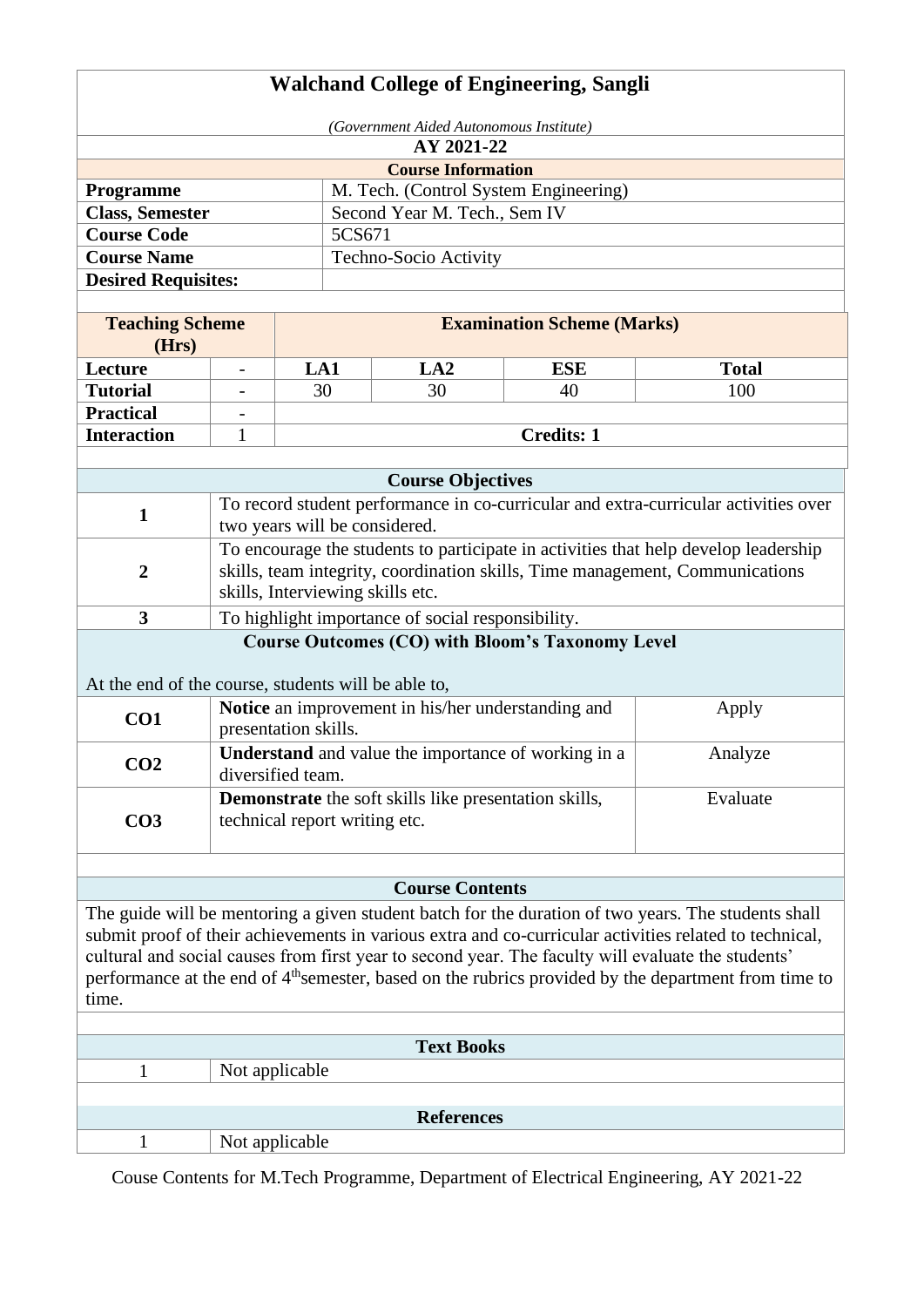| <b>Useful Links</b> |
|---------------------|
| Not applicable      |

| <b>CO-PO Mapping</b>                                                              |                                |  |  |  |  |  |  |  |
|-----------------------------------------------------------------------------------|--------------------------------|--|--|--|--|--|--|--|
|                                                                                   | <b>Programme Outcomes (PO)</b> |  |  |  |  |  |  |  |
|                                                                                   |                                |  |  |  |  |  |  |  |
| CO <sub>1</sub>                                                                   |                                |  |  |  |  |  |  |  |
| CO <sub>2</sub>                                                                   |                                |  |  |  |  |  |  |  |
| CO <sub>3</sub>                                                                   |                                |  |  |  |  |  |  |  |
| The strength of mapping is to be written as 1,2,3; Where, 1:Low, 2:Medium, 3:High |                                |  |  |  |  |  |  |  |
|                                                                                   |                                |  |  |  |  |  |  |  |
| Each CO of the course must map to at least one PO.                                |                                |  |  |  |  |  |  |  |

**Assessment** There are three components of lab assessment, LA1, LA2 and Lab ESE. IMP: Lab ESE is a separate head of passing. LA1, LA2 together is treated as In-Semester Evaluation. **Assessment Based on Conducted by Typical Schedule (for 26-week Sem) Marks** LA1 Lab activities, attendance, journal Lab Course Faculty During Week 1 to Week 6 Marks Submission at 30

|         | attenualice, juurnal | acun y     | тиатку бионизмон ас                                                                          |    |
|---------|----------------------|------------|----------------------------------------------------------------------------------------------|----|
|         |                      |            | the end of Week 6                                                                            |    |
|         |                      |            | During Week 7 to                                                                             |    |
|         | Lab activities,      | Lab Course | Week 12                                                                                      |    |
| LA2     | attendance, journal  | Faculty    | Marks Submission at                                                                          | 30 |
|         |                      |            | the end of Week 12                                                                           |    |
|         |                      |            | During Week 15 to                                                                            |    |
|         | Lab activities,      | Lab Course | Week 18                                                                                      | 40 |
| Lab ESE | attendance, journal  | Faculty    | Marks Submission at                                                                          |    |
|         |                      |            | the end of Week 18                                                                           |    |
|         |                      |            | Week 1 indicates starting week of a semester. The typical schedule of lab assessments is     |    |
|         |                      |            | shown, considering a 26-week semester. The actual schedule shall be as per academic          |    |
|         |                      |            | calendar. Lab activities/Lab performance shall include performing experiments, mini-project, |    |
|         |                      |            | presentations, drawings, programming and other suitable activities, as per the nature and    |    |
|         |                      |            | requirement of the lab course. The experimental lab shall have typically 8-10 experiments.   |    |

| <b>Assessment Plan based on Bloom's Taxonomy Level (Marks) (For lab Courses)</b> |  |  |  |  |  |  |  |
|----------------------------------------------------------------------------------|--|--|--|--|--|--|--|
| <b>Total</b><br><b>Bloom's Taxonomy Level</b><br>Lab ESE<br>LA2<br>LA1           |  |  |  |  |  |  |  |
| Remember                                                                         |  |  |  |  |  |  |  |
| Understand                                                                       |  |  |  |  |  |  |  |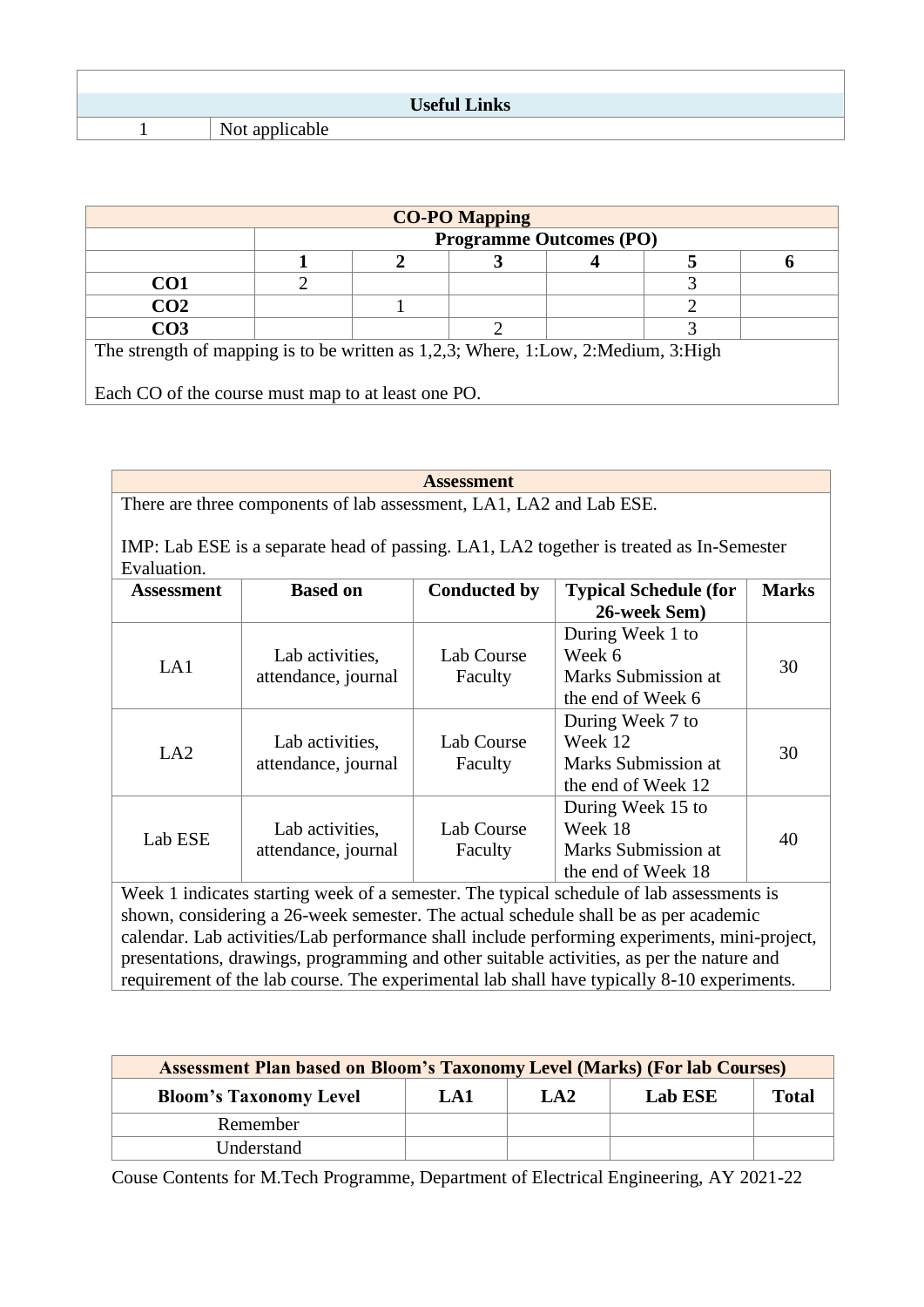| Apply              |    |    | 3 <sub>0</sub> |
|--------------------|----|----|----------------|
| Analyze            |    | 10 | 35             |
| Evaluate           |    |    | 35             |
| Create             |    |    |                |
| <b>Total Marks</b> | 30 | 30 | 100            |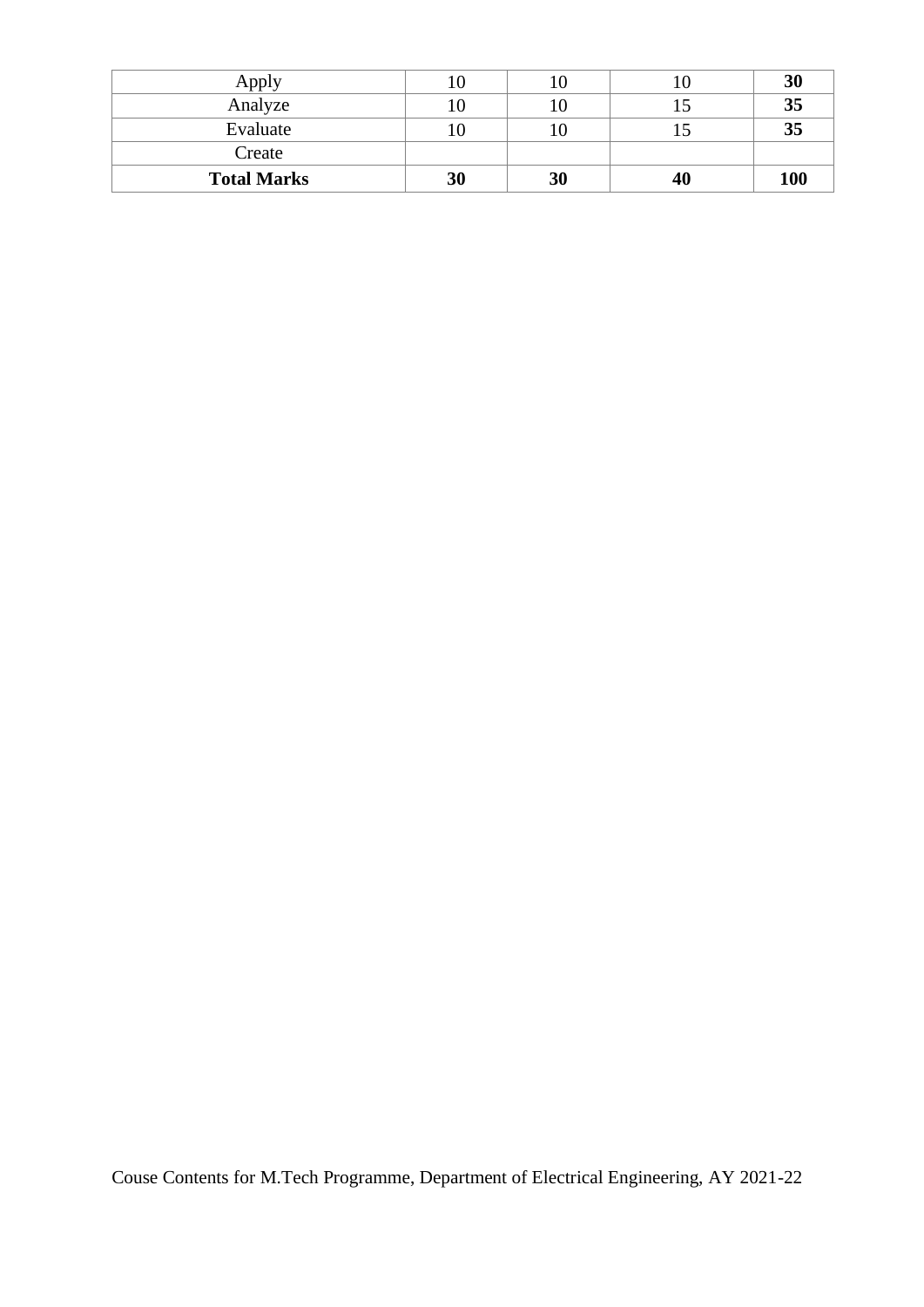|                         | <b>Walchand College of Engineering, Sangli</b> |                             |                                                                                                                                                  |                                   |                  |  |               |
|-------------------------|------------------------------------------------|-----------------------------|--------------------------------------------------------------------------------------------------------------------------------------------------|-----------------------------------|------------------|--|---------------|
|                         | (Government Aided Autonomous Institute)        |                             |                                                                                                                                                  |                                   |                  |  |               |
|                         |                                                |                             |                                                                                                                                                  | AY 2021-22                        |                  |  |               |
|                         |                                                |                             |                                                                                                                                                  | <b>Course Information</b>         |                  |  |               |
| Programme               |                                                |                             | M.Tech. (Control System Engineering)                                                                                                             |                                   |                  |  |               |
| <b>Class, Semester</b>  |                                                |                             | Second Year M. Tech., Sem II                                                                                                                     |                                   |                  |  |               |
| <b>Course Code</b>      |                                                |                             | 5CS621                                                                                                                                           |                                   |                  |  |               |
| <b>Course Name</b>      |                                                |                             | Professional Elective 6: Robotics and AI                                                                                                         |                                   |                  |  |               |
|                         |                                                | <b>Desired Requisites:</b>  | Electrical Machines, Instrumentation, Control System Engineering                                                                                 |                                   |                  |  |               |
|                         |                                                | <b>Teaching Scheme</b>      |                                                                                                                                                  | <b>Examination Scheme (Marks)</b> |                  |  |               |
| Lecture                 |                                                | 3 Hrs/week                  | <b>T1</b>                                                                                                                                        | <b>T2</b>                         | <b>ESE</b>       |  | <b>Total</b>  |
| <b>Tutorial</b>         |                                                |                             | 20                                                                                                                                               | 20                                | 60               |  | 100           |
| <b>Practical</b>        |                                                |                             |                                                                                                                                                  |                                   |                  |  |               |
| <b>Interaction</b>      |                                                |                             |                                                                                                                                                  | <b>Credits: 3</b>                 |                  |  |               |
|                         |                                                |                             |                                                                                                                                                  |                                   |                  |  |               |
|                         |                                                |                             |                                                                                                                                                  | <b>Course Objectives</b>          |                  |  |               |
| 1                       |                                                |                             | This course provides the basics of robot control.                                                                                                |                                   |                  |  |               |
| $\overline{2}$          |                                                |                             | It provides the methodology of modelling and control the robot.                                                                                  |                                   |                  |  |               |
| $\overline{\mathbf{3}}$ |                                                |                             | It also provides the design of various types of robot controllers                                                                                |                                   |                  |  |               |
|                         |                                                |                             | <b>Course Outcomes (CO) with Bloom's Taxonomy Level</b>                                                                                          |                                   |                  |  |               |
|                         |                                                |                             | At the end of the course, the students will be able to,                                                                                          |                                   |                  |  |               |
| CO1                     |                                                |                             | Analyze various models of robots and their dynamics.                                                                                             |                                   |                  |  | Analysin      |
|                         |                                                |                             |                                                                                                                                                  |                                   |                  |  | g             |
| CO <sub>2</sub>         | system                                         |                             | Analyze problems associated with open loop and closed loop robot control                                                                         |                                   |                  |  | Analysin      |
| CO <sub>3</sub>         |                                                |                             | Design various conventional and advanced controllers for robotics.                                                                               |                                   |                  |  | g<br>Creating |
|                         |                                                |                             |                                                                                                                                                  |                                   |                  |  |               |
| <b>Module</b>           |                                                |                             |                                                                                                                                                  | <b>Module Contents</b>            |                  |  | <b>Hours</b>  |
|                         |                                                | <b>Introduction</b>         |                                                                                                                                                  |                                   |                  |  |               |
|                         |                                                |                             |                                                                                                                                                  |                                   |                  |  |               |
| $\mathbf I$             |                                                | orientation                 | Introduction -- brief history, types, classification and usage Position and<br>of a rigid body, Homogeneous                                      |                                   | transformations, |  | 6             |
|                         |                                                |                             | Representation of joints, link representation using D-H parameters,                                                                              |                                   |                  |  |               |
|                         |                                                |                             | Examples of D-H parameters and link transforms.                                                                                                  |                                   |                  |  |               |
|                         |                                                |                             | Elements of robots -- joints, links, actuators, and sensors                                                                                      |                                   |                  |  |               |
|                         |                                                |                             |                                                                                                                                                  |                                   |                  |  |               |
| $\mathbf{I}$            |                                                |                             | Different kinds of actuators – stepper, DC servo and brushless motors,<br>model of a DC servo motor. Types of transmissions, Purpose of sensors, |                                   |                  |  | 6             |
|                         |                                                |                             | internal and external sensors, common sensors – encoders, tachometers,                                                                           |                                   |                  |  |               |
|                         |                                                |                             | strain gauge based force-torque sensors, proximity and distance                                                                                  |                                   |                  |  |               |
|                         |                                                |                             | measuring sensors, and vision                                                                                                                    |                                   |                  |  |               |
| III                     |                                                | <b>Kinematics of robots</b> |                                                                                                                                                  |                                   |                  |  | 6             |
|                         |                                                |                             | Introduction, Direct and inverse kinematics problems, Examples of                                                                                |                                   |                  |  |               |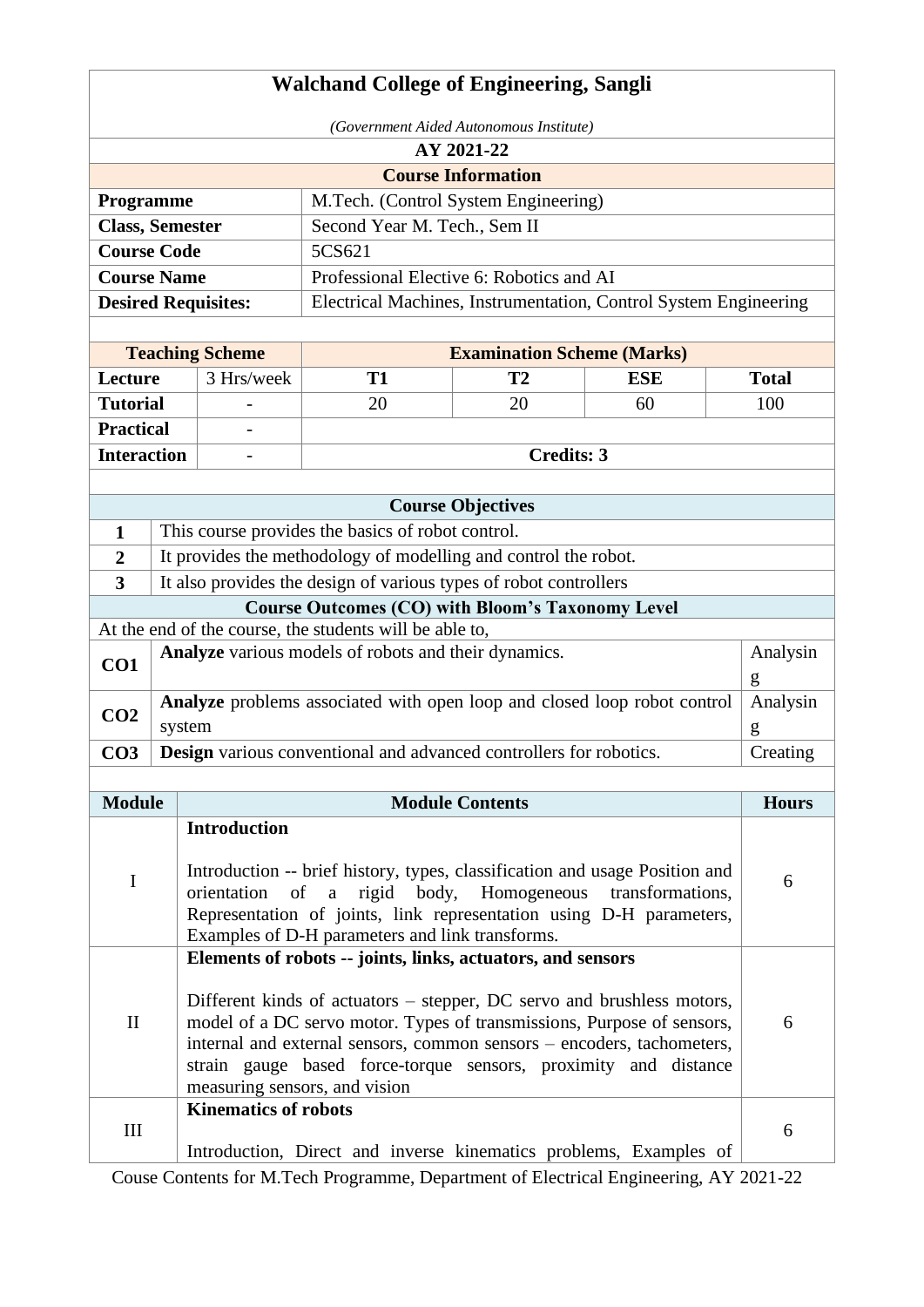|                | kinematics of common serial manipulators, workspace of a serial robot,<br>Inverse kinematics of constrained and redundant robots. Degrees-of-<br>freedom of parallel mechanisms and manipulators, Active and passive<br>joints, Constraint and loop-closure equations, Direct kinematics problem,<br>Mobility of parallel manipulators, Closed-from and numerical solution,<br>Inverse kinematics of parallel manipulators and mechanisms.                                                                          |   |  |  |  |  |
|----------------|---------------------------------------------------------------------------------------------------------------------------------------------------------------------------------------------------------------------------------------------------------------------------------------------------------------------------------------------------------------------------------------------------------------------------------------------------------------------------------------------------------------------|---|--|--|--|--|
|                | Velocity and statics of robot manipulators                                                                                                                                                                                                                                                                                                                                                                                                                                                                          |   |  |  |  |  |
| IV             | Linear and angular velocity of links, Velocity propagation, Manipulator<br>Jacobians for serial and parallel manipulators, Velocity ellipse and<br>ellipsoids, Singularity analysis for serial and parallel manipulators, Mass<br>and inertia of links, Lagrangian formulation for equations of motion for<br>serial and parallel manipulators.                                                                                                                                                                     | 6 |  |  |  |  |
|                | <b>Motion planning and control</b>                                                                                                                                                                                                                                                                                                                                                                                                                                                                                  |   |  |  |  |  |
| $\mathbf V$    | Joint and Cartesian space trajectory planning and generation, Classical<br>control concepts using the example of control of a single link, Independent<br>joint PID control, Control of a multi-link manipulator, Non-linear model<br>based control schemes, Simulation and experimental case studies on serial<br>and parallel manipulators, Control of constrained manipulators, Cartesian<br>control, Force control and hybrid position/force control, Advanced topics<br>in non-linear control of manipulators. | 6 |  |  |  |  |
|                | <b>AI</b> in Robotics                                                                                                                                                                                                                                                                                                                                                                                                                                                                                               |   |  |  |  |  |
| VI             | Models of flexible links and joints, Kinematic modeling of multi-link<br>flexible robots, Dynamics and control of flexible link manipulators.<br>Advanced control using AI techniques, Fuzzy control, Neural control,<br>Adaptive control and implementation issues.                                                                                                                                                                                                                                                | 6 |  |  |  |  |
|                |                                                                                                                                                                                                                                                                                                                                                                                                                                                                                                                     |   |  |  |  |  |
|                | <b>Text Books</b><br>Ashitava Ghosal,' Robotics: Fundamental Concepts and Analysis', 2nd Edition, Oxford                                                                                                                                                                                                                                                                                                                                                                                                            |   |  |  |  |  |
| $\mathbf{1}$   | University Press, 2008.                                                                                                                                                                                                                                                                                                                                                                                                                                                                                             |   |  |  |  |  |
| $\overline{2}$ | Mittal R. and Nagrath I., 'Robotics and Control', McGraw-Hill publications, 2017.                                                                                                                                                                                                                                                                                                                                                                                                                                   |   |  |  |  |  |
|                |                                                                                                                                                                                                                                                                                                                                                                                                                                                                                                                     |   |  |  |  |  |
|                | <b>References</b>                                                                                                                                                                                                                                                                                                                                                                                                                                                                                                   |   |  |  |  |  |
| $\mathbf{1}$   | Craig,,' Introduction to Robotics: Mechanics and Control', 3rd Edition, Oxford University<br>Press, 2008                                                                                                                                                                                                                                                                                                                                                                                                            |   |  |  |  |  |
|                |                                                                                                                                                                                                                                                                                                                                                                                                                                                                                                                     |   |  |  |  |  |
|                | <b>Useful Links</b>                                                                                                                                                                                                                                                                                                                                                                                                                                                                                                 |   |  |  |  |  |
| 1              | $\overline{a}$                                                                                                                                                                                                                                                                                                                                                                                                                                                                                                      |   |  |  |  |  |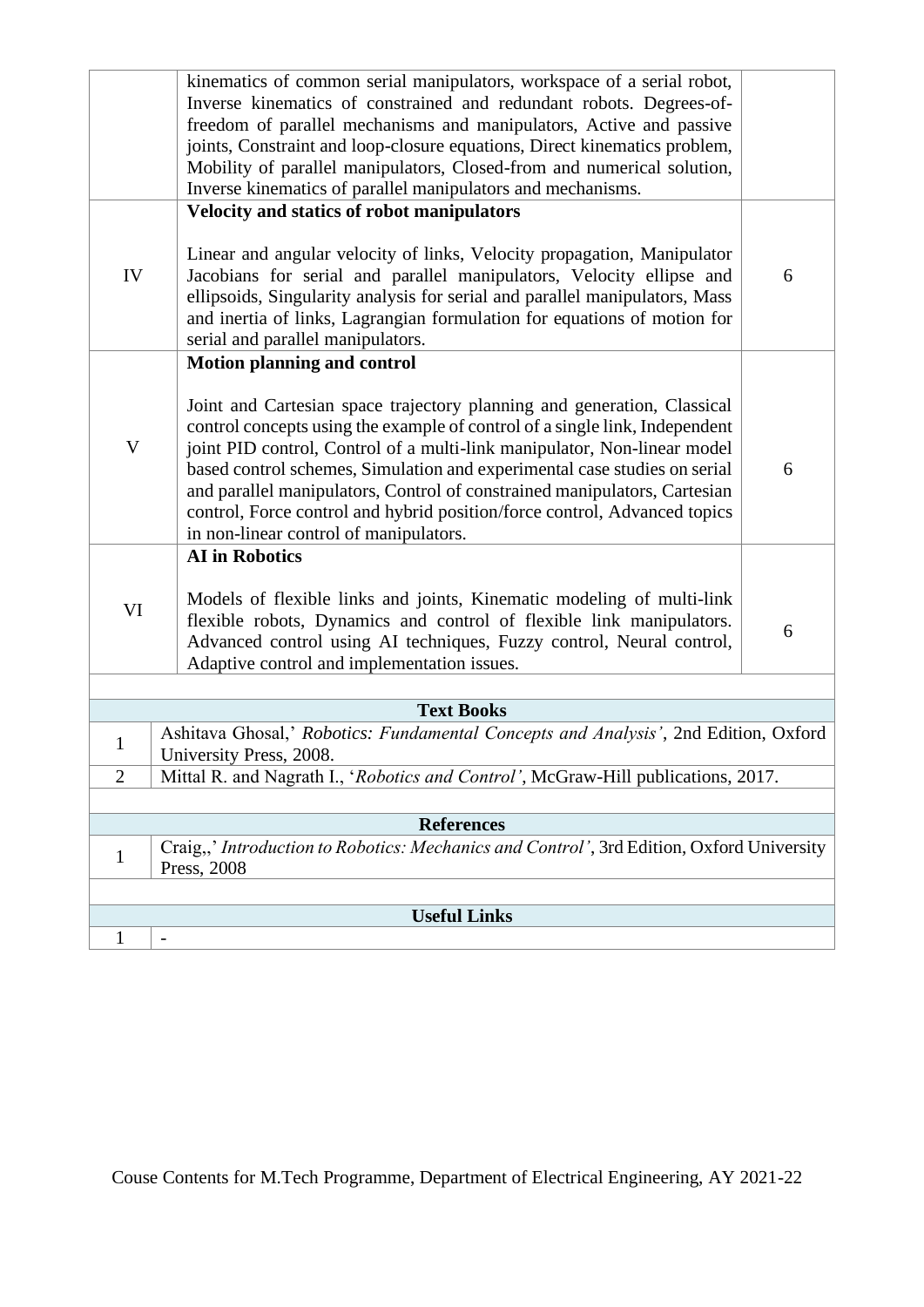| <b>CO-PO Mapping</b>                                                                           |  |   |                             |   |  |  |  |
|------------------------------------------------------------------------------------------------|--|---|-----------------------------|---|--|--|--|
| <b>Programme Outcomes (PO)</b>                                                                 |  |   |                             |   |  |  |  |
|                                                                                                |  | ာ |                             |   |  |  |  |
| CO <sub>1</sub>                                                                                |  |   |                             | ◠ |  |  |  |
| CO <sub>2</sub>                                                                                |  |   |                             | ↑ |  |  |  |
| CO <sub>3</sub>                                                                                |  |   | $\mathcal{D}_{\mathcal{L}}$ |   |  |  |  |
| The strength of mapping is to be written as $1,2,3$ ; Where, $1:Low$ , $2: Medium$ , $3: High$ |  |   |                             |   |  |  |  |
| Each CO of the course must map to at least one PO.                                             |  |   |                             |   |  |  |  |

# **Assessment**

The assessment is based on 2 in-semester examinations in the form of T1 (Test-1) and T2 (Test-2) of 20 marks each. Also there shall be1 End-Sem examination (ESE) of 60 marks. T1 shall be typically on modules 1 and 2, T2 based typically on modules 3,4 and ESE shall be on all modules with nearly 50% weightage on modules 1 to 4 and 50% weightage on modules 5, 6.

| <b>Assessment Plan based on Bloom's Taxonomy Level</b> |                |           |            |              |  |  |  |
|--------------------------------------------------------|----------------|-----------|------------|--------------|--|--|--|
| <b>Bloom's Taxonomy Level</b>                          | T <sub>1</sub> | <b>T2</b> | <b>ESE</b> | <b>Total</b> |  |  |  |
| Remember                                               |                |           |            |              |  |  |  |
| Understand                                             |                |           |            |              |  |  |  |
| Apply                                                  |                |           |            |              |  |  |  |
| Analyze                                                | 20             | 10        | 30         | 60           |  |  |  |
| Evaluate                                               |                |           |            |              |  |  |  |
| Create                                                 |                | 10        | 30         | 40           |  |  |  |
| <b>Total</b>                                           | 20             | 20        | 60         | <b>100</b>   |  |  |  |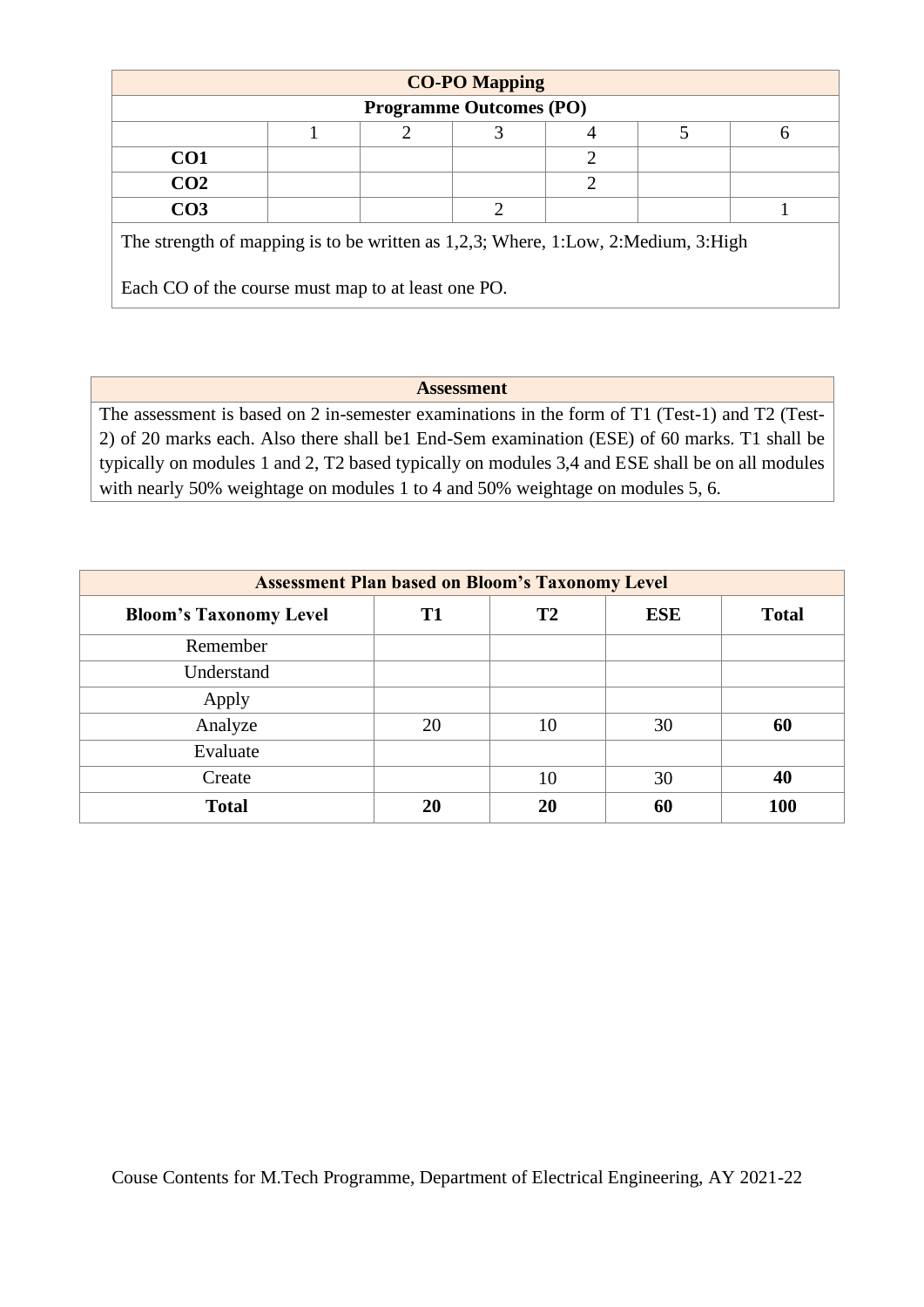| <b>Walchand College of Engineering, Sangli</b>                                                                                                                                |                                                      |                                                                                                                                                   |                                                                                   |                                   |            |              |  |  |
|-------------------------------------------------------------------------------------------------------------------------------------------------------------------------------|------------------------------------------------------|---------------------------------------------------------------------------------------------------------------------------------------------------|-----------------------------------------------------------------------------------|-----------------------------------|------------|--------------|--|--|
| (Government Aided Autonomous Institute)                                                                                                                                       |                                                      |                                                                                                                                                   |                                                                                   |                                   |            |              |  |  |
| AY 2021-22                                                                                                                                                                    |                                                      |                                                                                                                                                   |                                                                                   |                                   |            |              |  |  |
|                                                                                                                                                                               |                                                      |                                                                                                                                                   |                                                                                   | <b>Course Information</b>         |            |              |  |  |
| Programme                                                                                                                                                                     |                                                      |                                                                                                                                                   | M.Tech. (Control System Engineering)                                              |                                   |            |              |  |  |
| <b>Class, Semester</b>                                                                                                                                                        |                                                      |                                                                                                                                                   | Second Year M. Tech., Sem II                                                      |                                   |            |              |  |  |
| <b>Course Code</b>                                                                                                                                                            |                                                      |                                                                                                                                                   | 5CS622                                                                            |                                   |            |              |  |  |
| <b>Course Name</b>                                                                                                                                                            |                                                      | Professional Elective 6 : Real Time Control Applications                                                                                          |                                                                                   |                                   |            |              |  |  |
| <b>Desired Requisites:</b>                                                                                                                                                    |                                                      |                                                                                                                                                   | Microcontroller and Applications, Digital Signal Processing                       |                                   |            |              |  |  |
|                                                                                                                                                                               |                                                      |                                                                                                                                                   |                                                                                   |                                   |            |              |  |  |
|                                                                                                                                                                               |                                                      | <b>Teaching Scheme</b>                                                                                                                            |                                                                                   | <b>Examination Scheme (Marks)</b> |            |              |  |  |
| Lecture                                                                                                                                                                       |                                                      | 3Hrs/week                                                                                                                                         | <b>T1</b>                                                                         | T <sub>2</sub>                    | <b>ESE</b> | <b>Total</b> |  |  |
| <b>Tutorial</b>                                                                                                                                                               |                                                      |                                                                                                                                                   | 20                                                                                | 20                                | 60         | 100          |  |  |
| <b>Practical</b>                                                                                                                                                              |                                                      |                                                                                                                                                   |                                                                                   |                                   |            |              |  |  |
| <b>Interaction</b>                                                                                                                                                            |                                                      |                                                                                                                                                   |                                                                                   | <b>Credits: 3</b>                 |            |              |  |  |
|                                                                                                                                                                               |                                                      |                                                                                                                                                   |                                                                                   |                                   |            |              |  |  |
|                                                                                                                                                                               | <b>Course Objectives</b>                             |                                                                                                                                                   |                                                                                   |                                   |            |              |  |  |
| $\mathbf{1}$                                                                                                                                                                  |                                                      |                                                                                                                                                   | The course intends to introduce Embedded Control for Control Applications         |                                   |            |              |  |  |
| $\boldsymbol{2}$                                                                                                                                                              |                                                      |                                                                                                                                                   | The course aims at developing programs using target Microcontrollers using Matlab |                                   |            |              |  |  |
|                                                                                                                                                                               |                                                      | and Simulink                                                                                                                                      |                                                                                   |                                   |            |              |  |  |
| It intends to analyze the performance of Electrical Systems using advanced techniques<br>$\mathbf{3}$<br>like Hardware in loop simulation, Processor-in-loop simulation, etc. |                                                      |                                                                                                                                                   |                                                                                   |                                   |            |              |  |  |
|                                                                                                                                                                               |                                                      |                                                                                                                                                   | <b>Course Outcomes (CO) with Bloom's Taxonomy Level</b>                           |                                   |            |              |  |  |
|                                                                                                                                                                               |                                                      |                                                                                                                                                   | At the end of the course, the students will be able to,                           |                                   |            |              |  |  |
|                                                                                                                                                                               |                                                      |                                                                                                                                                   |                                                                                   |                                   |            | Applying     |  |  |
| Implement programs to solve real time control problems in Electrical<br>CO1<br>Engineering.                                                                                   |                                                      |                                                                                                                                                   |                                                                                   |                                   |            |              |  |  |
| <b>Examine</b> the performance of real time control system for various                                                                                                        |                                                      |                                                                                                                                                   |                                                                                   |                                   |            | Evaluate     |  |  |
| CO <sub>2</sub><br>applications.                                                                                                                                              |                                                      |                                                                                                                                                   |                                                                                   |                                   |            |              |  |  |
| <b>Perform</b> real time simulations and/or hardware-in-loop simulations using<br>CO <sub>3</sub>                                                                             |                                                      |                                                                                                                                                   |                                                                                   |                                   |            | Creating     |  |  |
|                                                                                                                                                                               | target hardware like Arduino, dSpace, TI boards etc. |                                                                                                                                                   |                                                                                   |                                   |            |              |  |  |
|                                                                                                                                                                               |                                                      |                                                                                                                                                   |                                                                                   |                                   |            |              |  |  |
| <b>Module</b>                                                                                                                                                                 | <b>Module Contents</b>                               |                                                                                                                                                   |                                                                                   |                                   |            | <b>Hours</b> |  |  |
|                                                                                                                                                                               |                                                      | <b>Introduction</b>                                                                                                                               |                                                                                   |                                   |            |              |  |  |
|                                                                                                                                                                               |                                                      |                                                                                                                                                   |                                                                                   |                                   |            |              |  |  |
| I                                                                                                                                                                             |                                                      | Overview of System Simulation Techniques, Target Hardware                                                                                         |                                                                                   |                                   |            |              |  |  |
|                                                                                                                                                                               |                                                      | Selection, Data types, Matrix Computations in Matlab, Flow structures:<br>Conditional structures, Loop Structures, Accelerating Matlab functions, |                                                                                   |                                   |            |              |  |  |
|                                                                                                                                                                               |                                                      | Execution time and profiles                                                                                                                       |                                                                                   |                                   |            |              |  |  |
|                                                                                                                                                                               |                                                      |                                                                                                                                                   |                                                                                   |                                   |            |              |  |  |
|                                                                                                                                                                               |                                                      |                                                                                                                                                   | <b>MATLAB</b> applications in Scientific Computations                             |                                   |            |              |  |  |
| $\mathbf{I}$                                                                                                                                                                  |                                                      |                                                                                                                                                   | Solutions to Linear Algebra Problems: Matrix Analysis<br>and                      |                                   |            | 6            |  |  |
|                                                                                                                                                                               |                                                      | Computation, Matrix Equations, Non-linear Matrix functions, Solutions                                                                             |                                                                                   |                                   |            |              |  |  |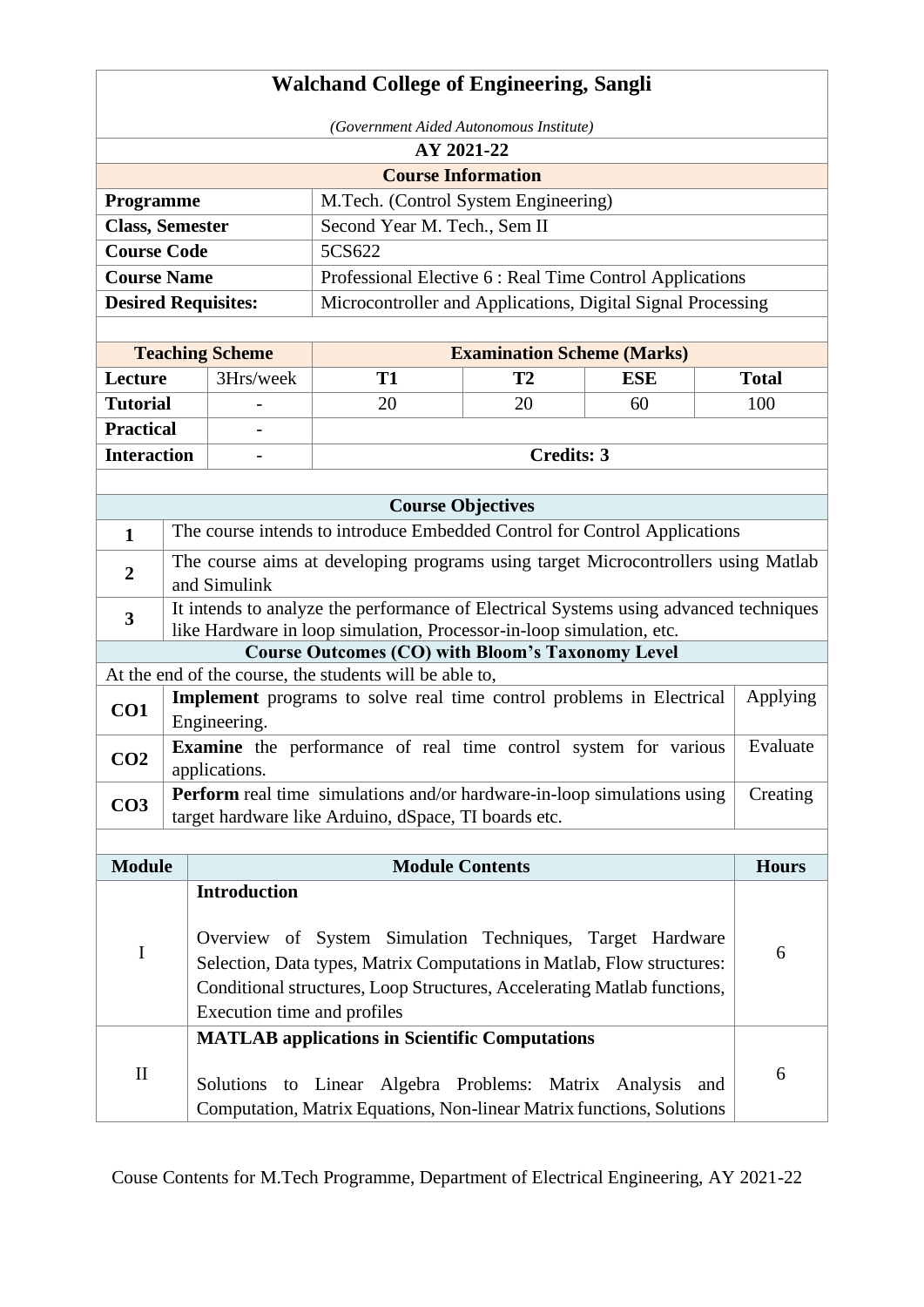|                                                                                                                                                    | of Calculus Problems, Solutions of Ordinary Differential Equations,       |                                                                                                                                                                                                                                                                                                                  |                |                                                                 |   |                |   |  |
|----------------------------------------------------------------------------------------------------------------------------------------------------|---------------------------------------------------------------------------|------------------------------------------------------------------------------------------------------------------------------------------------------------------------------------------------------------------------------------------------------------------------------------------------------------------|----------------|-----------------------------------------------------------------|---|----------------|---|--|
|                                                                                                                                                    | Non-linear equation solution and optimization                             |                                                                                                                                                                                                                                                                                                                  |                |                                                                 |   |                |   |  |
|                                                                                                                                                    | <b>Modeling and Simulation of Engineering systems</b>                     |                                                                                                                                                                                                                                                                                                                  |                |                                                                 |   |                |   |  |
| III                                                                                                                                                |                                                                           | Physical<br>modeling with<br>Simscape,<br>system<br>Description<br>of<br>SimPowerSystems, Modeling and simulation of Electronics circuits,<br>simulation of motors and electric drive systems                                                                                                                    |                |                                                                 |   |                | 6 |  |
|                                                                                                                                                    | <b>Microcontrollers for Real-time Control Applications</b>                |                                                                                                                                                                                                                                                                                                                  |                |                                                                 |   |                |   |  |
| IV                                                                                                                                                 |                                                                           | Selection of Microcontroller for Control Applications, Sampling<br>frequency selection,                                                                                                                                                                                                                          |                |                                                                 |   |                |   |  |
|                                                                                                                                                    |                                                                           | Features, Architecture and Specifications of Arduino Microcontrollers,<br>Piccolo and Delfino Microcontrollers                                                                                                                                                                                                   |                |                                                                 |   |                |   |  |
|                                                                                                                                                    |                                                                           |                                                                                                                                                                                                                                                                                                                  |                | <b>Microcontroller Configuration for Real-time Applications</b> |   |                |   |  |
|                                                                                                                                                    |                                                                           |                                                                                                                                                                                                                                                                                                                  |                |                                                                 |   |                |   |  |
|                                                                                                                                                    | Arduino, Delfino and Piccolo configuration in Matlab/Simulink             |                                                                                                                                                                                                                                                                                                                  |                |                                                                 |   |                |   |  |
| $\mathbf V$                                                                                                                                        | Environment, Timer applications, Analog to Digital Conversion             |                                                                                                                                                                                                                                                                                                                  |                |                                                                 |   | 6              |   |  |
|                                                                                                                                                    |                                                                           | examples, PWM configuration and examples, Applications in Power                                                                                                                                                                                                                                                  |                |                                                                 |   |                |   |  |
|                                                                                                                                                    |                                                                           |                                                                                                                                                                                                                                                                                                                  |                | <b>Electronics and Control Systems</b>                          |   |                |   |  |
|                                                                                                                                                    |                                                                           |                                                                                                                                                                                                                                                                                                                  |                | <b>Introduction to Hardware-in-loop Simulations</b>             |   |                |   |  |
| VI                                                                                                                                                 |                                                                           | External mode simulations, Simulink and real-time workshop,<br>Hardware-in-loop simulation techniques, code generation, Introduction<br>to dSpace and its blocks, Hardware-in-loop simulations using Arduino,<br>Processor-in-loop simulations, Applications of Arduino Control,<br>dSpace Control, Case studies |                |                                                                 |   |                |   |  |
|                                                                                                                                                    |                                                                           |                                                                                                                                                                                                                                                                                                                  |                |                                                                 |   |                |   |  |
| <b>Text Books</b>                                                                                                                                  |                                                                           |                                                                                                                                                                                                                                                                                                                  |                |                                                                 |   |                |   |  |
| DingyuXue, YangQuan Chen, "System Simulation Techniques with Matlab and<br>$\mathbf{1}$                                                            |                                                                           |                                                                                                                                                                                                                                                                                                                  |                |                                                                 |   |                |   |  |
| Simulink", Wiley Publications, Edition I, 2014                                                                                                     |                                                                           |                                                                                                                                                                                                                                                                                                                  |                |                                                                 |   |                |   |  |
| TI User Manuals TMS320C2x, TMS 28335<br>$\overline{2}$<br><b>References</b>                                                                        |                                                                           |                                                                                                                                                                                                                                                                                                                  |                |                                                                 |   |                |   |  |
| Website www.ti.com and www.DSPguide.com.<br>$\mathbf{1}$                                                                                           |                                                                           |                                                                                                                                                                                                                                                                                                                  |                |                                                                 |   |                |   |  |
|                                                                                                                                                    | Harold Klee, Randal Allen,"Simulation of Dynamic Systems with MATLAB® and |                                                                                                                                                                                                                                                                                                                  |                |                                                                 |   |                |   |  |
|                                                                                                                                                    | $\mathbf{2}$<br>Simulink", CRC Press, Third Edition, 2011.                |                                                                                                                                                                                                                                                                                                                  |                |                                                                 |   |                |   |  |
| KatalinPopovici, Pieter J. Mosterman<br>"Real-time Simulation Technologies:<br>3<br>Principles, Methodologies, and Applications", CRC Press, 2012. |                                                                           |                                                                                                                                                                                                                                                                                                                  |                |                                                                 |   |                |   |  |
| <b>CO-PO Mapping</b>                                                                                                                               |                                                                           |                                                                                                                                                                                                                                                                                                                  |                |                                                                 |   |                |   |  |
| <b>Programme Outcomes (PO)</b>                                                                                                                     |                                                                           |                                                                                                                                                                                                                                                                                                                  |                |                                                                 |   |                |   |  |
|                                                                                                                                                    | $\mathbf{1}$                                                              | $\overline{2}$                                                                                                                                                                                                                                                                                                   | 3              | 4                                                               | 5 | 6              |   |  |
| CO1                                                                                                                                                |                                                                           |                                                                                                                                                                                                                                                                                                                  | $\overline{2}$ |                                                                 |   |                |   |  |
| CO <sub>2</sub>                                                                                                                                    |                                                                           |                                                                                                                                                                                                                                                                                                                  |                | $\overline{2}$                                                  |   |                |   |  |
| CO <sub>3</sub>                                                                                                                                    |                                                                           |                                                                                                                                                                                                                                                                                                                  |                |                                                                 |   | $\overline{c}$ |   |  |